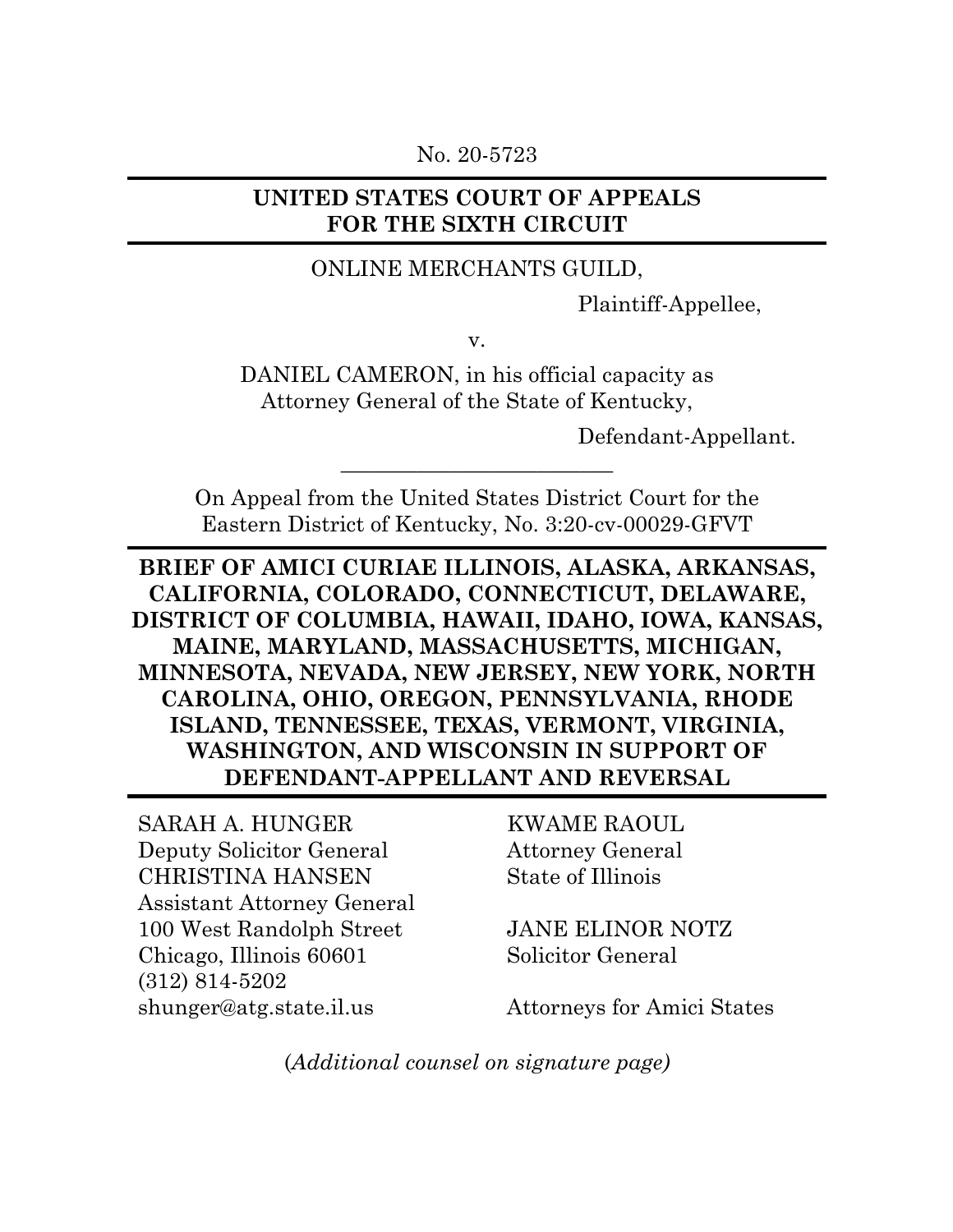## **TABLE OF CONTENTS**

| Ι.  |                                                             | State Price Gouging Regulations Protect Consumers During                                                                   |  |
|-----|-------------------------------------------------------------|----------------------------------------------------------------------------------------------------------------------------|--|
| II. | Kentucky's Price Gouging Statutes Are Not Invalid Under The |                                                                                                                            |  |
|     | А.                                                          | The dormant Commerce Clause reserves to the States<br>broad regulatory authority to protect the public health              |  |
|     | <b>B.</b>                                                   | Regulating price gouging is a valid, non-protectionist                                                                     |  |
|     | $\mathbf{C}$ .                                              | The extraterritoriality doctrine does not limit the States'<br>authority to regulate price gouging within their borders 25 |  |
|     |                                                             |                                                                                                                            |  |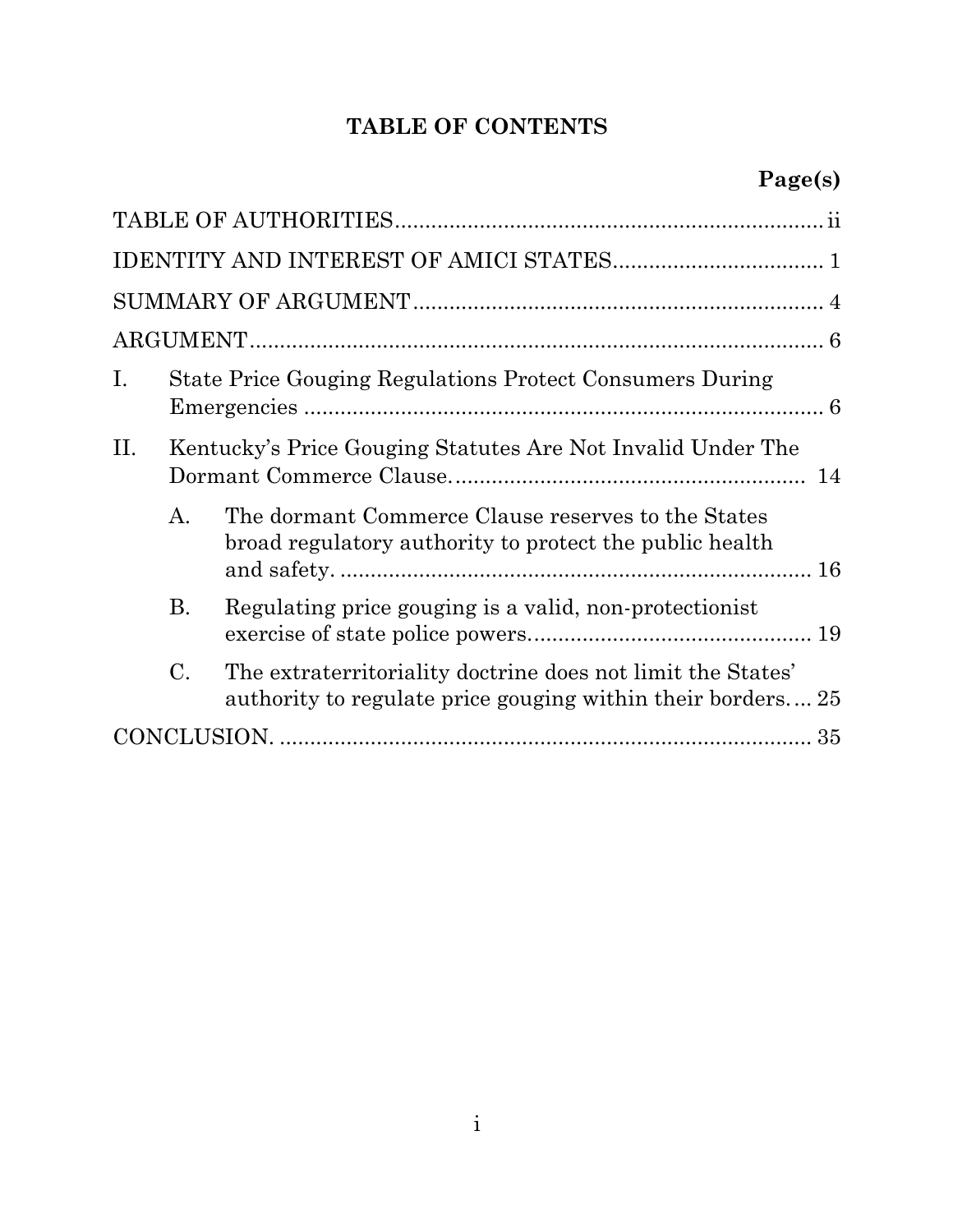## **TABLE OF AUTHORITIES**

| Cases                                                         |  |
|---------------------------------------------------------------|--|
| Am. Bev. Ass'n v. Snyder,                                     |  |
| Baldwin v. G.A.F. Seelig, Inc.,                               |  |
| Brown-Forman Distillers Corp. v. N.Y. State. Liquor Auth.,    |  |
| Dep't of Revenue of Kentucky v. Davis,                        |  |
| <i>Exxon Corp.</i> v. Governor of Md.,                        |  |
| Fla. Lime & Avocado Growers, Inc. v. Paul,                    |  |
| Freedom Holdings, Inc. v. Spitzer,                            |  |
| Gonzales v. Oregon,                                           |  |
| Greenwood Tr. Co. v. Massachusetts,                           |  |
| <i>Healy v. Beer Inst. Inc.,</i>                              |  |
| <i>Instructional Sys., Inc. v. Computer Curriculum Corp.,</i> |  |
| Int'l Dairy Foods Ass'n v. Boggs,                             |  |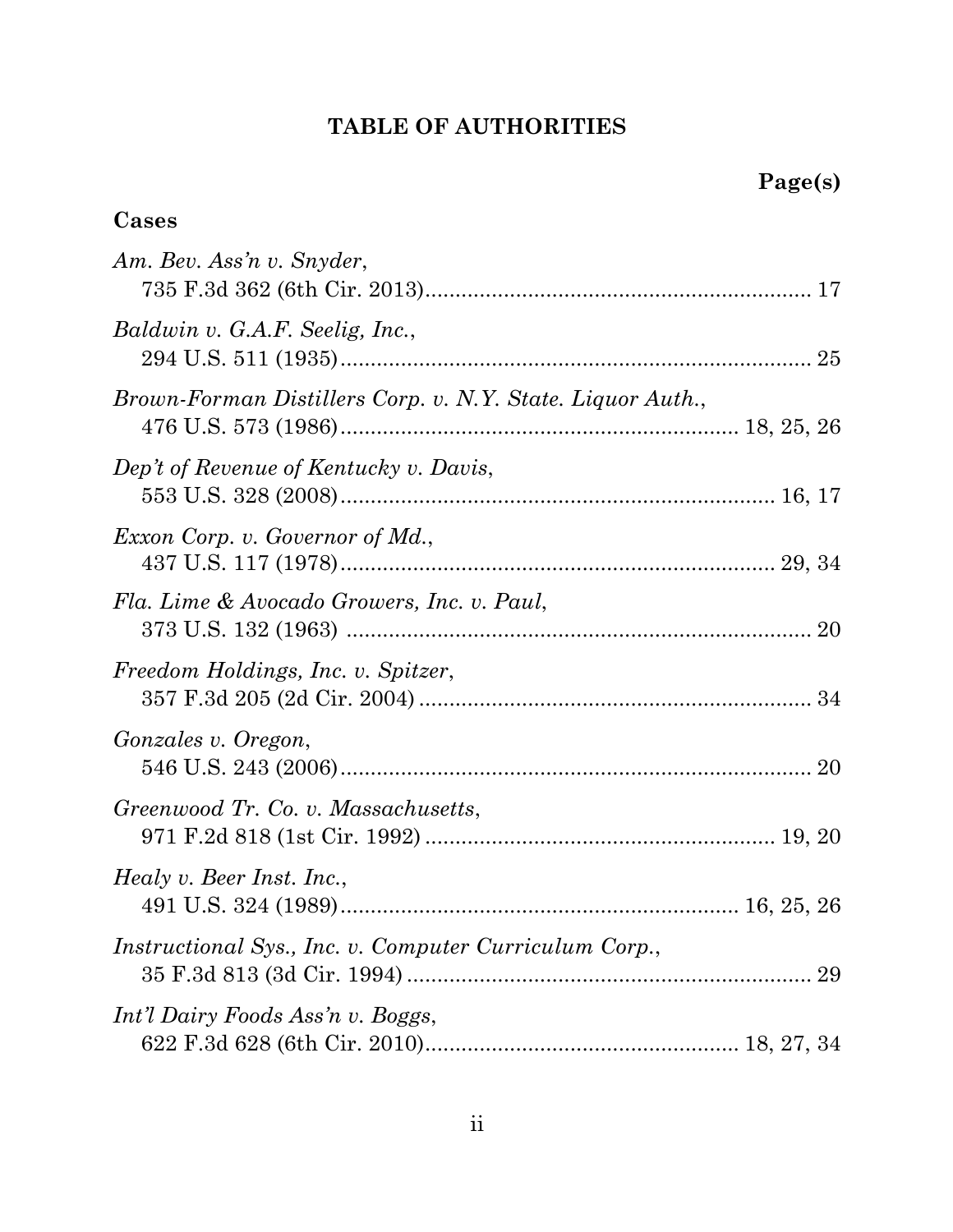| Jacobson v. Massachusetts,                                       |  |
|------------------------------------------------------------------|--|
| League of Indep. Fitness Facilities & Trainers, Inc. v. Whitmer, |  |
| Maine v. Taylor,                                                 |  |
| Nat'l Elec. Mfrs. Ass'n v. Sorrell,                              |  |
| Oregon Waste Sys., Inc. v. Dep't of Envtl. Quality of Oregon,    |  |
| People by Abrams v. Two Wheel Corp.,                             |  |
| Pharm. Research & Mfrs. of Am. v. Walsh,                         |  |
| Pike v. Bruce Church, Inc.,                                      |  |
| Procter & Gamble Co. v. City of Chicago,                         |  |
| Quik Payday, Inc. v. Stork,                                      |  |
| S. Bay United Pentecostal Church v. Newsom,                      |  |
| SPGGC, LLC v. Blumenthal,                                        |  |
| United Haulers Ass'n, Inc. v. Oneida-Herkimer Solid Waste        |  |
| White v. R.M. Packer Co.,                                        |  |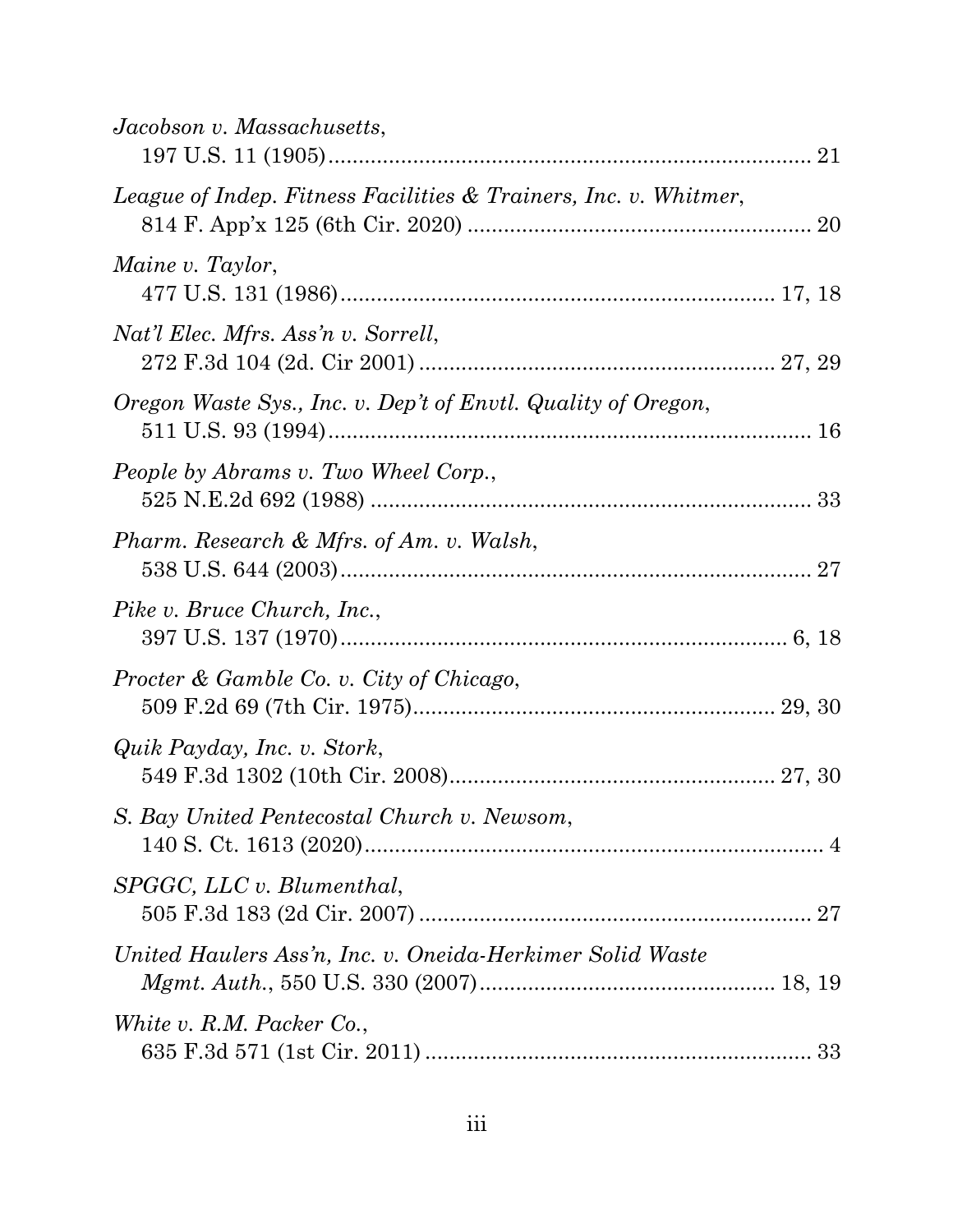# **Constitution, Statutes, and Regulations**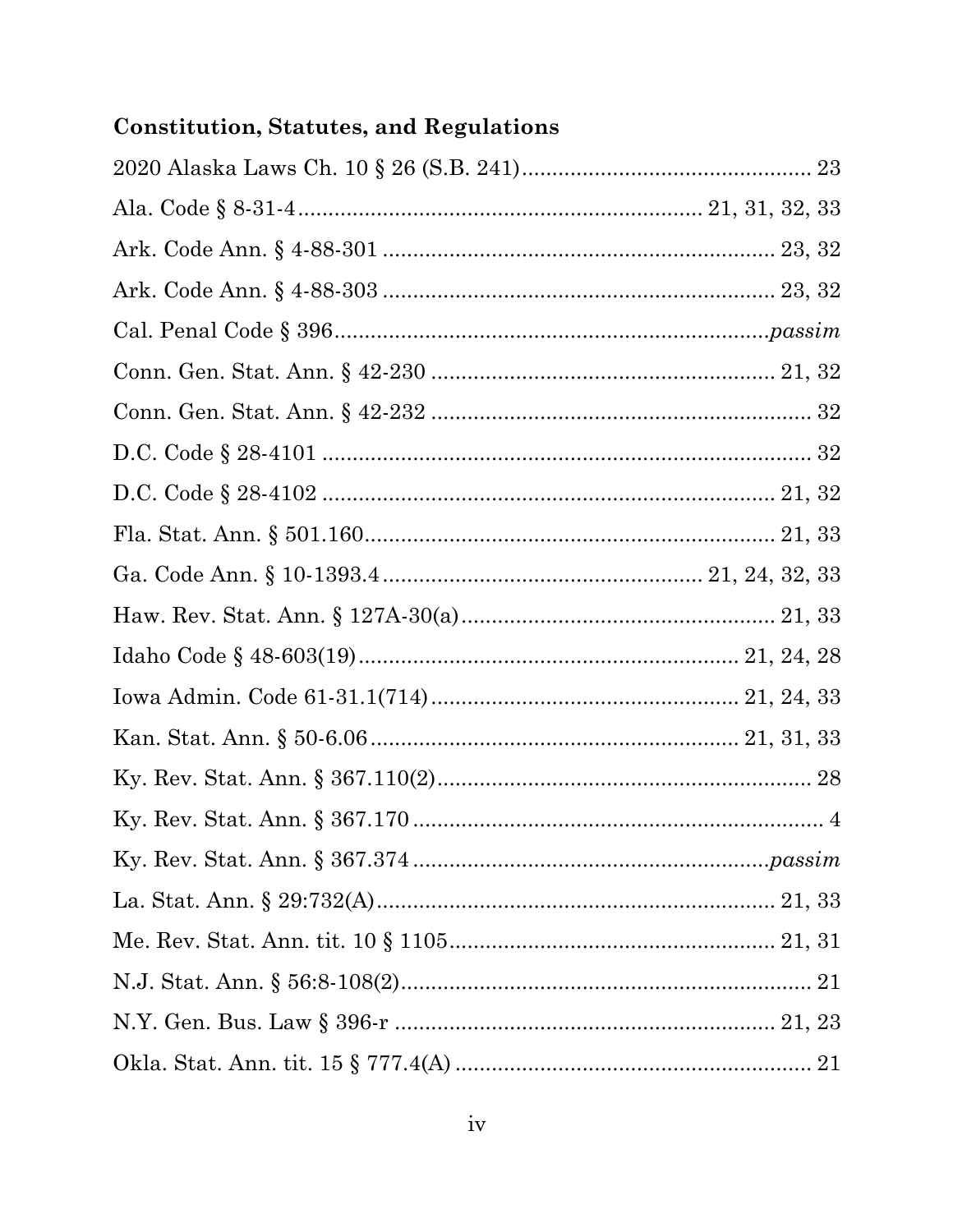# **Other Authorities**

| Emily Bae, Are Anti-Price Gouging Legislations Effective Against<br>Sellers During Disasters?, 4 Entrepreneurial Bus. L.J. 79                                                                      |  |
|----------------------------------------------------------------------------------------------------------------------------------------------------------------------------------------------------|--|
| Caitlin E. Ball, Sticker Shock at the Pump: An Evaluation of the<br>Massachusetts Petroleum Price-Gouging Regulation, 44 Suffolk                                                                   |  |
| Cynthia H. Craft, Assembly Passes Bill That Targets Price Gouging<br>Following Disaster: Earthquake: The new law, prompted by<br>inflated cost after the January temblor, would protect consumers, |  |
| Matthew P. Denn, Coronavirus: State Attorneys General take<br>action against alleged price gouging in personal protection                                                                          |  |
| Matt Fair, Pa. AG Hits Amazon Seller With Sanitizer Price-Gouging                                                                                                                                  |  |
| Federal Trade Commission, <i>Investigation of Gasoline Price</i><br><i>Manipulation and Post-Katrina Gasoline Price Increases (Spring</i>                                                          |  |
| Melissa E. Holsman, Coronavirus Florida: Attorney General cracking<br>down on COVID-19 'essential commodities' price gouging, The                                                                  |  |
| Mark Hornberck & Careena Eggleston, Attorney General price-gouging                                                                                                                                 |  |
|                                                                                                                                                                                                    |  |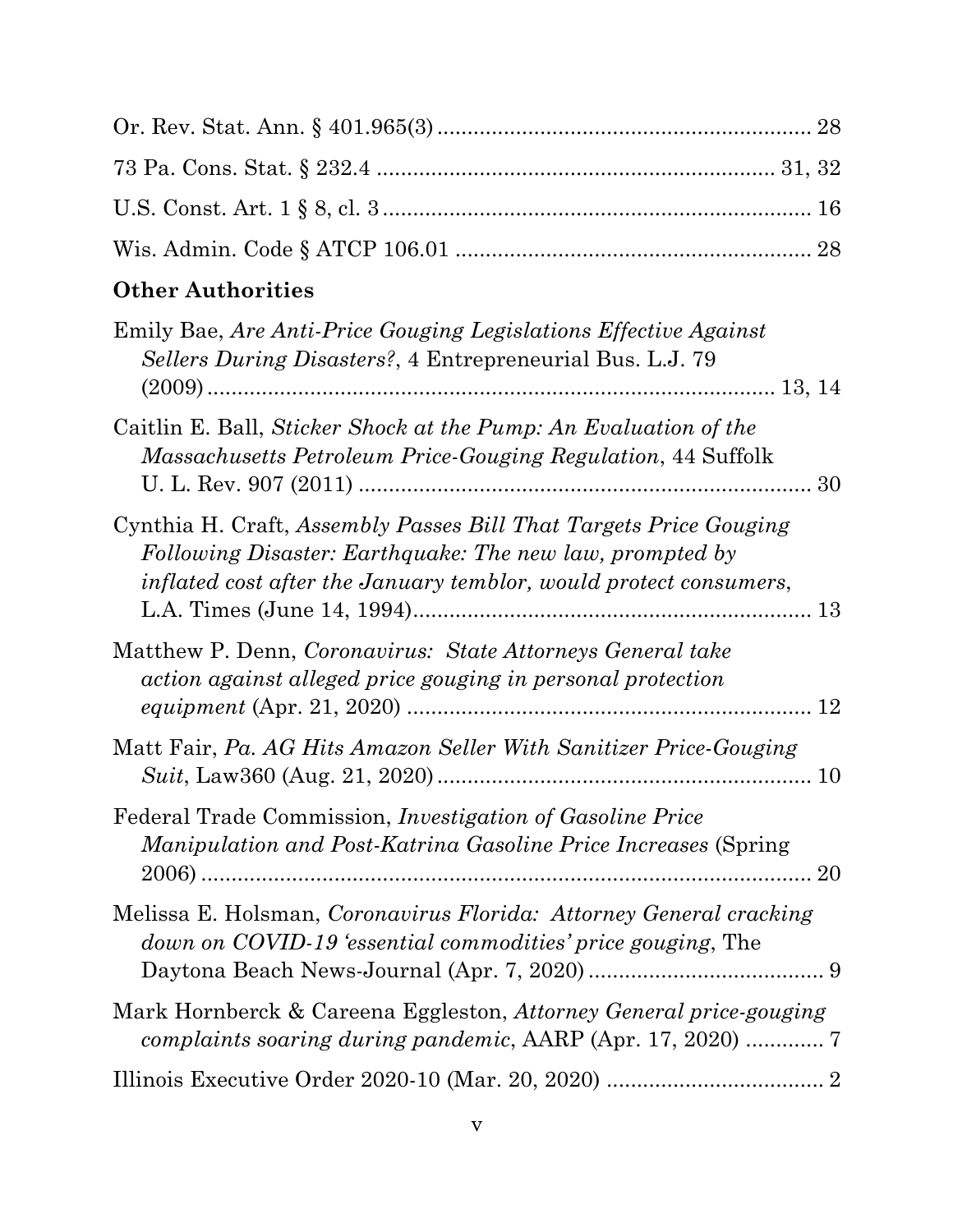| Ohio Dep't of Health, Amended Director's Stay At Home Order                                                                                 |
|---------------------------------------------------------------------------------------------------------------------------------------------|
| Edward J. Page, Min K. Cho, <i>Price Gouging 101: A Call to Florida</i><br>Lawmakers to Perfect Florida's Price Gouging Law, Fla. B.J.      |
| Annie Palmer, Coronavirus pandemic turbocharges online sales,<br>Which were up more than 31% in just three months, CNBC                     |
| Press Release, New Jersey Attorney General, AG Grewal and Division<br>of Consumer Affairs Issue Enforcement Update on Price Increases       |
| Press Release, New York Attorney General, Attorney General James'<br><b>Price Gouging Authority Strengthened After Governor Cuomo Signs</b> |
| Press Release, Ohio Attorney General, AG Yost Sues Price Gougers<br>Who Inflated Hand Sanitizer Prices on Amazon (June 18, 2020) 11         |
| Press Release, Tennessee Attorney General, AG Slatery Reaches                                                                               |
| Megan L. Ranney et al., Critical Supply Shortages—The Need for<br>Ventilators and Personal Protective Equipment during the                  |
| Geoffrey C. Rapp, <i>Gouging: Terrorist Attacks</i> , <i>Hurricanes</i> ,<br>and the Legal and Economic Aspects of Post-Disaster Price      |
| Eli Rosenberg, Washington Post, New unemployment claims top one                                                                             |
| Neil Vigdor, Tennessee Brothers Who Hoarded Hand Sanitizer Settle<br>to Avoid Price-Gouging Fine, N.Y. Times (Apr. 22, 2020)  10, 11        |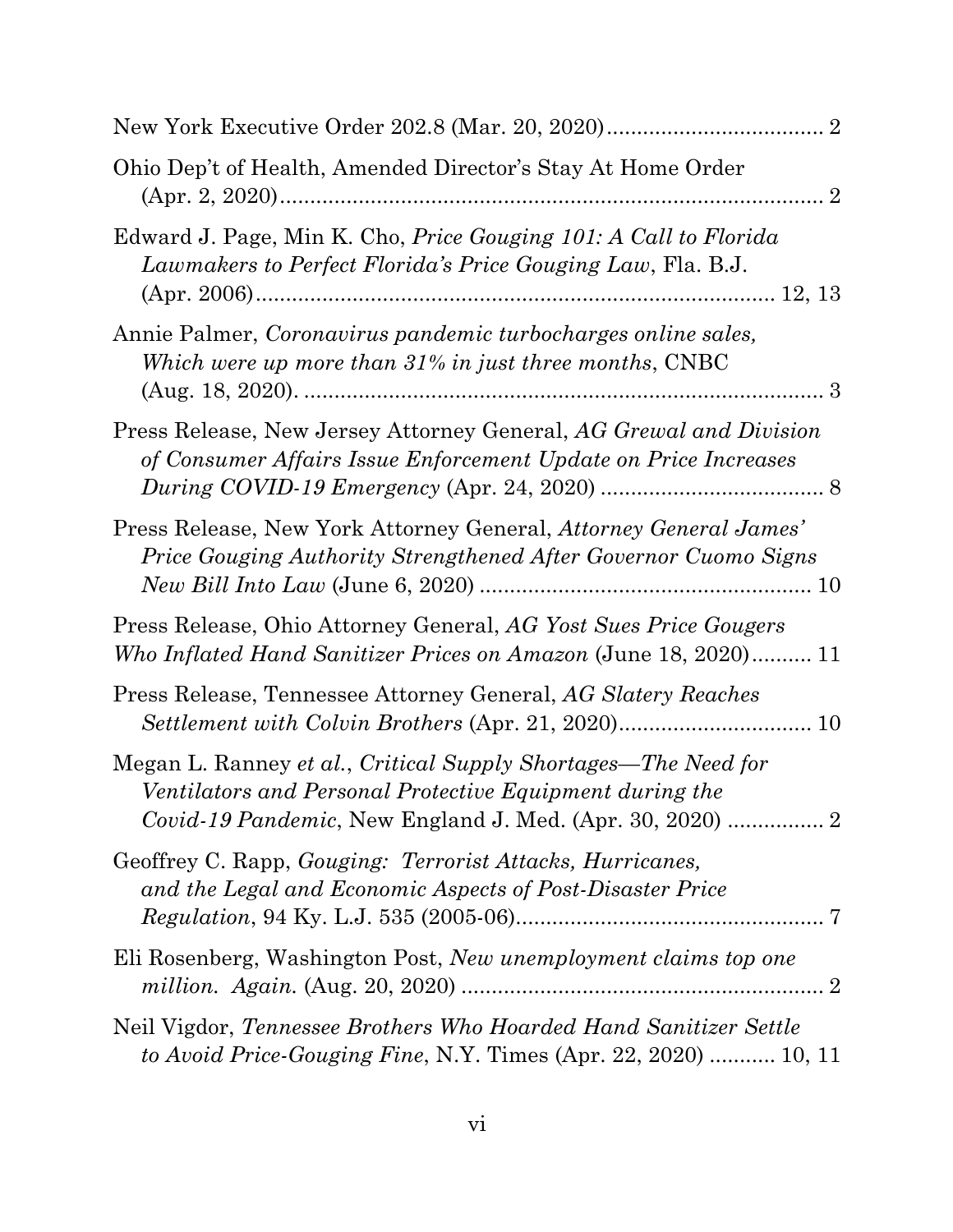| Jonathan Walsh, Man settles lawsuit accusing him of price gouging |  |
|-------------------------------------------------------------------|--|
| N95 masks, but doesn't admit liability, News 5 Cleveland          |  |
|                                                                   |  |
| Tess Williams, Anchorage man who allegedly resold face masks      |  |
| online at inflated prices now faces steep fines,                  |  |
|                                                                   |  |
| Kimberly J. Winbush, Litigation of Prohibitions Against Price     |  |
|                                                                   |  |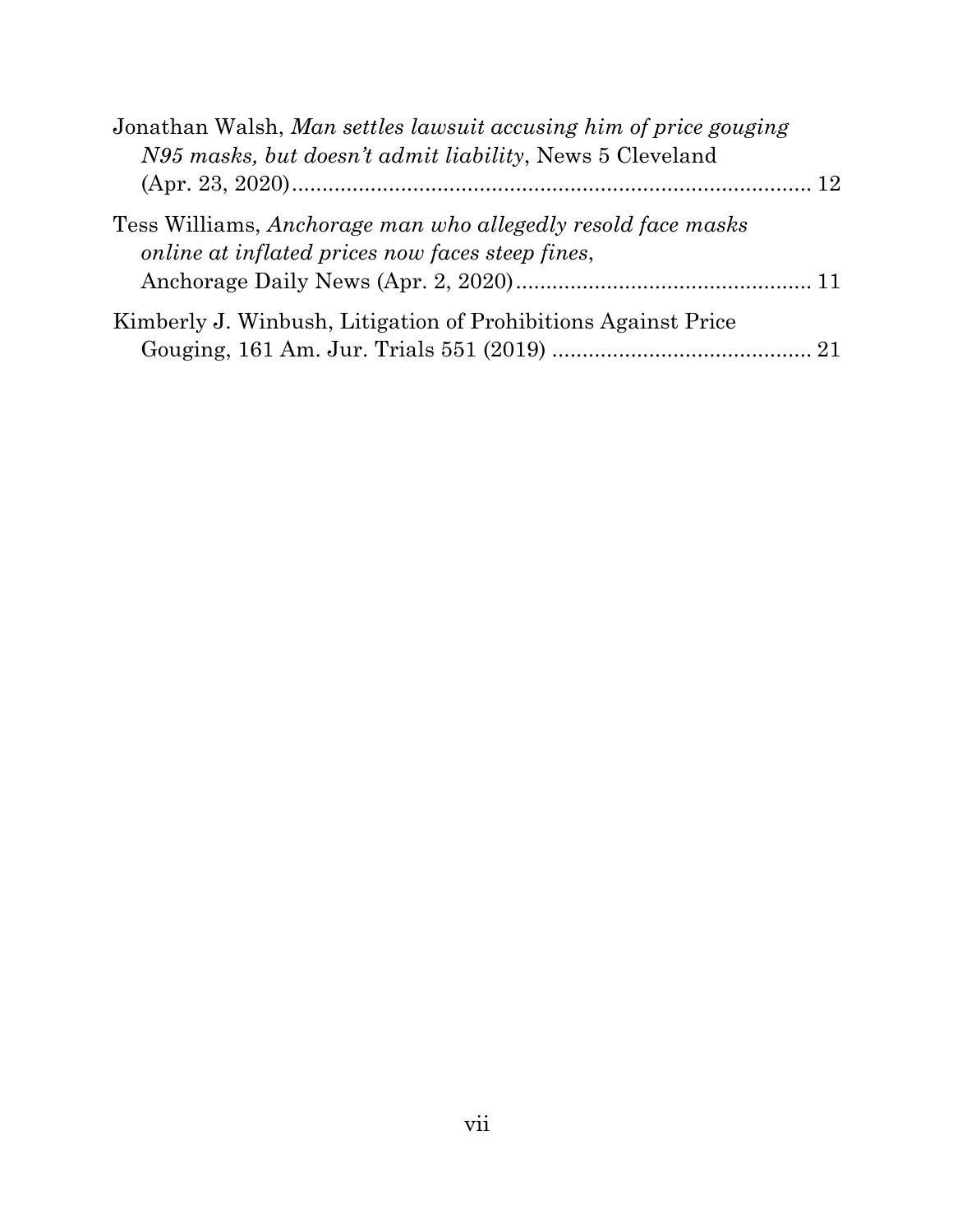#### **IDENTITY AND INTEREST OF AMICI STATES**

Illinois, Alaska, Arkansas, California, Colorado, Connecticut, Delaware, the District of Columbia, Hawaii, Idaho, Iowa, Kansas, Maine, Maryland, Massachusetts, Michigan, Minnesota, Nevada, New Jersey, New York, North Carolina, Ohio, Oregon, Pennsylvania, Rhode Island, Tennessee, Texas, Vermont, Virginia, Washington, and Wisconsin (collectively, the "amici States") submit this brief in support of Defendant-Appellant Kentucky Attorney General Daniel Cameron ("Kentucky") pursuant to Federal Rule of Appellate Procedure 29(a)(2). The amici States have a substantial interest in protecting the public welfare, which includes protecting their residents from price gouging during emergencies.

Indeed, the amici States are home to millions of consumers who rely on state regulators to investigate and pursue enforcement actions against merchants that charge excessive prices. The need for such protections has been especially acute during the Covid-19 pandemic,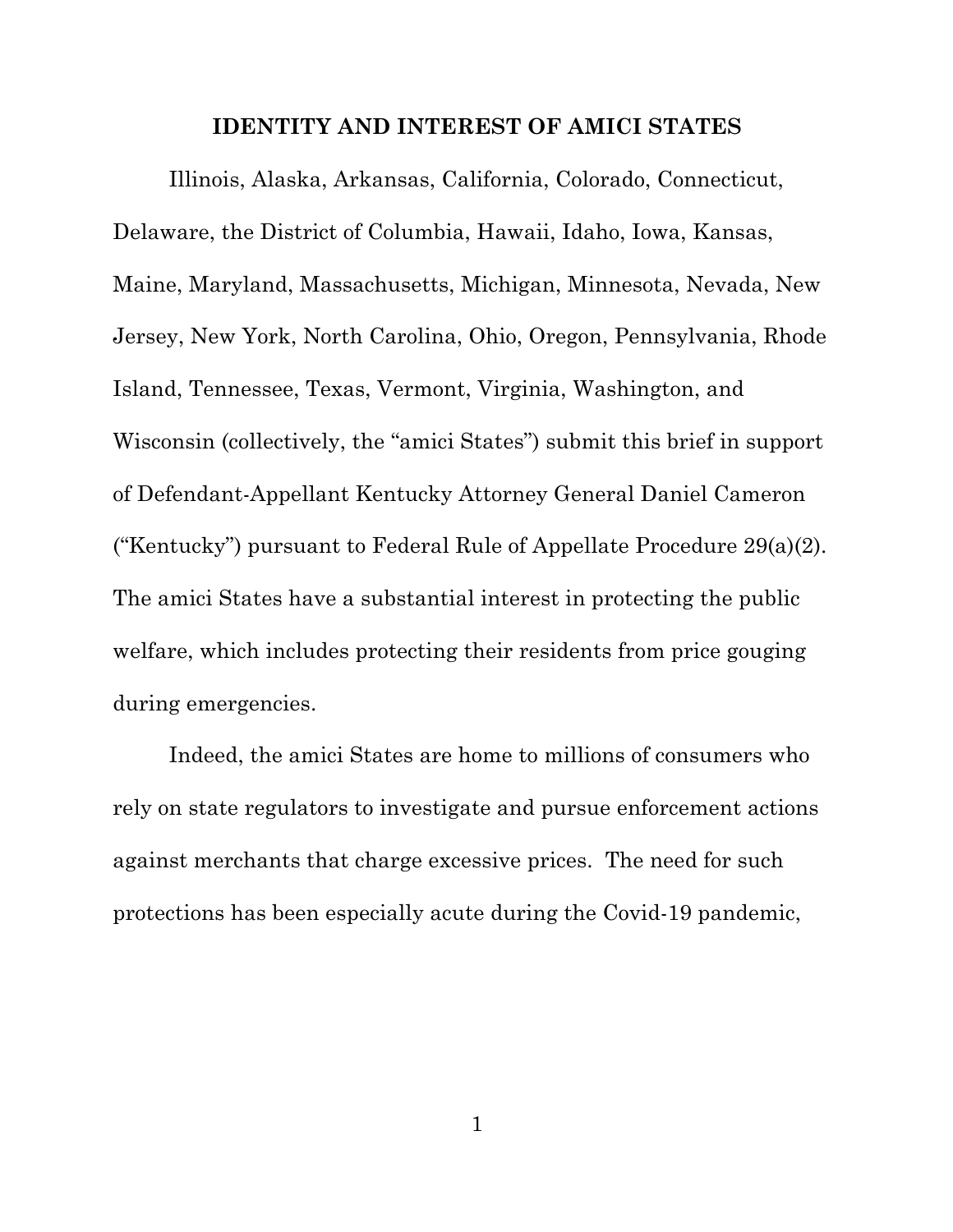which has caused financial instability for millions of Americans and created actual and threatened shortages of essential goods.1

Furthermore, the amici States have an interest in enforcing their price gouging regulations against online sellers, particularly during the Covid-19 pandemic. Given the highly infective and airborne nature of the virus, many States have implemented social distancing measures in public places, limited in-person activities, and recommended that residents stay at home when possible.2 More consumers have thus turned to online sellers to procure food, medicine, and other essentials for themselves and their families. In fact, online sales increased by

<sup>1</sup> *See, e.g.*, Eli Rosenberg, Washington Post, *New unemployment claims top one million. Again.* (Aug. 20, 2020), https://www.washingtonpost. com/business/2020/08/20/august-unemployment-claims/; Megan L. Ranney *et al.*, *Critical Supply Shortages—The Need for Ventilators and Personal Protective Equipment during the Covid-19 Pandemic*, New England J. Med. (Apr. 30, 2020), https://www.nejm.org/doi/full/10.1056/ NEJMp2006141. All websites were last visited on September 22, 2020.

<sup>2</sup> *See, e.g.*, Illinois Executive Order 2020-10 (Mar. 20, 2020), https://www2.illinois.gov/Pages/Executive-Orders/ExecutiveOrder2020-10.aspx; New York Executive Order 202.8 (Mar. 20, 2020), https://www.governor.ny.gov/news/no-2028-continuing-temporarysuspension-and-modification-laws-relating-disaster-emergency; Ohio Dep't of Health, Amended Director's Stay At Home Order (Apr. 2, 2020), https://content.govdelivery.com/attachments/OHOOD/2020/04/02/file\_at tachments/1418062/Signed%20Amended%20Director%27s%20Stay%20 At%20Home%20Order.pdf.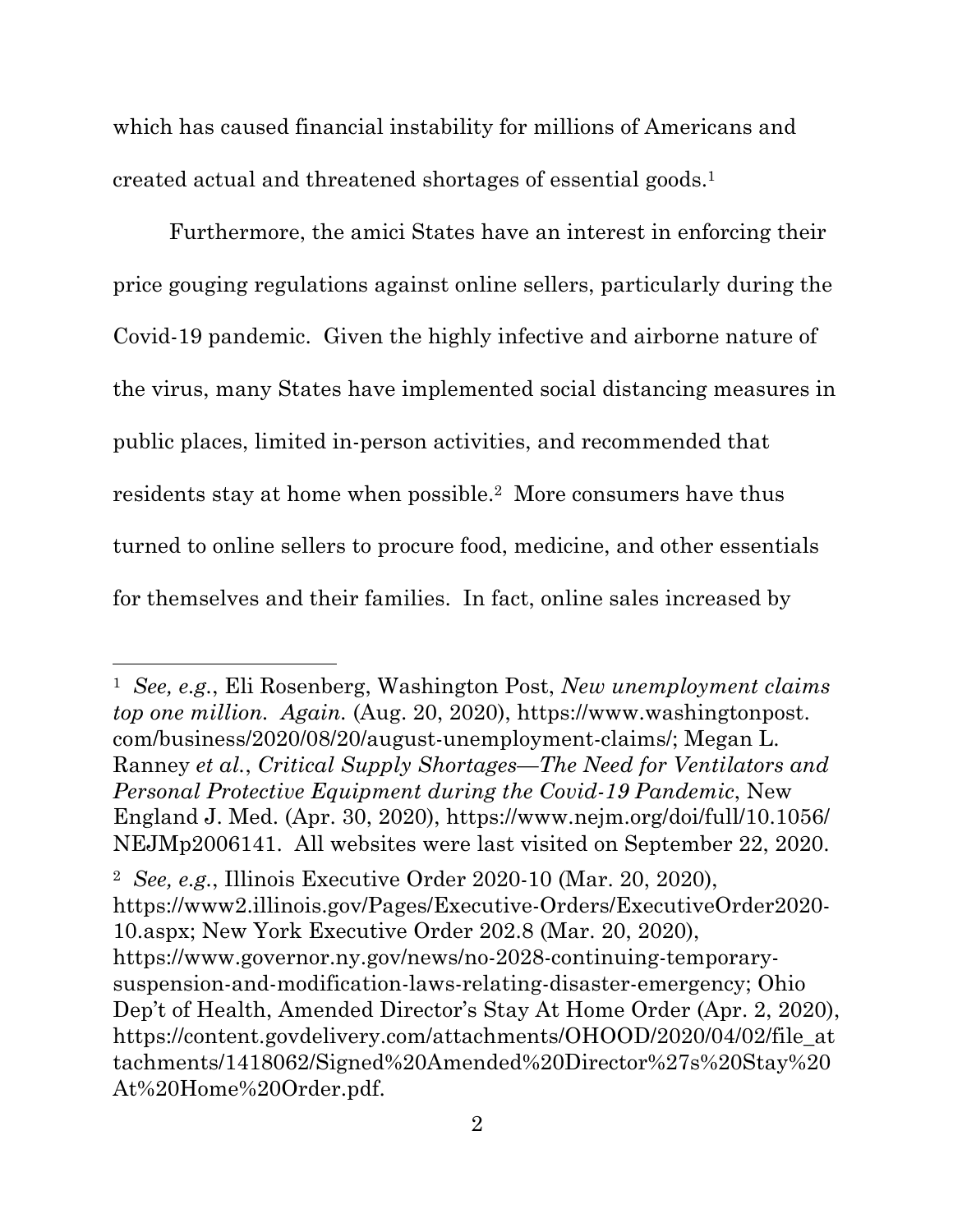31.8% between the first and second quarter of 2020, and 40% of consumers report that they have "'increased or significantly increased' their online shopping amid the pandemic."3

The decision below—which preliminarily enjoined Kentucky from enforcing its price gouging prohibitions against merchants that sell their products on Amazon—interferes with these interests. If States are unable to enforce price gouging regulations against online sellers, bad actors will profit off of their residents by charging excessively high prices for scarce goods during emergencies. Accordingly, the amici States urge this Court to reverse the district court's decision and vacate the preliminary injunction.

<sup>3</sup> Annie Palmer, *Coronavirus pandemic turbocharges online sales, which were up more than 31% in just three months*, CNBC (Aug. 18, 2020), https://www.cnbc.com/2020/08/18/e-commerce-sales-grew-morethan-30percent-between-q1-and-q2.html.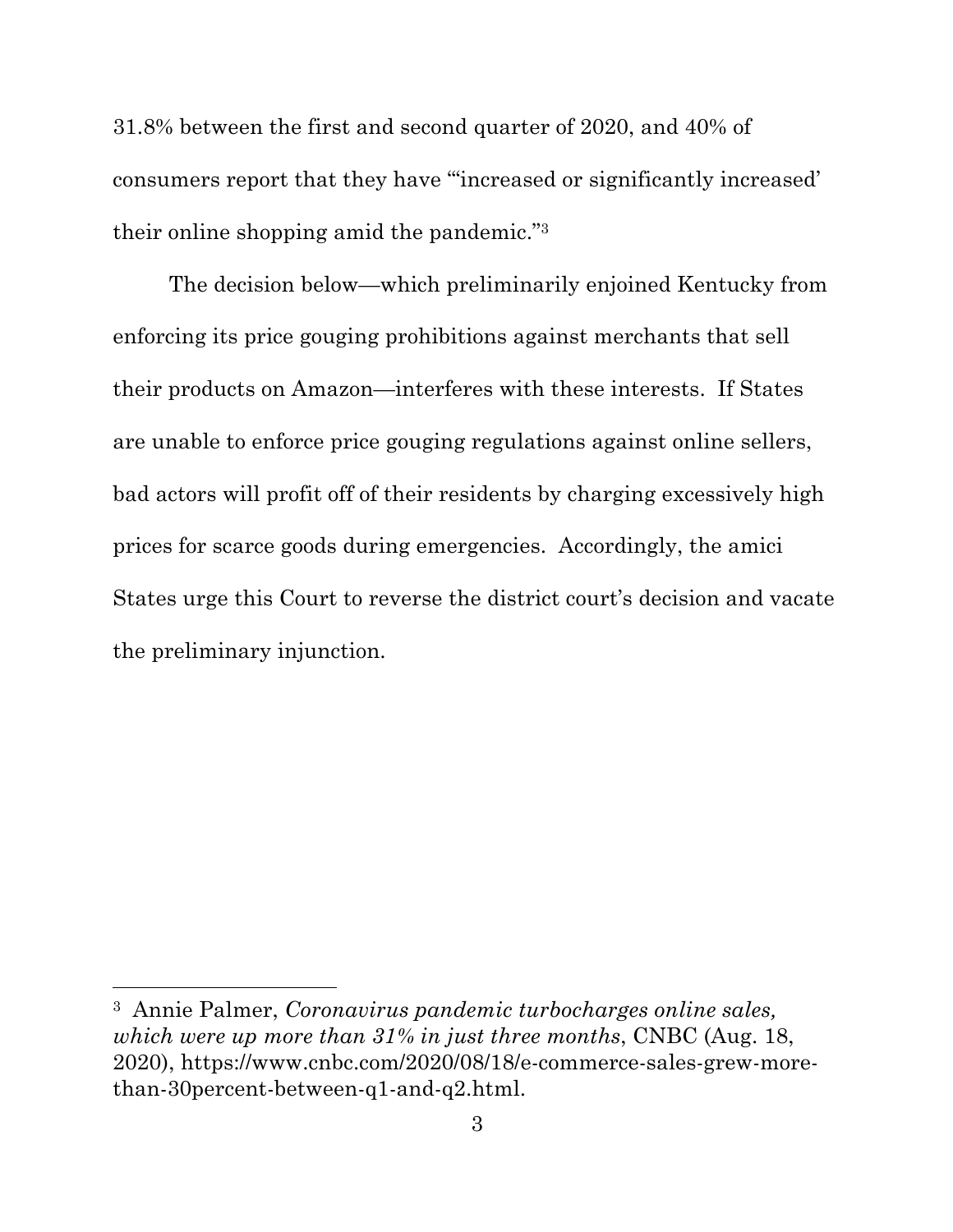#### **SUMMARY OF ARGUMENT**

Earlier this year, the country was thrust into an "extraordinary health emergency," *S. Bay United Pentecostal Church v. Newsom*, 140 S. Ct. 1613, 1613 (2020) (Roberts, C.J., concurring), that has threatened the health and safety of millions across the country. The States—which are charged with protecting the public welfare during emergencies responded with measures designed to address the effects of the Covid-19 pandemic within their communities. Although many of these measures differed by locality, nearly every State prohibited price gouging on essential goods and services for the duration of the emergency.

Kentucky, like many other States, has utilized the ban on price gouging to pursue consumer complaints against online merchants charging excessive prices for essential goods. *See* Ky. Rev. Stat. Ann. §§ 367.170, 367.374. After Kentucky opened investigations into several Kentucky-based merchants, the Online Merchants Guild filed suit seeking to enjoin Kentucky from applying its price gouging statutes against merchants that sell goods on Amazon. The Merchants Guild argued, among other things, that applying price gouging regulations to

4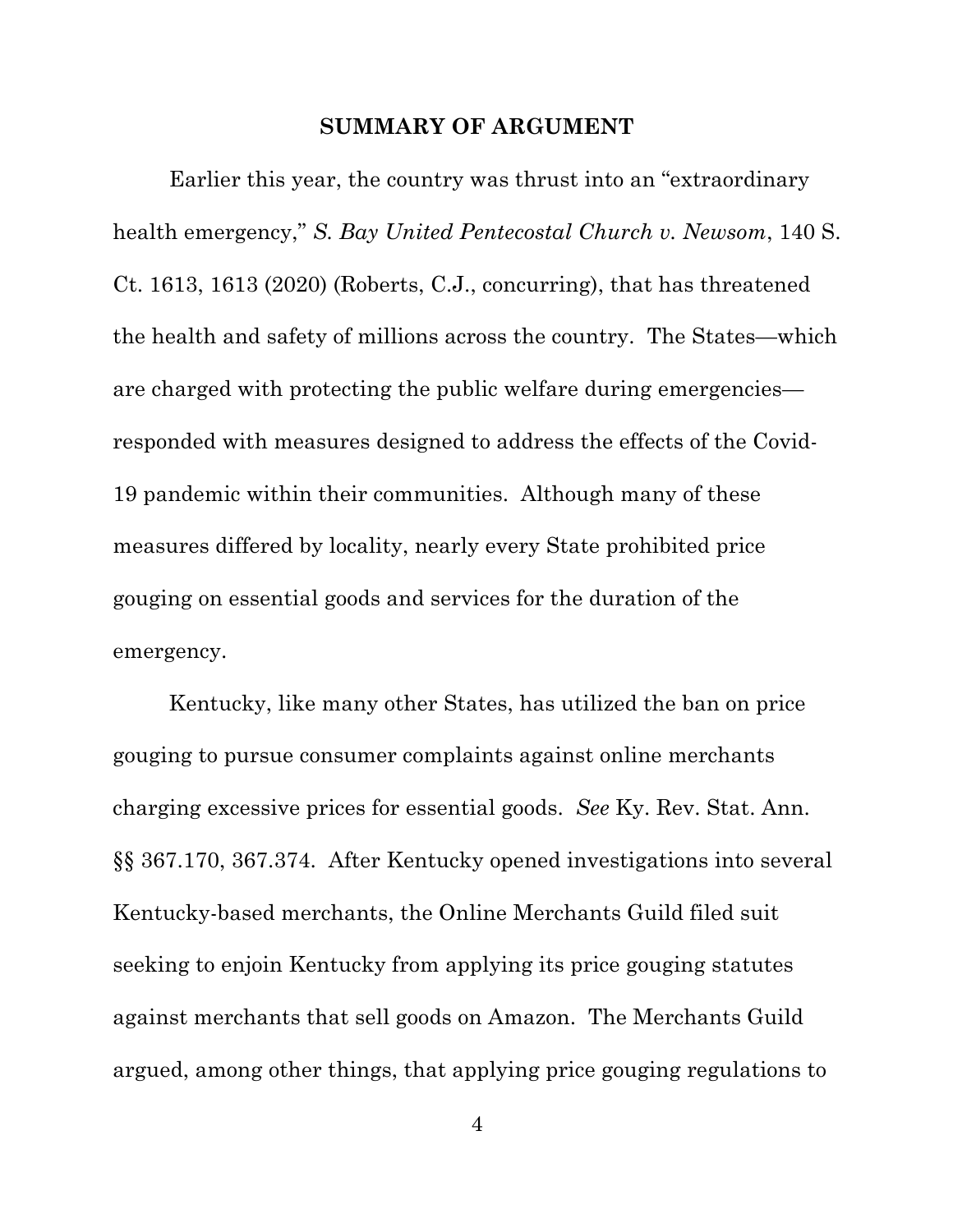these sellers would violate the dormant Commerce Clause because it would constitute an impermissible regulation of extraterritorial commerce and, alternately, because the burden on interstate commerce would outweigh the regulations' benefits. The district court accepted the extraterritoriality argument and entered a preliminary injunction against Kentucky, without reaching whether the putative burden imposed by the Kentucky regulations outweighs their benefits.

The amici States agree with Kentucky that the district court misapplied the extraterritoriality doctrine and abused its discretion in entering the preliminary injunction. They write separately, however, to highlight the critical role that state price gouging regulations play in protecting the public welfare during emergencies like the Covid-19 pandemic and explain why these regulations are a valid exercise of the States' police powers.

State regulation may violate the dormant Commerce Clause if it is protectionist, impermissibly extraterritorial, or if the burdens on interstate commerce outweigh the benefits of the regulation. None of these attributes are present here. In particular, States implement price gouging regulations to promote the public welfare during times of

5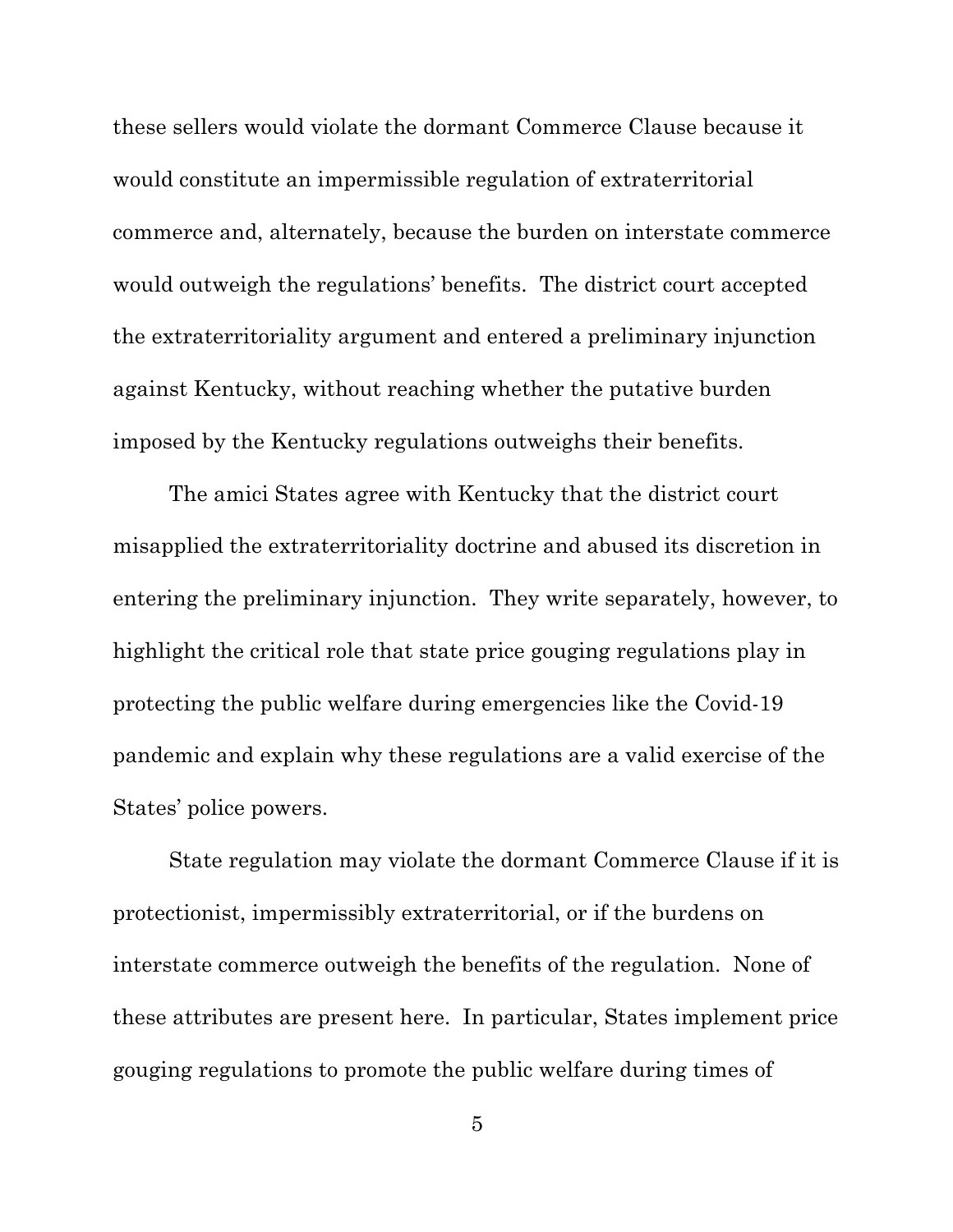emergency, and not for a protectionist or discriminatory reason. These regulations, moreover, do not directly regulate interstate commerce or control out-of-state prices.4 Accordingly, the district court erred in concluding that the Merchants Guild was likely to succeed on the merits of its dormant Commerce Clause claim.

#### **ARGUMENT**

## **I. State Price Gouging Regulations Protect Consumers During Emergencies.**

Price gouging regulations are a critical tool that States use to protect consumers from paying excessive prices for goods and services that are impacted during emergencies. Indeed, national and local emergencies, like the Covid-19 pandemic, can create significant shortages of necessary items, including food, household goods, and medical supplies. And state price gouging laws ensure a more fair allocation of such items to the State's consumers.

<sup>4</sup> Because the district court has not yet had the opportunity to determine whether any burden imposed by the Kentucky regulations outweighs state benefits under *Pike v. Bruce Church, Inc.*, 397 U.S. 137 (1970), this brief does not address the *Pike* balancing analysis. *See* Ky. Br. at 28 n.8.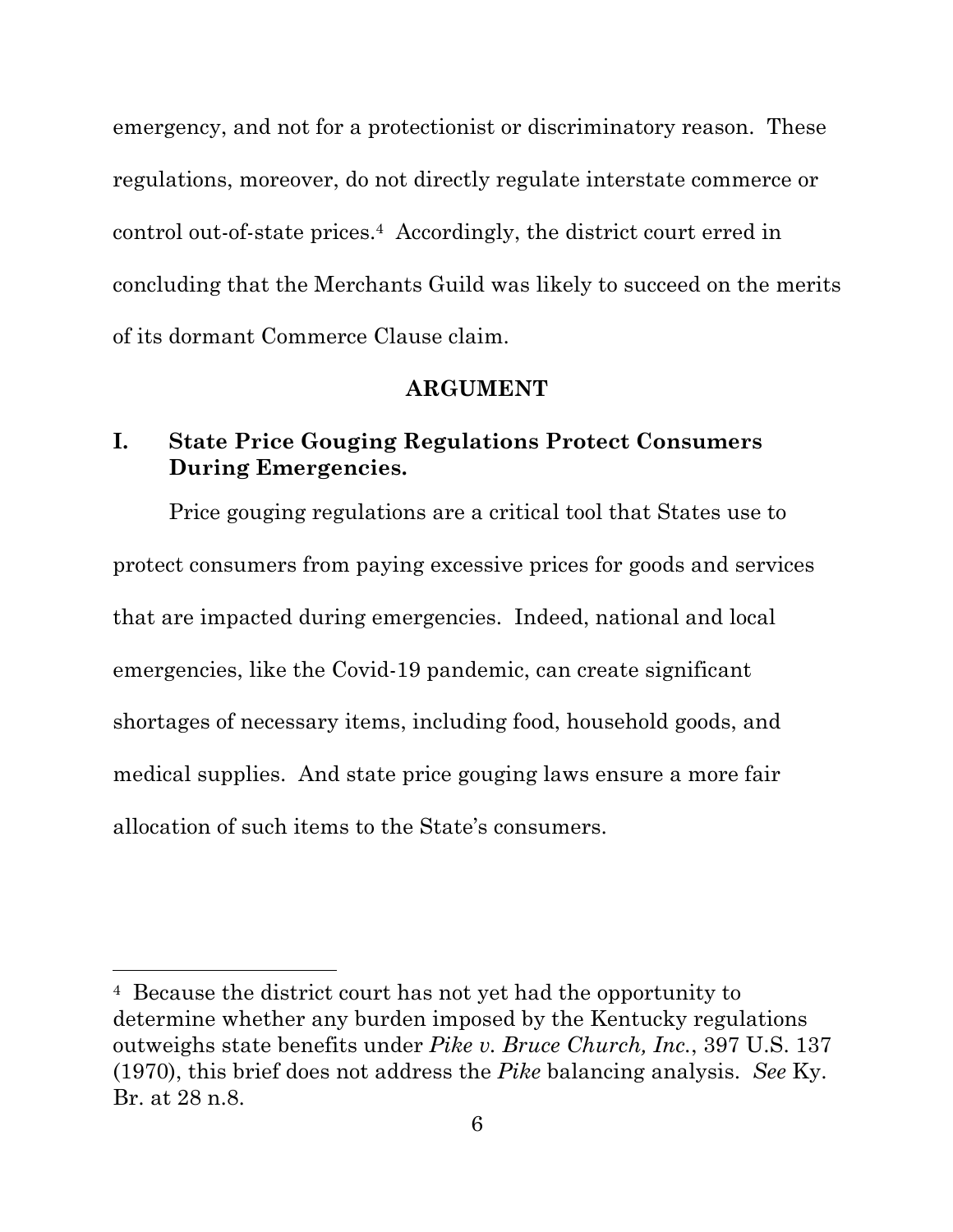Absent such laws, the free market can rely on price to dictate the allocation of scarce resources, which in turn, distributes goods and services to those who can easily pay exorbitant prices, rather than those who most need them.<sup>5</sup> State price gouging measures have thus helped ensure a more equitable distribution of goods and services among highand low-income consumers. Indeed, consumers across the country have relied on state protections to report bad actors, remedy nefarious conduct, and ensure payment of fair prices going forward.

During the ongoing Covid-19 pandemic, for instance, consumers have submitted a record number of price gouging complaints. The Michigan Attorney General's Office received more than 4,000 price gouging complaints within the first month of the pandemic, which far outpaced the 80 contacts that the office would typically receive in any given year.6 By late April 2020, the New Jersey Attorney General's

<sup>5</sup> Geoffrey C. Rapp, *Gouging: Terrorist Attacks, Hurricanes, and the Legal and Economic Aspects of Post-Disaster Price Regulation*, 94 Ky. L.J. 535, 538 (2005-06).

<sup>6</sup> Mark Hornberck & Careena Eggleston, *Attorney General pricegouging complaints soaring during pandemic*, AARP (Apr. 17, 2020), https://states.aarp.org/michigan/attorney-general-says-covid-fraudrampant.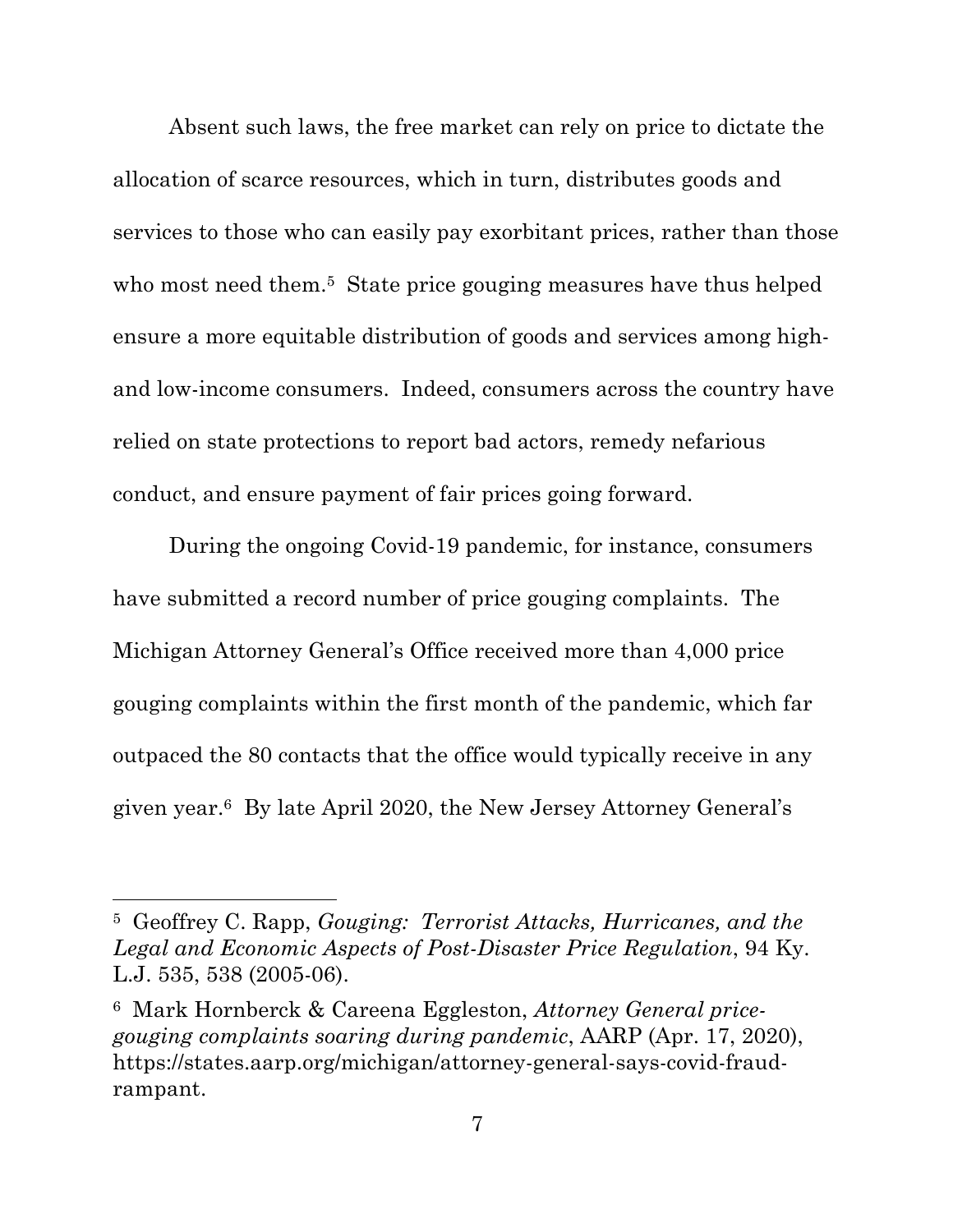Office had "logged a total of 3,623 complaints related to the COVID-19 emergency," approximately 90% of which alleged "unfair price increases on personal protective equipment, sanitizers, disinfectants, food, bottled water and other items in demand by consumers concerned about keeping safe and having enough food and supplies."7 And in Illinois, consumers have filed approximately 3,500 complaints since March 2020, more than 1,700 of which focus on price gouging.

In response to these and other complaints, States have taken action that has been crucial to curbing price gouging during the Covid-19 crisis, including working toward voluntary compliance, issuing subpoenas, sending cease and desist letters, and filing civil actions. In Illinois, for example, the Attorney General's Office has investigated complaints of alleged price gouging on essential items such as personal protective equipment, paper goods, and food with the goal of ensuring businesses comply with Illinois law. To that end, Illinois has sent approximately 100 letters securing the agreement of businesses to

<sup>7</sup> Press Release, New Jersey Attorney General, *AG Grewal and Division of Consumer Affairs Issue Enforcement Update on Price Increases During COVID-19 Emergency* (Apr. 24, 2020), https://www.nj.gov/oag/newsreleases20/pr20200424a.html.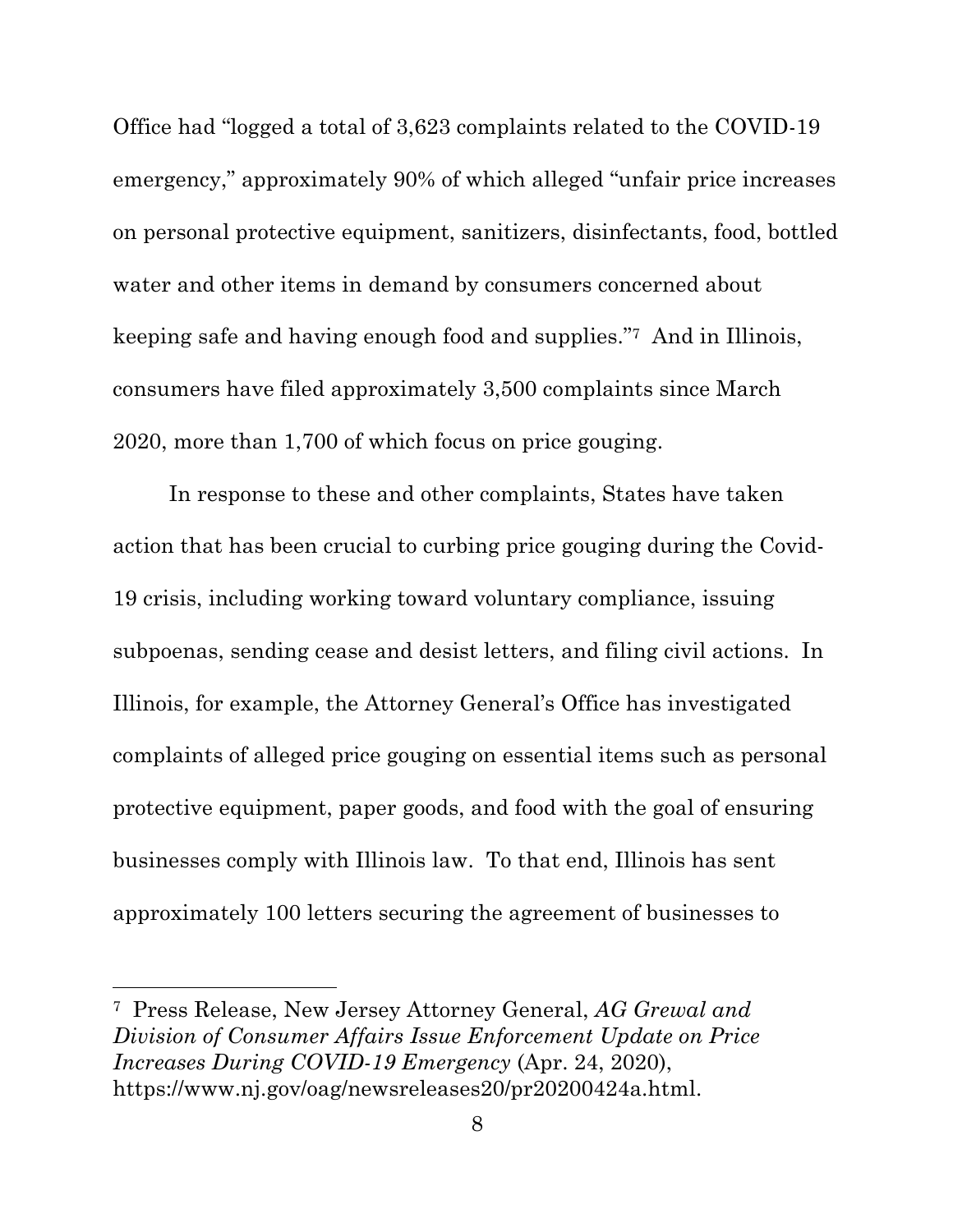comply with its price gouging laws. In one case, Illinois entered into an Assurance of Voluntary Compliance agreement with an online retailer that made misleading statements about the quality and price of face masks sold on its website. That agreement requires the retailer to comply with state law and pay restitution to consumers who had purchased the misrepresented products.

Other attorneys general have used subpoenas and cease-anddesist orders to achieve compliance. The Florida Attorney General, for instance, has issued dozens of subpoenas to sellers allegedly charging excessive prices and worked with online sellers to "deactivate[ ] more than 100 online posts," including one "selling four cans of Lysol disinfectant spray" for \$10,100 and another seeking \$68.99 for Clorox wipes.8 And by June, the New York Attorney General had "issued more than 1,565 cease-and-desist orders to businesses that stand accused of

8 Melissa E. Holsman, *Coronavirus Florida: Attorney General cracking down on COVID-19 'essential commodities' price gouging*, The Daytona Beach News-Journal (Apr. 7, 2020), https://www.newsjournalonline.com/news/20200407/coronavirus-florida-attorney-generalcracking-down-on-covid-19-essential-commodities-price-gouging.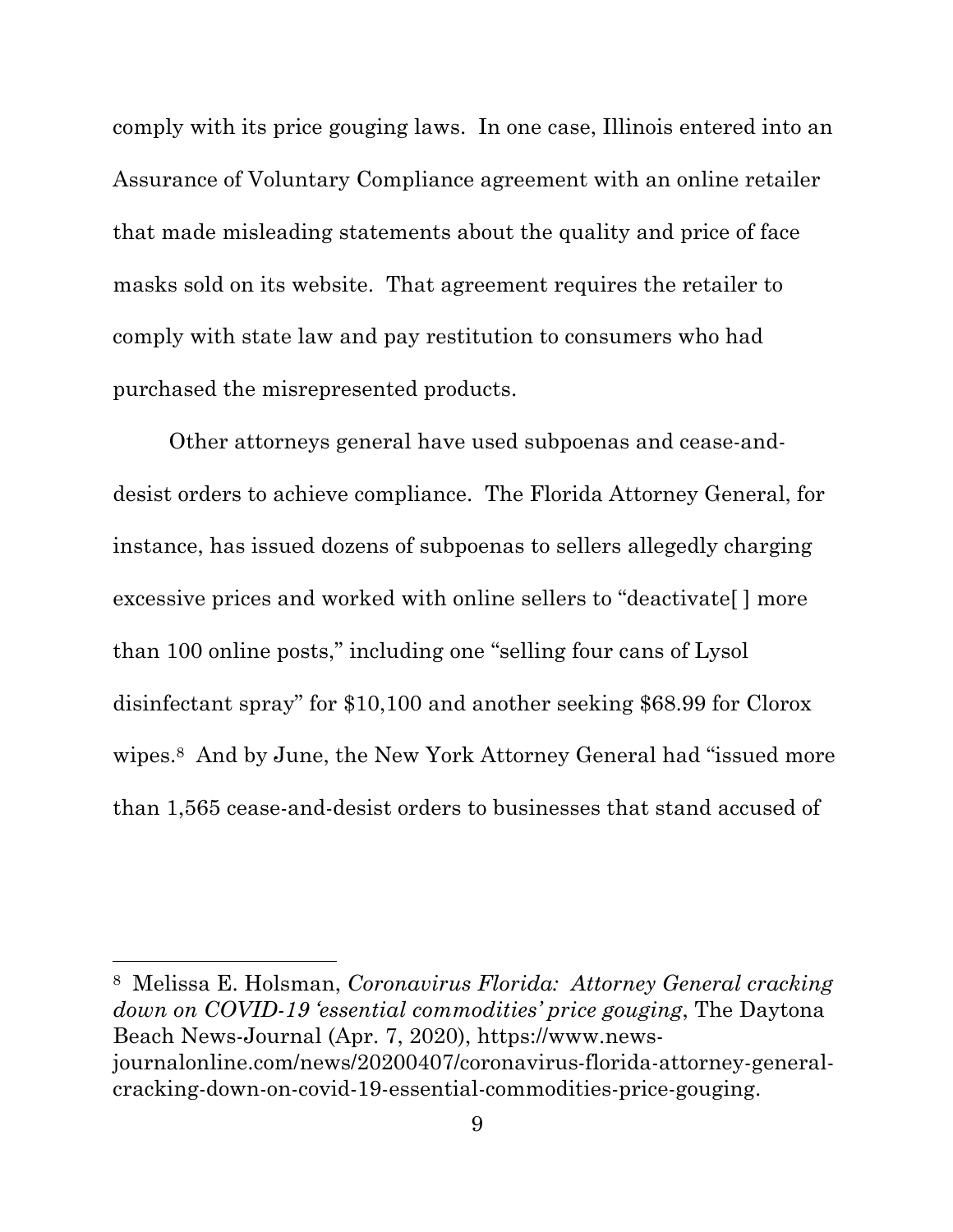violating" the State's consumer protection law by charging excessive prices.9

And in some States, these investigations have led to civil actions. In Pennsylvania, the Attorney General is pursuing a civil action to prevent Amazon sellers from overcharging for hand sanitizer after an investigation revealed that a seller was charging \$65 to \$75 for an 8-oz bottle that would normally sell for \$6 to \$10.10 Similarly, the Tennessee Attorney General successfully reached a settlement with two brothers who hoarded 17,000 bottles of hand sanitizer for sale on Amazon for up to \$70 a bottle.11 As part of the settlement, the brothers agreed to

9 Press Release, New York Attorney General, *Attorney General James' Price Gouging Authority Strengthened After Governor Cuomo Signs New Bill Into Law* (June 6, 2020), https://ag.ny.gov/pressrelease/2020/attorney-general-james-price-gouging-authoritystrengthened-after-governor-cuomo.

<sup>10</sup> Matt Fair, *Pa. AG Hits Amazon Seller With Sanitizer Price-Gouging Suit*, Law360 (Aug. 21, 2020), https://www.law360.com/articles/ 1302922/pa-ag-hits-amazon-seller-with-sanitizer-price-gouging-suit.

<sup>11</sup> Press Release, Tennessee Attorney General, *AG Slatery Reaches Settlement with Colvin Brothers* (Apr. 21, 2020), https://www.tn.gov/ attorneygeneral/news/2020/4/21/pr20-13.html; Neil Vigdor, *Tennessee Brothers Who Hoarded Hand Sanitizer Settle to Avoid Price-Gouging Fine*, N.Y. Times (Apr. 22, 2020), https://www.nytimes.com/2020/04/22/ us/hand-sanitizer-matt-colvin-noah-coronavirus.html.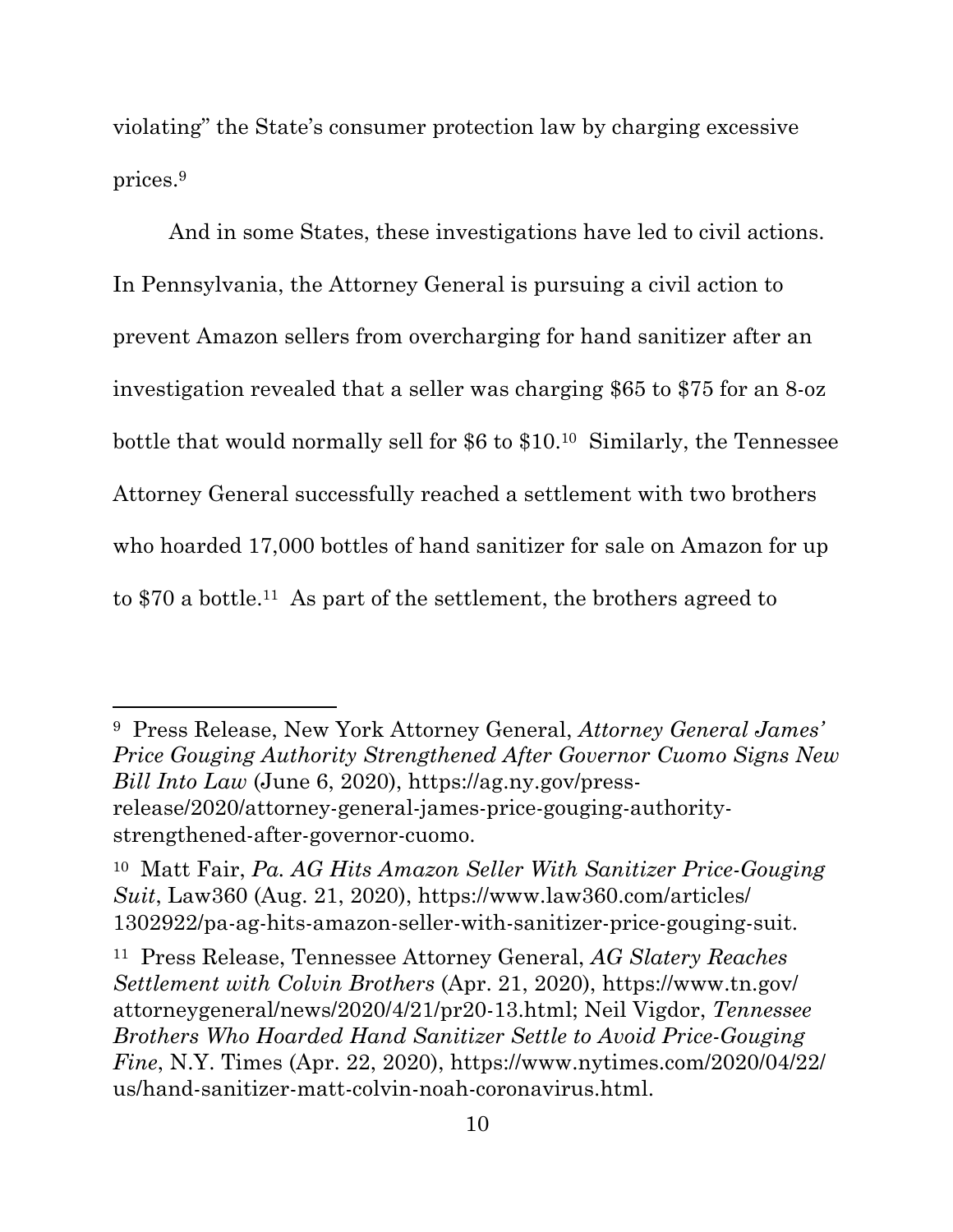donate the remaining hand sanitizer to those in need.12 And in June 2020, the Ohio Attorney General brought suit against a couple who sold 600 hundred bottles of hand sanitizer on Amazon "for 11 times the retail price," which yielded them \$26,700.13

Similar misconduct has been uncovered in the personal protective equipment market. As one example, the Alaska Attorney General brought suit against an individual who purportedly purchased N-95 respirator masks at several Alaska stores—including purchasing Lowe's entire stock of 293 boxes, for \$17 to \$23 a box—and resold them on Amazon for an average price of \$89.25 and on Ebay for as much as \$89.99.14 Similarly, in April 2020, the Ohio Attorney General filed a civil enforcement action against a state resident who allegedly "hoarded over 1,200 N95 respirator masks, then sold the masks through an

<sup>12</sup> Vigdor, *supra* note 11.

<sup>13</sup> Press Release, Ohio Attorney General, *AG Yost Sues Price Gougers Who Inflated Hand Sanitizer Prices on Amazon* (June 18, 2020), https://www.ohioattorneygeneral.gov/Media/News-Releases/June-2020/AG-Yost-Sues-Price-Gougers-Who-Inflated-Hand-Sanit.

<sup>14</sup> Tess Williams, *Anchorage man who allegedly resold face masks online at inflated prices now faces steep fines*, Anchorage Daily News (Apr. 2, 2020), https://www.adn.com/alaska-news/crimecourts/2020/04/01/anchorage-man-who-resold-face-masks-online-atinflated-prices-now-faces-steep-fines/.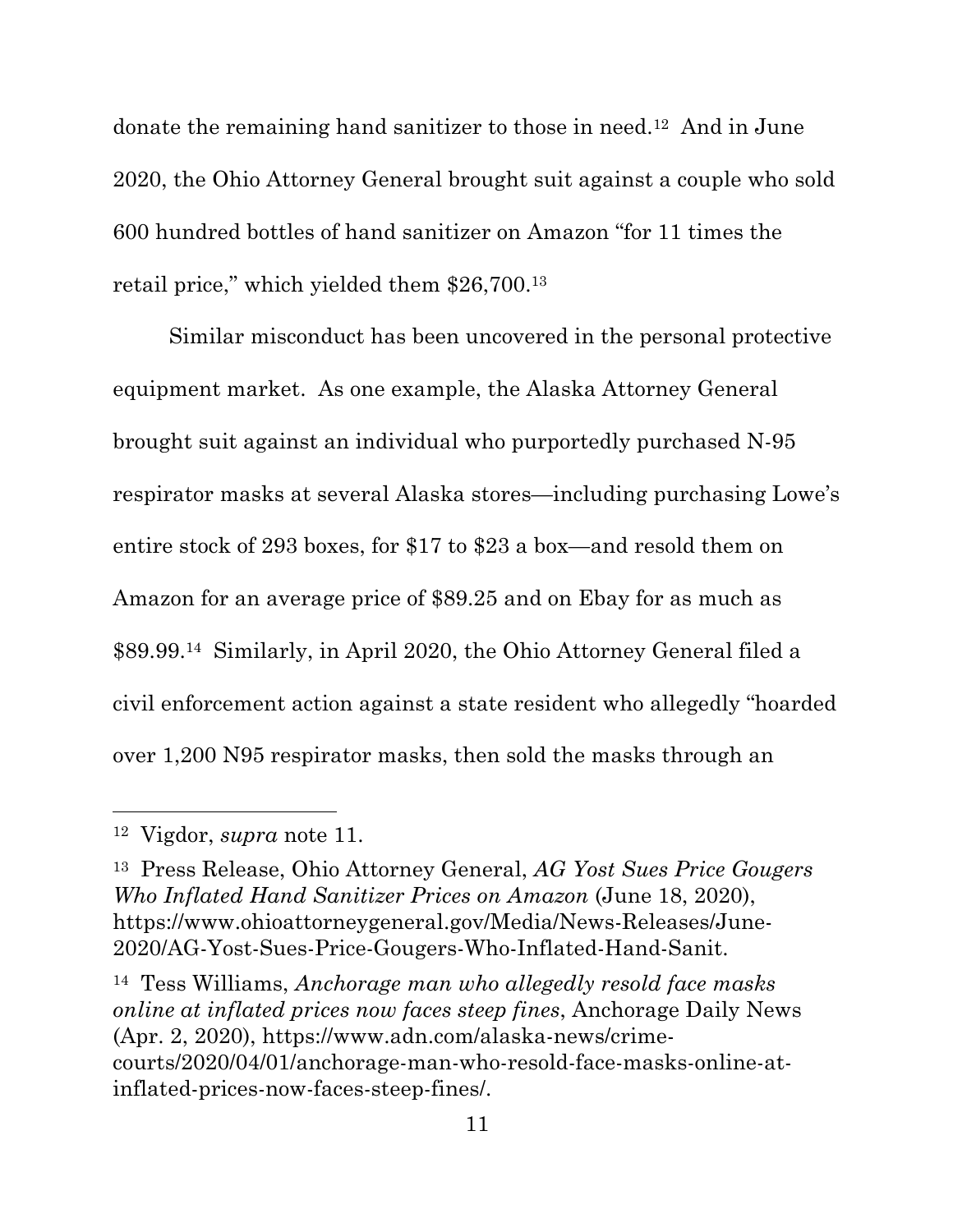online platform at an average increase over pre-pandemic retail prices of 1,700 percent."15 The case ultimately settled on terms that required the defendant to refund more than \$15,000 to consumers and give nearly 600 masks to first responders.16

It is also important to note that these patterns of price gouging emerge during other types of emergencies, such as natural disasters. Indeed, following Hurricane Charley in 2004, certain hotels took advantage of the need for shelter, including a Days Inn hotel in West Palm Beach that more than doubled the price of hotel rooms and "creat[ed[ a sense of urgency to pay the inflated price" by telling consumers that "it had only two rooms left."17 The Florida Attorney

<sup>15</sup> Matthew P. Denn, *Coronavirus: State Attorneys General take action against alleged price gouging in personal protection equipment* (Apr. 21, 2020), https://www.dlapiper.com/en/us/insights/publications/2020/04/ coronavirus-state-attorneys-general-take-action-against-alleged-pricegouging-in-ppe-sales/.

<sup>16</sup> Jonathan Walsh, *Man settles lawsuit accusing him of price gouging N95 masks, but doesn't admit liability*, News 5 Cleveland (Apr. 23, 2020), https://www.news5cleveland.com/rebound/coronavirusinvestigations/man-settles-lawsuit-accusing-him-of-price-gouging-n95 masks-but-doesnt-admit-liability.

<sup>17</sup> Edward J. Page, Min K. Cho, *Price Gouging 101: A Call to Florida Lawmakers to Perfect Florida's Price Gouging Law*, Fla. B.J. at 49 (Apr. 2006) (cleaned up).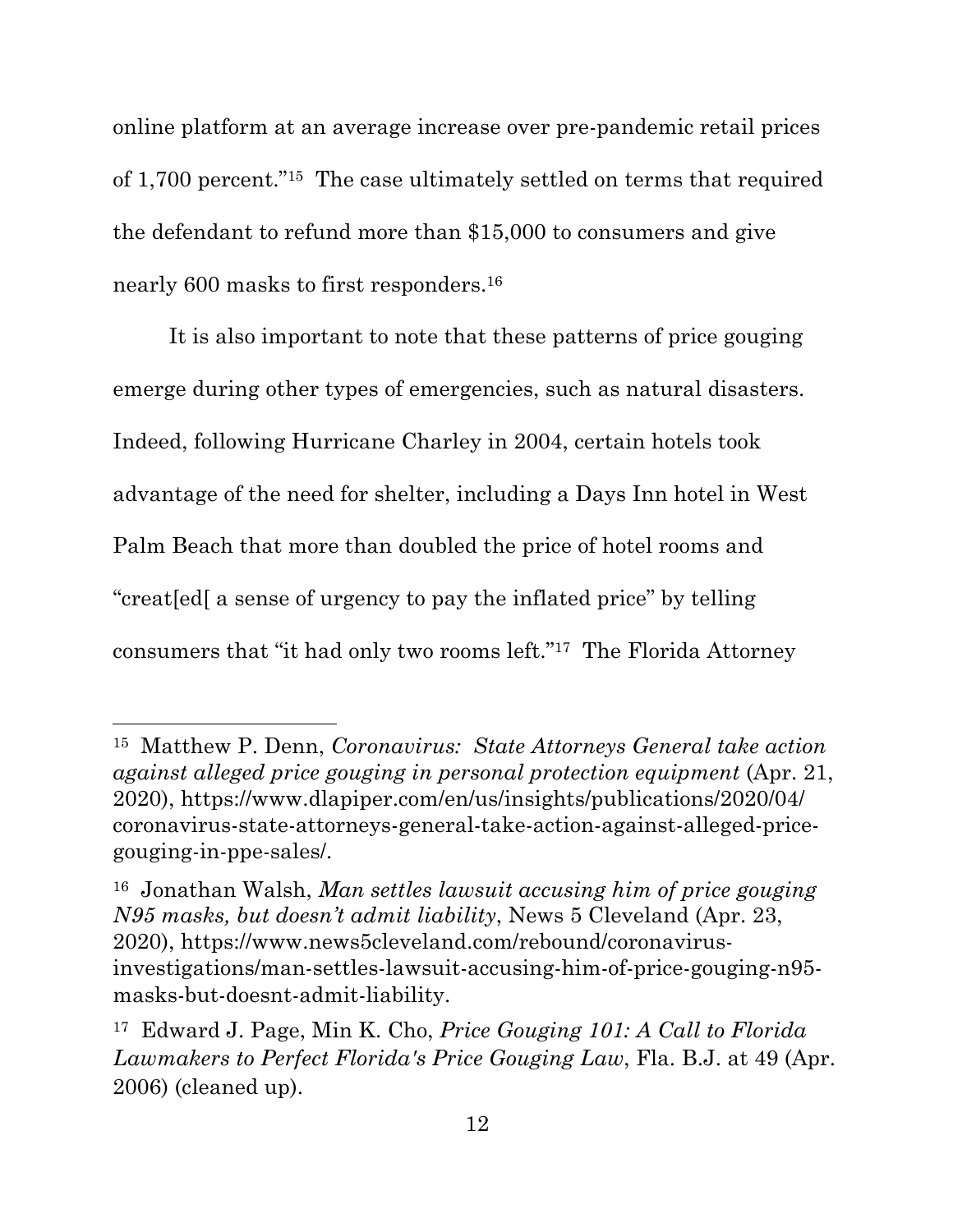General filed suit, which eventually resulted in a \$70,000 settlement, with a portion reserved for customer restitution and the Florida Hurricane Relief Fund.18 Price gouging following Hurricane Charley also impacted the provision of necessary services. In Winter Park, a tree removal company provided a \$30,000 estimate to remove three trees that fell on a house, which the consumers eventually negotiated to a total cost of \$11,000.19 This negotiated cost, however, was more than triple the average cost of tree removal in that part of Florida, leading the Florida attorney general to pursue a civil complaint.20

A similar pattern in the aftermath of the 1993 Northridge Earthquake in Los Angeles prompted the California legislature to bolster its statewide price gouging regulations.21 Indeed, just two days

<sup>18</sup> *Id.*; *see also id.* at 51 (describing the investigation of two men who sold generators on the side of the road for \$650 apiece when the retail price was \$300).

<sup>19</sup> *Id.* at 51.

<sup>20</sup> *Id.* 

<sup>21</sup> Emily Bae, *Are Anti-Price Gouging Legislations Effective Against Sellers During Disasters?*, 4 Entrepreneurial Bus. L.J. 79, 83-84 (2009); *see also* Cynthia H. Craft, *Assembly Passes Bill That Targets Price Gouging Following Disaster*, L.A. Times (June 14, 1994), https://www.latimes.com/archives/la-xpm-1994-06-14-me-4053 story.html.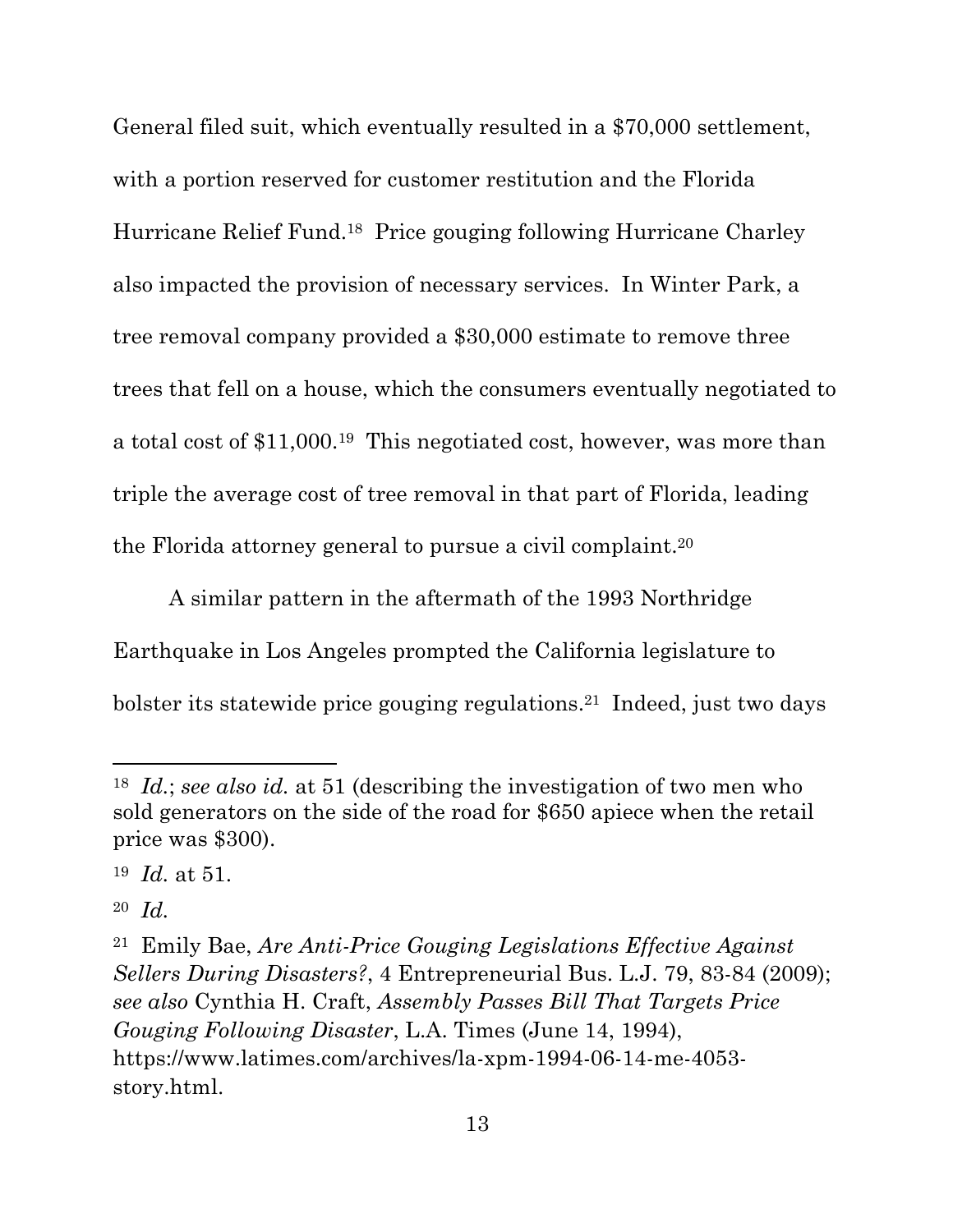after the earthquake, the Los Angeles Consumer Affairs Department received 150 complaints on its fraud hotline, with more than 1,400 complaints coming in during the first month.22 Among other complaints, "Waste Management, Inc. charged nearly \$200 more per bin as compared to pre-earthquake," and stores were charging \$8 for a gallon of milk and \$200 per sheet of plywood.23

As these examples demonstrate, price gouging laws protect residents by enabling state regulators to remove ads that seek excessive prices, obtain voluntary compliance, bring civil actions against bad actors, and remedy financial loss. And these laws are especially beneficial now, as we endure an unprecedented pandemic that has resulted in actual or threatened shortages of essential goods and thus created circumstances ripe for abusive sales practices.

## **II. Kentucky's Price Gouging Statutes Are Not Invalid Under The Dormant Commerce Clause.**

In addition to providing substantial benefits to consumers, state regulation of price gouging respects the dormant Commerce Clause.

<sup>22</sup> Bae, *supra* note 21.

<sup>23</sup> *Id.*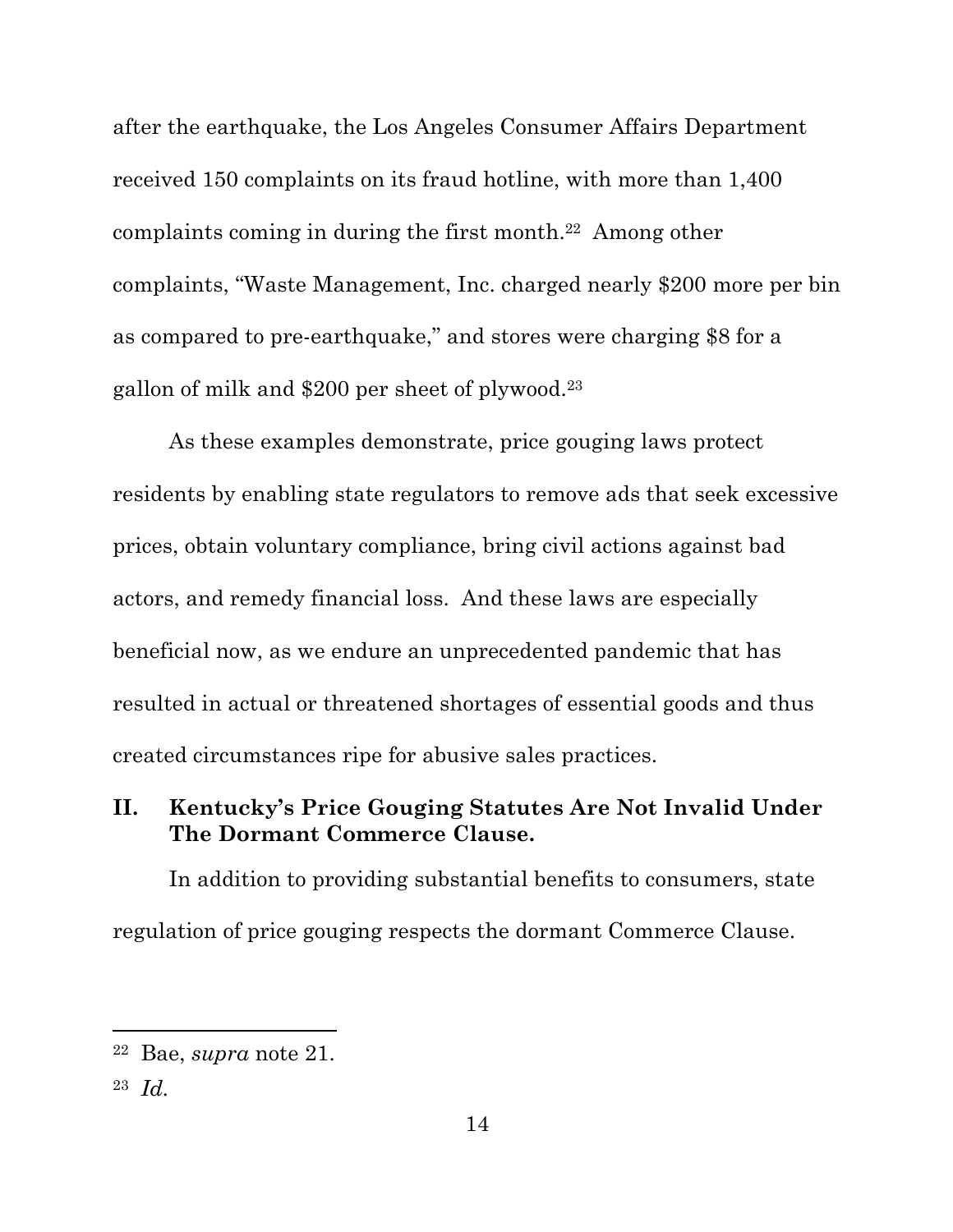The district court's decision to the contrary relied on an erroneous determination that applying Kentucky's price gouging statutes to Amazon sellers would have an impermissible extraterritorial reach, thus violating the dormant Commerce Clause. Opinion, R.36, Page ID# 482. It reached this conclusion notwithstanding the fact that the foundational principles underlying the dormant Commerce Clause doctrine—preventing economic protectionism and discriminatory regulation—are not served by enjoining state price gouging prohibitions. Rather, regulation of price gouging is a valid, nonprotectionist exercise of state police powers that is designed to aid vulnerable consumers during emergencies.

Furthermore, the Kentucky statutes do not have an impermissible extraterritorial effect on commerce because they do not control commerce in other States or create conflicting regulatory burdens. Unlike other regulations that have been struck down under the extraterritoriality doctrine, price gouging laws like Kentucky's affect only the price of goods within the State, without dictating the price for out-of-state sales. And although state price gouging laws may vary, there is no actual conflict among them.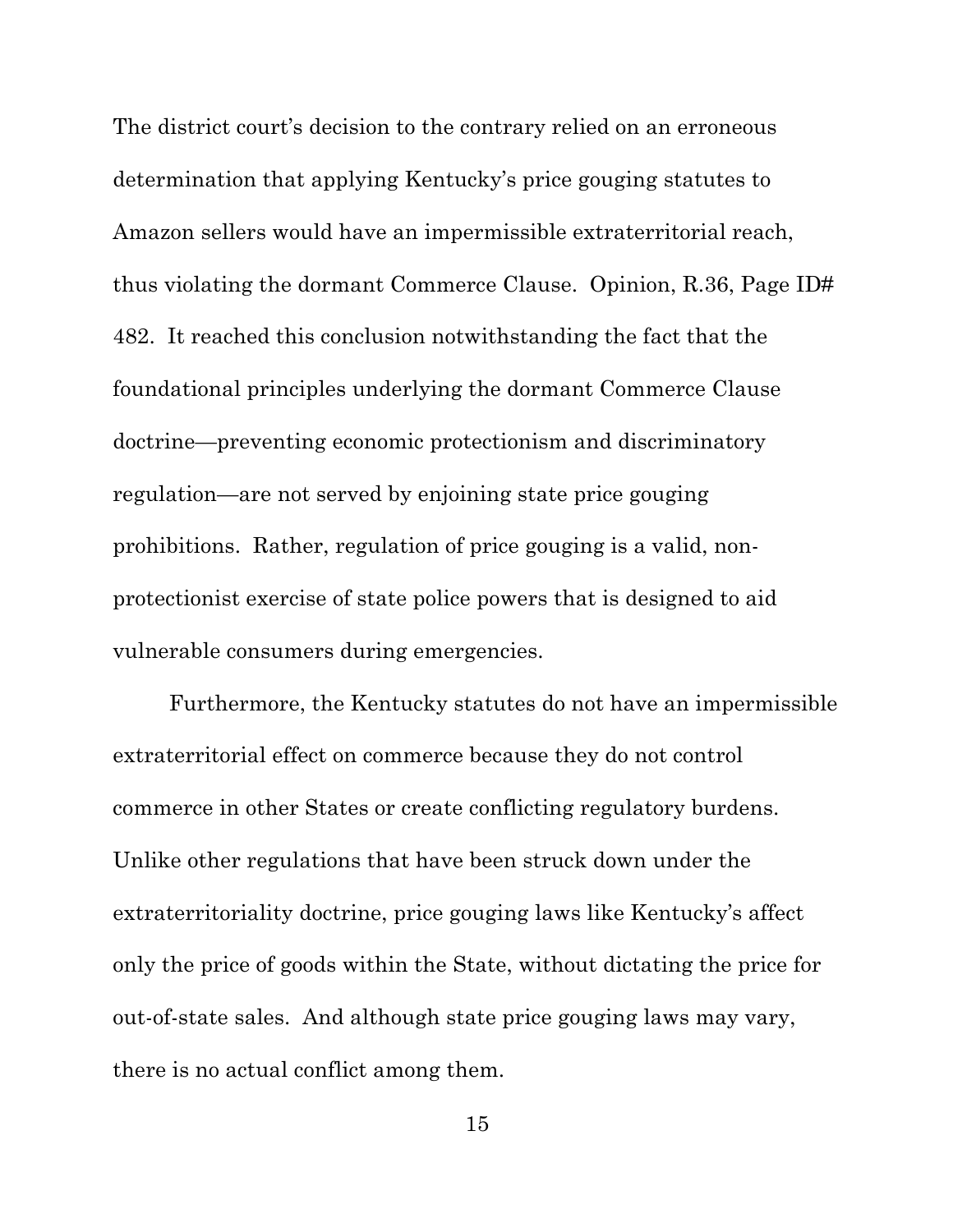## **A. The dormant Commerce Clause reserves to the States broad regulatory authority to protect the public health and safety.**

The Commerce Clause grants Congress the power "[t]o regulate Commerce . . . among the several States." U.S. Const. art. I, § 8, cl. 3. In addition to this affirmative grant of authority, the Commerce Clause "has long been understood to have a 'negative' aspect that denies the States the power unjustifiably to discriminate against or burden the interstate flow of articles of commerce." *Oregon Waste Sys., Inc. v. Dep't of Envtl. Quality of Oregon*, 511 U.S. 93, 98 (1994).

As the Supreme Court has explained, the dormant Commerce Clause must balance dual objectives: preserving a "national economic union unfettered by state-imposed limitations on interstate commerce," while protecting the "autonomy of the individual States within their respective spheres." *Healy v. Beer Inst. Inc.*, 491 U.S. 324, 336 (1989). The former recognizes that the Framers sought "to prevent a State from retreating into the economic isolation that had plagued relations among the Colonies and later among the States under the Articles of Confederation." *Dep't of Revenue of Kentucky v. Davis*, 553 U.S. 328, 338 (2008) (cleaned up). This "distrust of economic Balkanization,"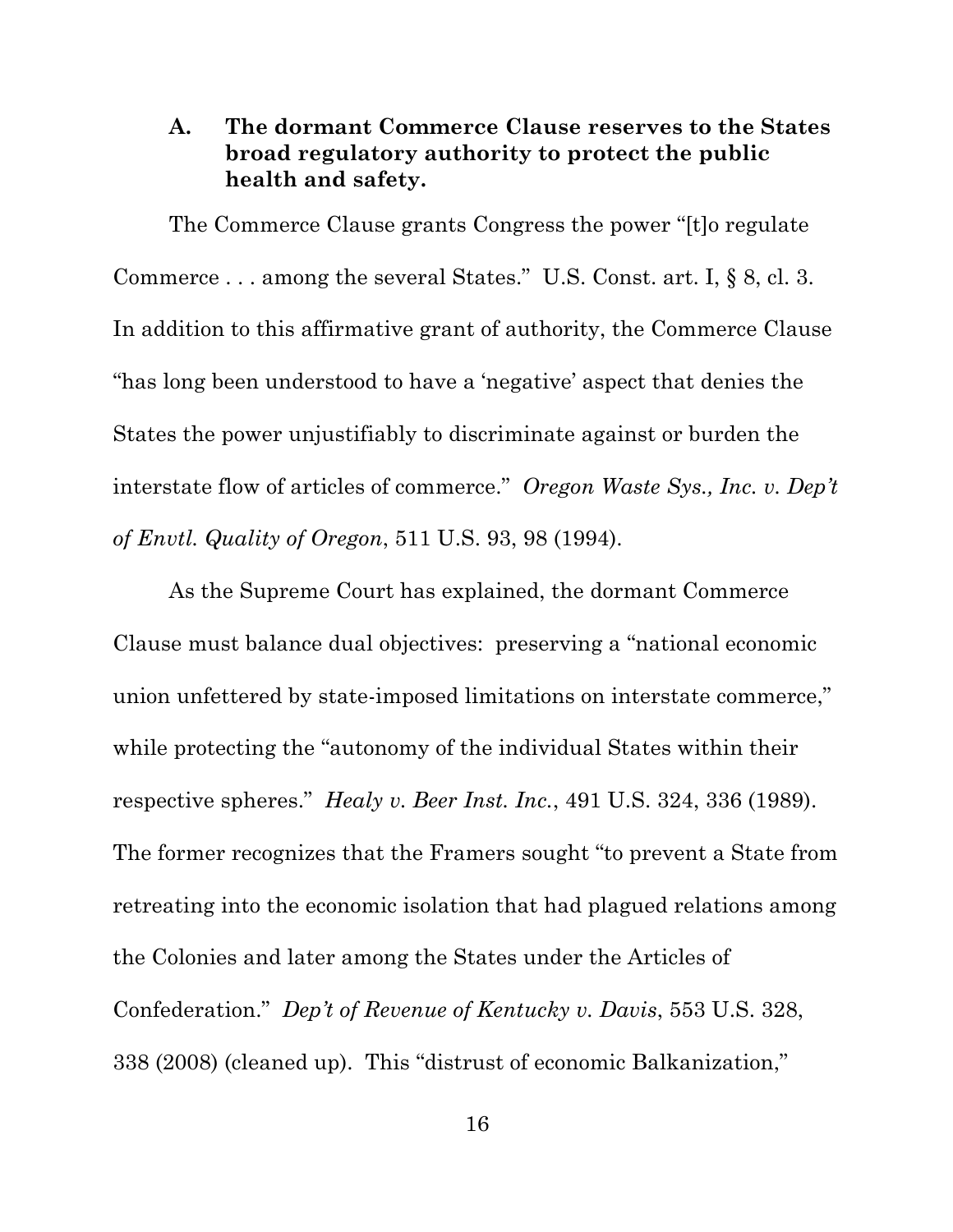however, is balanced by the latter objective, which acknowledges that the federalism espoused by the Framers favors "a degree of local autonomy." *Id.*

In other words, the "limitation imposed by the Commerce Clause on state regulatory power is by no means absolute"; on the contrary, "the States retain authority under their general police powers to regulate matters of legitimate local concern, even though interstate commerce may be affected." *Maine v. Taylor*, 477 U.S. 131, 138 (1986) (cleaned up). Consistent with these principles, the "modern" dormant Commerce Clause doctrine "is driven by concern about economic protectionism" and "regulatory measures designed to benefit in-state economic interests by burdening out-of-state competitors." *Davis*, 553 U.S. at 337-38 (cleaned up); *see also Am. Bev. Ass'n v. Snyder*, 735 F.3d 362, 378 (6th Cir. 2013) (Sutton, J., concurring) ("The key point of today's dormant Commerce Clause jurisprudence is to prevent States from discriminating against out-of-state entities in favor of in-state ones.").

Accordingly, "[d]iscriminatory laws motivated by simple economic protectionism are subject to a virtually *per se* rule of invalidity, which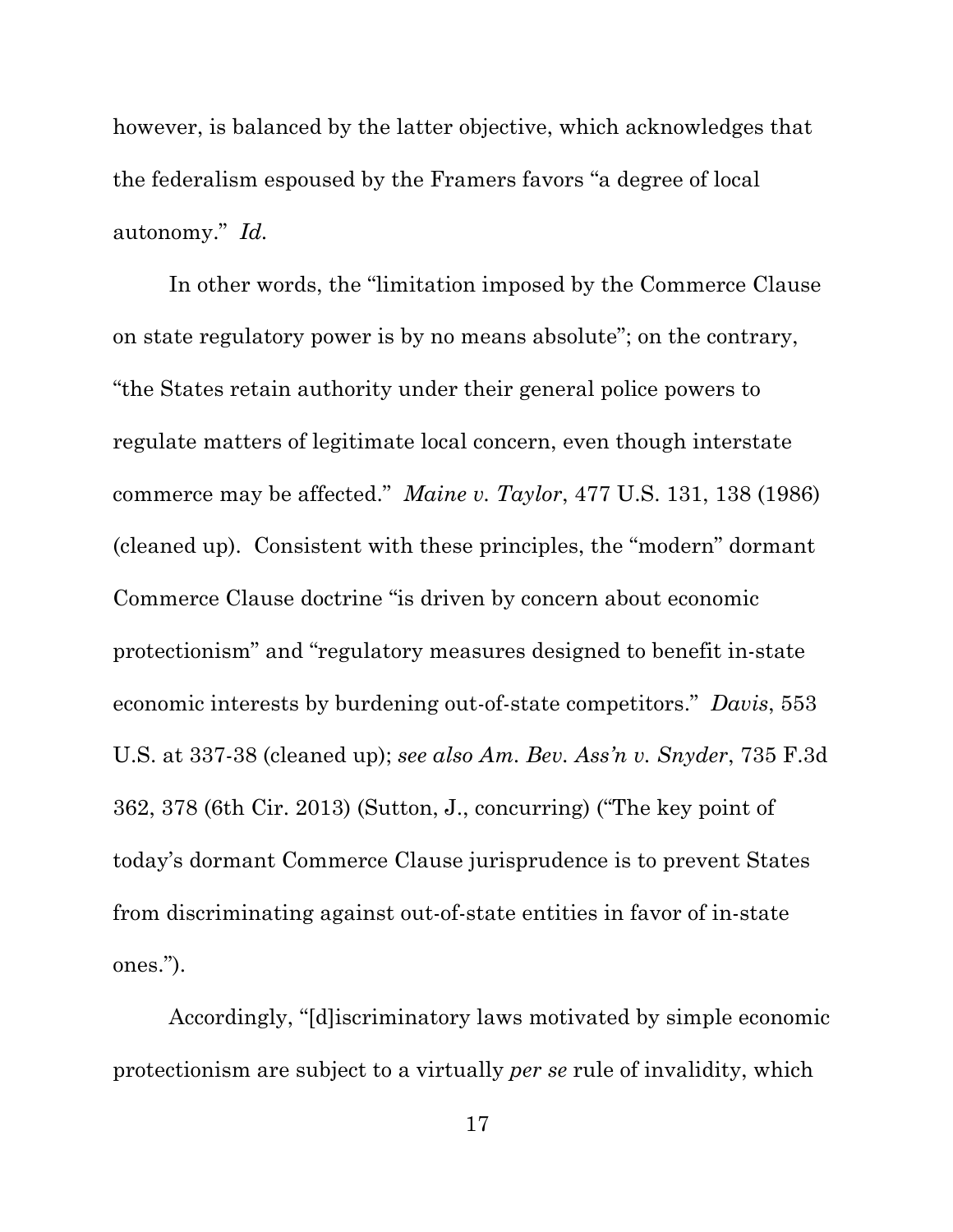can only be overcome by a showing that the State has no other means to advance a legitimate local purpose." *United Haulers Ass'n, Inc. v. Oneida-Herkimer Solid Waste Mgmt. Auth.*, 550 U.S. 330, 338 (2007) (cleaned up). Laws that *directly* regulate commerce taking place wholly outside the State will also normally be struck down. *Brown-Forman Distillers Corp. v. N.Y. State. Liquor Auth.*, 476 U.S. 573, 579 (1986); *see also Int'l Dairy Foods Ass'n v. Boggs*, 622 F.3d 628, 646 (6th Cir. 2010).

But so "long as a State does not needlessly obstruct interstate trade or attempt to place itself in a position of economic isolation, it retains broad regulatory authority under the commerce clause to protect the health and safety of its citizens." *Taylor*, 477 U.S. at 151. And regulations that do not discriminate or regulate extraterritorially may be upheld as valid exercises of state authority, as long as the burden they impose is not "clearly excessive in relation to the putative local benefits." *Pike v. Bruce Church, Inc.*, 397 U.S. 137, 142 (1970). As now explained, the district court erred in holding that the Merchants Guild is likely to succeed on its claim that Kentucky's price gouging laws are invalid under these standards.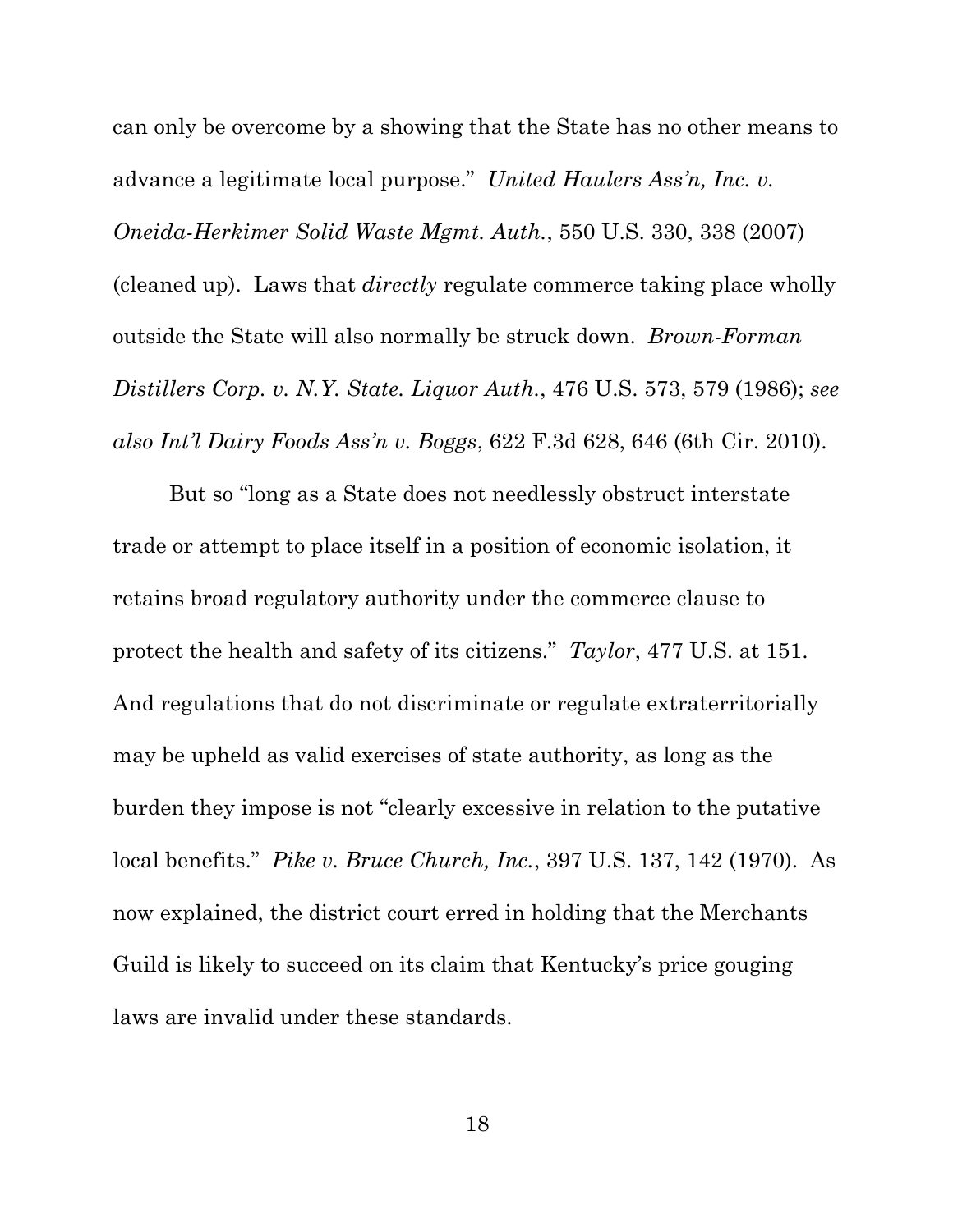#### **B. Regulating price gouging is a valid, non-protectionist exercise of state police powers.**

As discussed, the dormant Commerce Clause is primarily concerned with rooting out protectionist regulations that discriminate against out-of-state economic interests. Accordingly, it does not divest States of their authority to enforce non-discriminatory laws that regulate matters of local concern, even if there is an incidental burden on interstate commerce. And here, as even the district court recognized, Kentucky's goal in pursuing price gougers is "to protect Kentucky consumers," Opinion, R.36, Page ID# 487, not to discriminate against interstate commerce. Enjoining application of state price gouging regulations to online sellers thus does not serve the fundamental goals of the dormant Commerce Clause. Instead, it impairs the State's ability to fulfill its duty to protect the public welfare during emergencies.

To begin, there is no question that regulating price gouging is a "typical and traditional concern of local government." *United Haulers Ass'n*, 550 U.S. at 347. The prohibition on price gouging is a key component of consumer protection regulation, and consumer protection has long been viewed as an area "over which the states have traditionally exercised their police powers." *Greenwood Tr. Co. v.*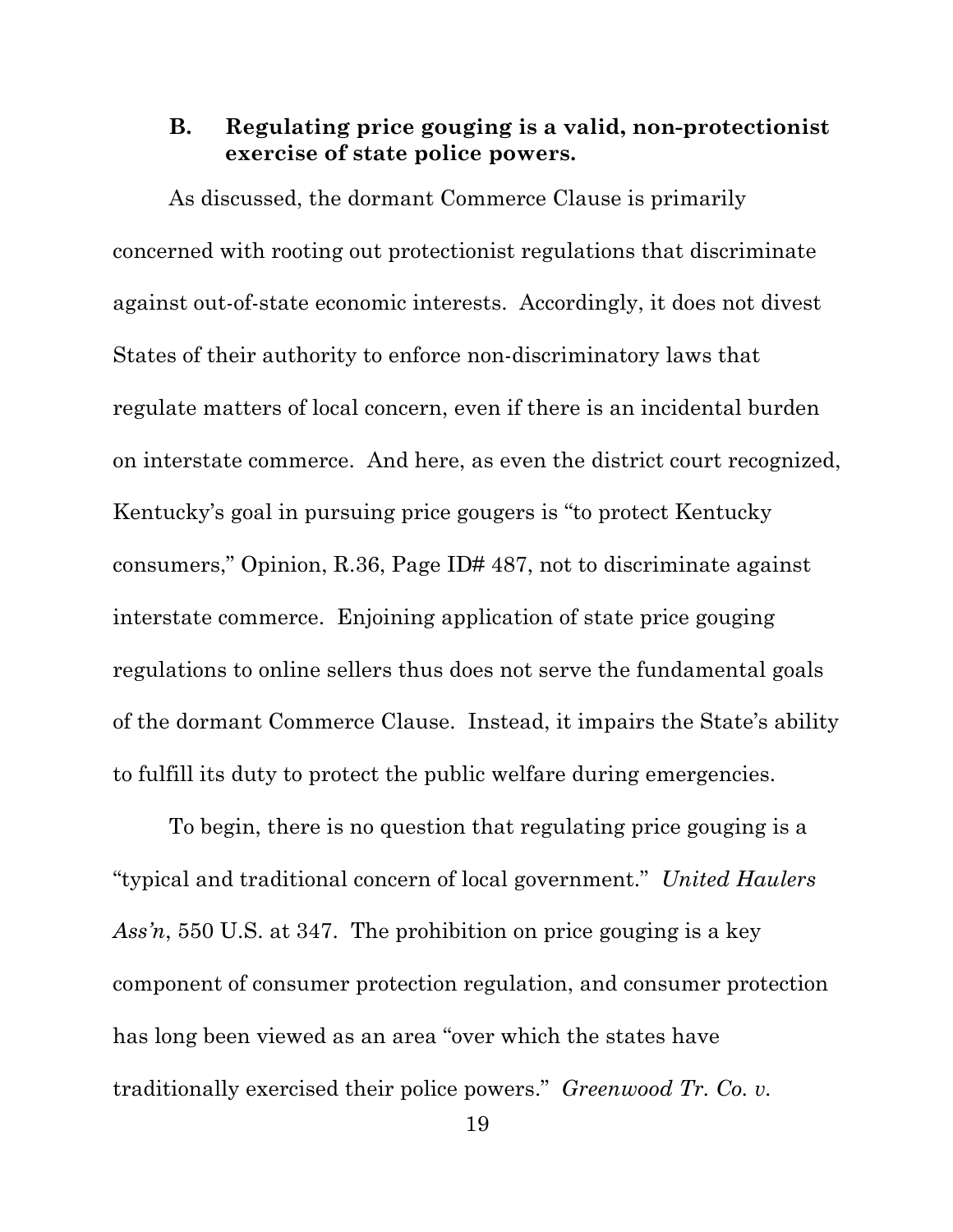*Massachusetts*, 971 F.2d 818, 828 (1st Cir. 1992); *see also Fla. Lime & Avocado Growers, Inc. v. Paul*, 373 U.S. 132, 146 (1963) (prohibition on consumer deception was "a regulation well within the scope of California's police powers"). Indeed, although the federal government recognizes the importance of preventing price gouging, regulation has largely been left to the States, the vast majority of which have implemented such statutes or regulations.24

Furthermore, it is well established that States have always possessed "great latitude" to exercise their police powers to protect "the lives, limbs, health, comfort, and quiet of all persons," *Gonzales v. Oregon*, 546 U.S. 243, 269-70 (2006) (cleaned up), including during emergencies like the Covid-19 pandemic, *see, e.g.*, *League of Indep. Fitness Facilities & Trainers, Inc. v. Whitmer*, 814 F. App'x 125, 127 (6th Cir. 2020) ("All agree that the police power retained by the states

<sup>24</sup> *See, e.g.*, Federal Trade Commission, *Investigation of Gasoline Price Manipulation and Post-Katrina Gasoline Price Increases* (Spring 2006), https://www.ftc.gov/sites/default/files/documents/reports/federal-tradecommission-investigation-gasoline-price-manipulation-and-postkatrina-gasoline-price/060518publicgasolinepricesinvestigation reportfinal.pdf. A list of state price gouging laws can be found at https://consumer.findlaw.com/consumer-transactions/price-gouginglaws-by-state.html.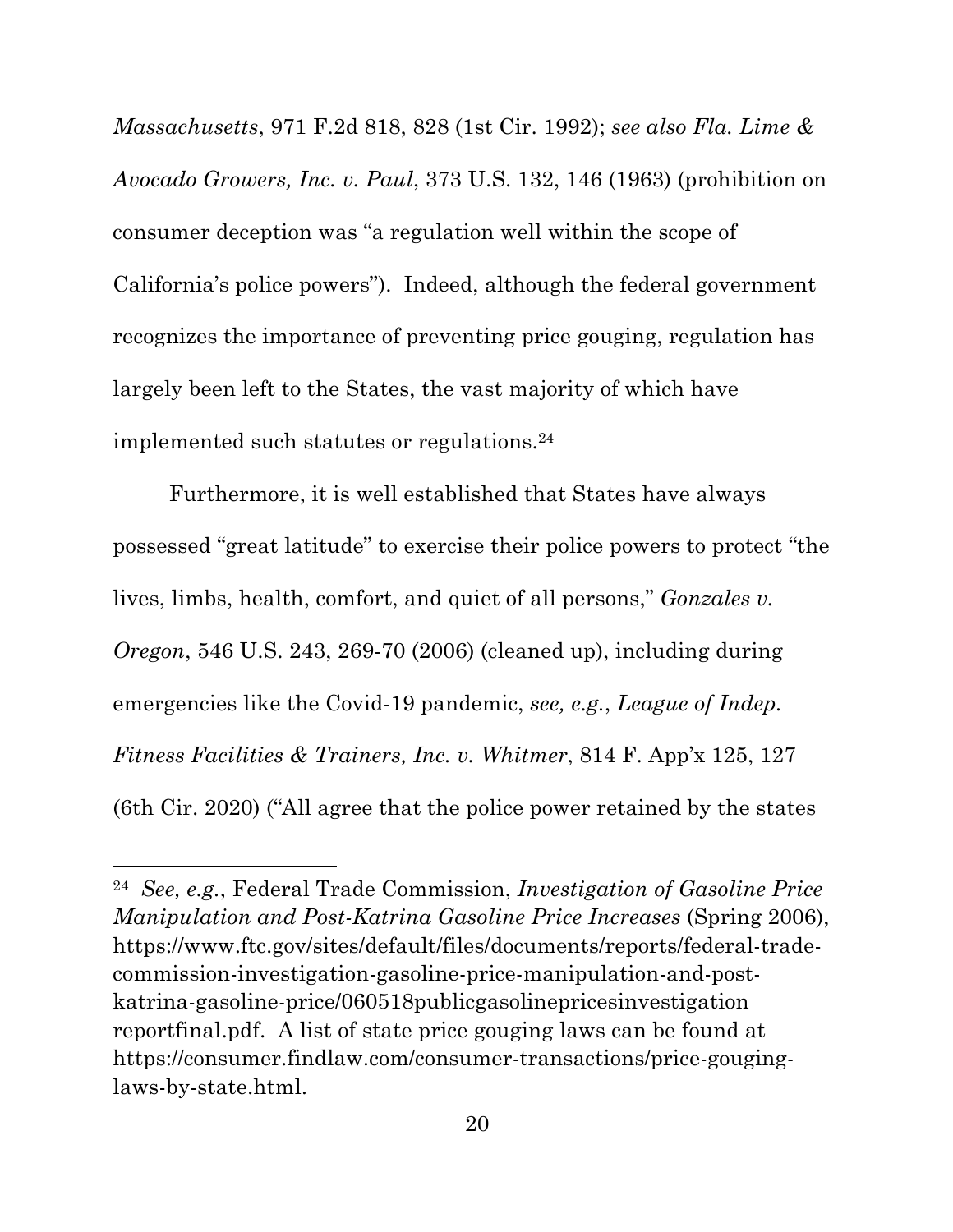empowers state officials to address pandemics such as COVID-19 largely without interference from the courts." (citing *Jacobson v. Massachusetts*, 197 U.S. 11 (1905)).

Thus, States have traditionally invoked price gouging regulations during emergencies or at other times when protecting the public welfare is paramount.25 Indeed, many state price gouging laws may only be applied if a federal, state, or local government has declared a state of emergency.26 In Kentucky, for example, the Governor's authority to implement the price gouging statute at issue here is triggered by the declaration of a state of emergency. Ky. Rev. Stat. Ann. § 367.374(1)(a). Once invoked, the prohibition on price gouging is limited to a 15-day

<sup>25</sup> Kimberly J. Winbush, Litigation of Prohibitions Against Price Gouging, 161 Am. Jur. Trials 551 (2019) (section II.A.3.).

<sup>26</sup> *See, e.g.*, Ky Rev. Stat. Ann. § 367.374(a)(1); Ala Code § 8-31-4; Ark. Code Ann. § 4-88-303(c); Cal. Penal Code § 396(b); Conn. Gen. Stat. Ann. § 42-230; D.C. Code § 28-4102; Fla. Stat. Ann. § 501.160(2); Ga. Code Ann. § 10-1393.4; Haw. Rev. Stat. Ann. § 127A-30(a); Idaho Code § 48-603(19); Iowa Admin. Code 61-31.1(714); Kan. Stat. Ann. § 50- 6106; La. Stat. Ann. § 29:732(A); N.J. Stat. Ann. § 56:8-108(2); N.Y. Gen. Bus. Law § 396-r(2); Okla. Stat. Ann. tit. 15 § 777.4(A); *see also* Me. Rev. Stat. Ann. Tit. 10 § 1105(2) (upon Governor's declaration of market disruption).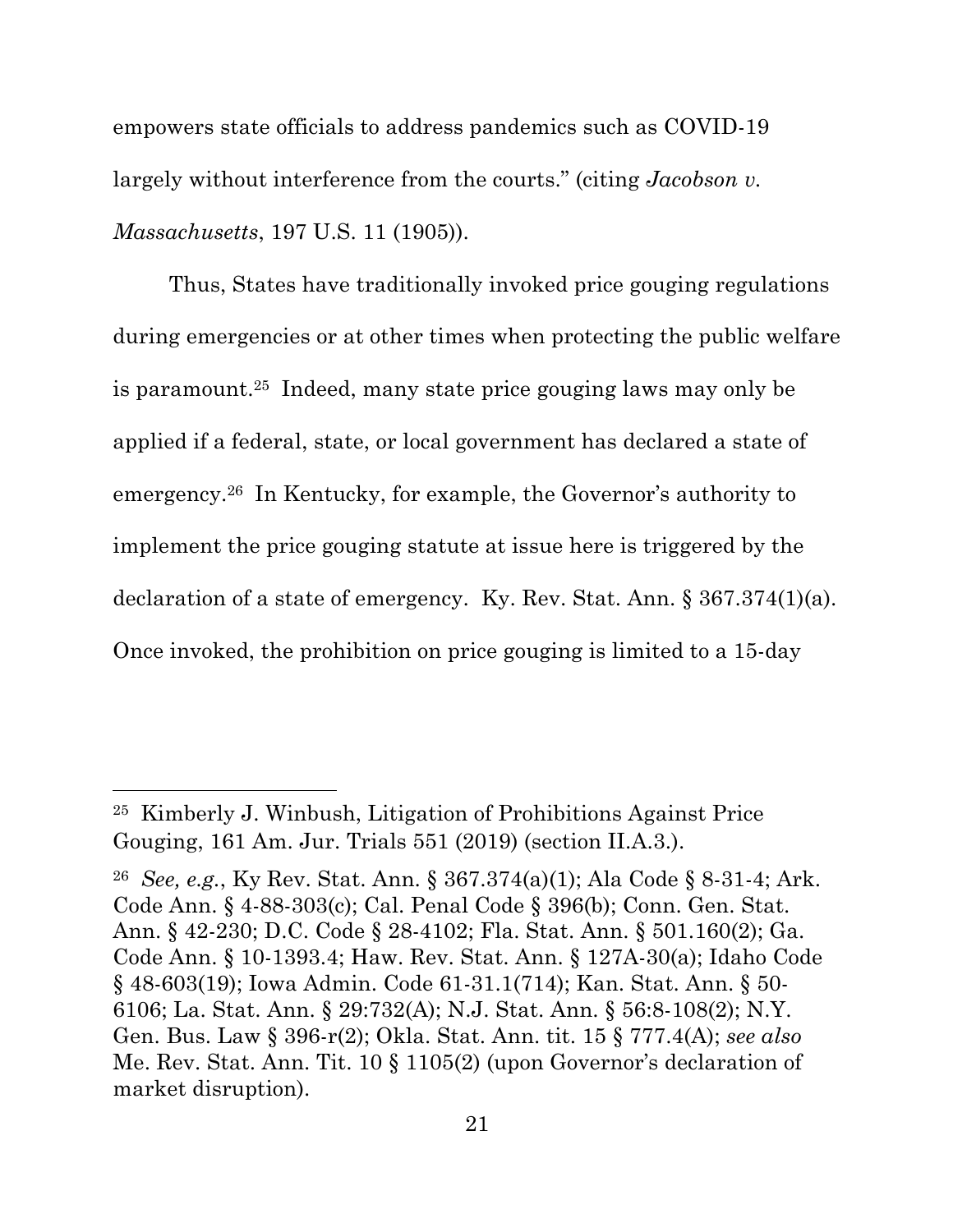period, unless an extension is "necessary to protect the lives, property, or welfare of the citizens." *Id.* § 367.374 (1)(a), (2).

There is also no indication that price gouging regulations are protectionist. On the contrary, the purpose of price gouging regulations is to serve the public welfare by protecting vulnerable state residents from financial profiteering during periods when goods and services are scarce. This is reflected in the legislative history and text of the States' price gouging statutes.

In California, for instance, the legislature recognized that although "the pricing of consumer goods and services is generally best left to the marketplace under ordinary conditions," when a state of emergency "results in abnormal disruptions of the market, the public interest requires that excessive and unjustified increases in the prices of essential consumer goods and services be prohibited." Cal. Penal Code § 396(a). Therefore, it declared that it was "the intent of the Legislature in enacting this act to protect citizens from excessive and unjustified increases in the prices charged during or shortly after a declared state of emergency or local emergency for goods and services that are vital and necessary for the health, safety, and welfare of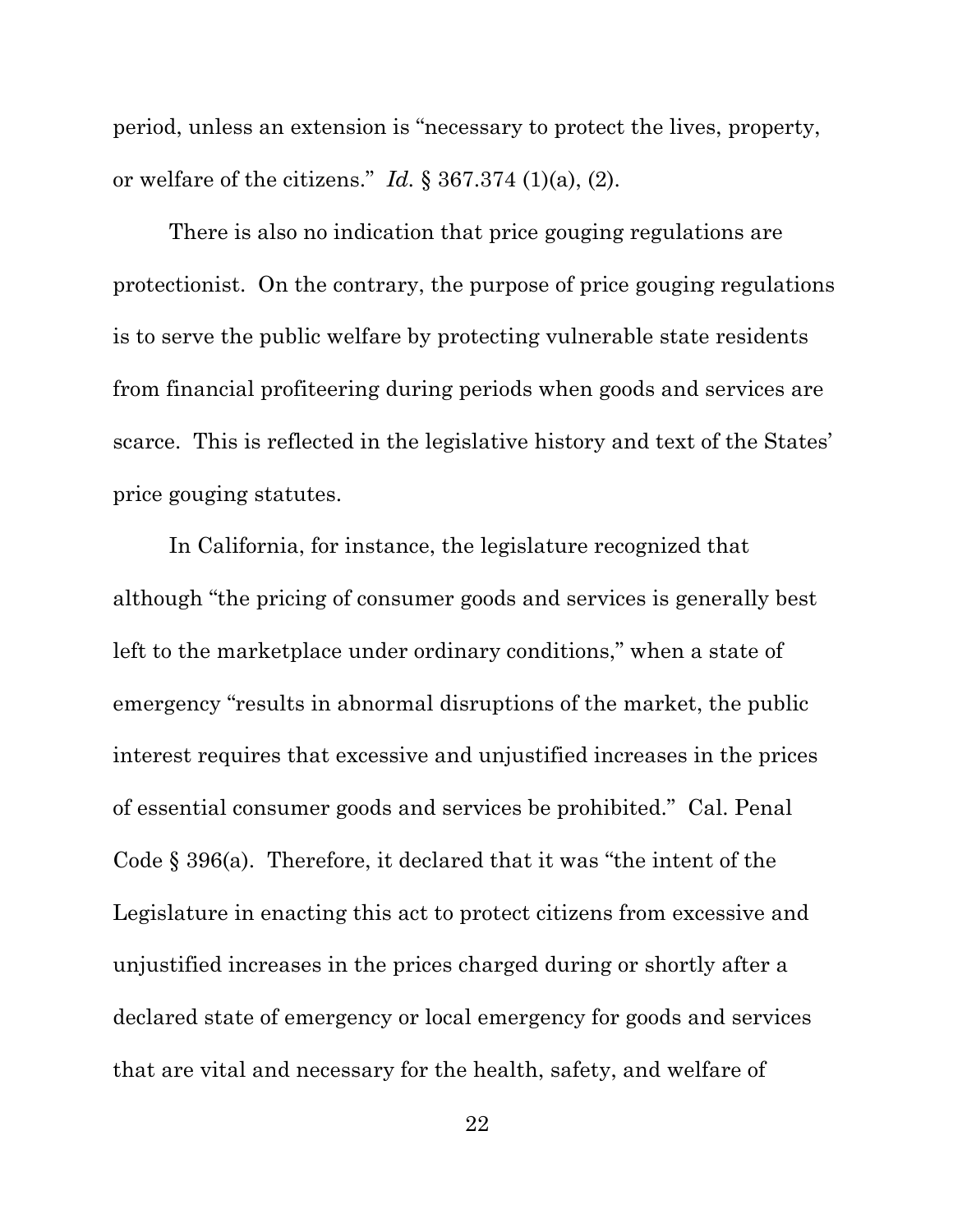consumers." *Id.*

In New York, the legislature similarly found that "during periods of abnormal disruption of the market caused by strikes, power failures, severe shortages or other extraordinary adverse circumstances, some parties within the chain of distribution of goods have taken unfair advantage of the public by charging grossly excessive prices for essential goods and services." N.Y. Gen. Bus. Law § 396-r(1). Accordingly, to prevent individuals "from taking unfair advantage of the public," the legislature declared "that the public interest requires that such conduct be prohibited and made subject to civil penalties." *Id.*27

Consistent with this purpose, price gouging laws are limited in scope to address the economic effects of an emergency on the enacting State's citizens. In addition to being tied to a declared emergency, these regulations typically apply only to goods and services that are impacted while the emergency endures.<sup>28</sup> In Kentucky, for example, the

<sup>27</sup> *See also, e.g.*, Ark. Code Ann. § 4-88-301 (declaring legislative purpose to prevent "excessive and unjustified increases" in prices). 28 *See, e.g.*, 2020 Alaska Laws Ch. 10 § 26 (S.B. 241) (food, medicine, medical equipment, fuel, sanitation products, hygiene products, essential household supplies, and other essential goods); Ark. Code Ann. § 4-88-303(a)(1) (consumer food items or goods, goods or services used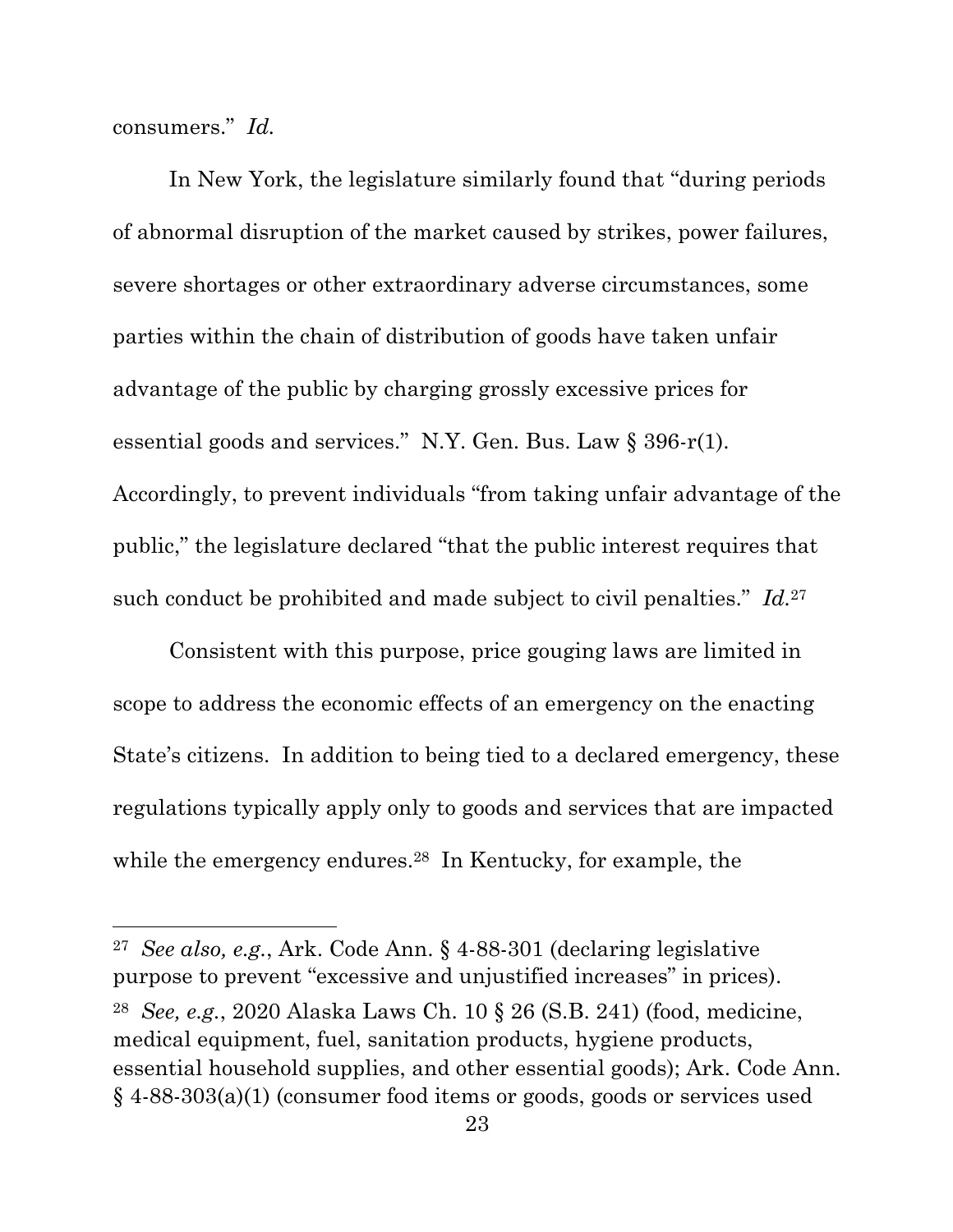emergency price gouging statute is limited to consumer food items; goods or services used for emergency cleanup; emergency supplies; medical supplies; home heating oil; building materials; housing; transportation, freight, and storage services; and gasoline or other motor fuels. Ky. Rev. Stat. Ann. § 367.374(b)(1)-(9).

In other words, the purpose of these laws is tied to protecting the public welfare during an emergency, not benefitting in-state economic interests. Again, even the district court recognized that Kentucky's goal was to protect its consumers. Opinion, R.36, Page ID# 487. For this reason, price gouging regulations, including Kentucky's, constitute a valid exercise of state police powers that do not implicate the protectionist concerns underlying the dormant Commerce Clause.

for emergency cleanup, emergency supplies, medical supplies, home heating oil, building materials, housing, transportation, freight, and storage services, or gasoline or other motor fuels); Ga. Code Ann. § 10-1- 393.4 ("any goods or services identified by the Governor in the declaration of the state of emergency necessary to preserve, protect, or sustain the life, health, or safety of persons or their property"); Idaho Code Ann. § 48-603(19) ("fuel or food, pharmaceuticals, or water"); Iowa Admin. Code 61-31.1(714) ("water, food, medicines, sanitation supplies, utilities, building materials, and materials, goods, or services for cleanup or repair").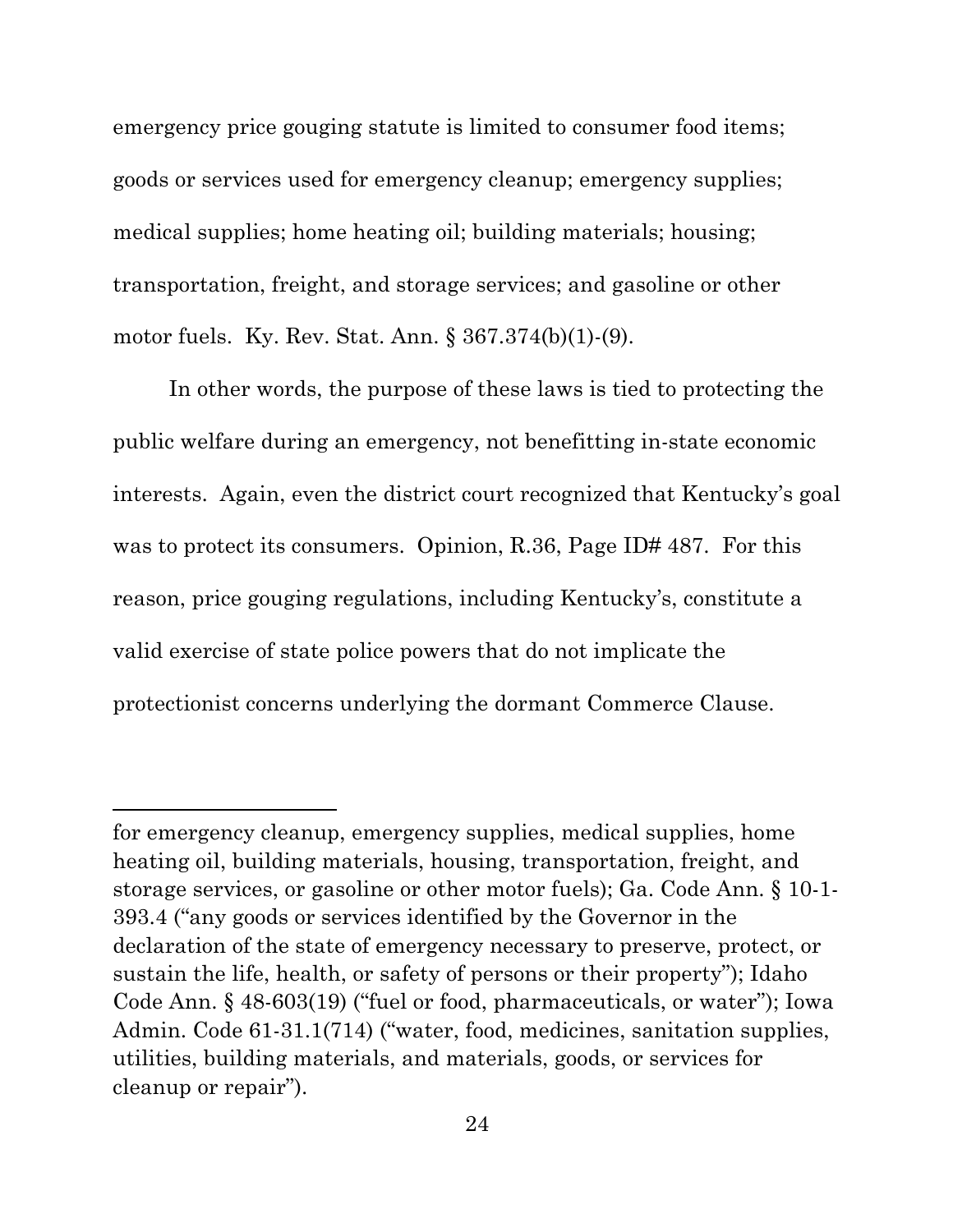### **C. The extraterritoriality doctrine does not limit the States' authority to regulate price gouging within their borders.**

Although the district court understood that Kentucky's price gouging regulations are properly designed to protect consumers, and not motivated by economic protectionism, the court concluded that the regulations likely have an impermissibly extraterritorial reach. This was legal error. A state law runs afoul of the extraterritoriality doctrine only if it directly controls, or has the "practical effect" of controlling, commerce that occurs entirely outside its own borders. *Healy,* 491 U.S. at 336. As the Supreme Court explained in *Baldwin v. G.A.F. Seelig, Inc.*, 294 U.S. 511 (1935), a State cannot "project its legislation into" another State, by for example, dictating out-of-state prices. *Id.* at 521-22. This does not describe the statutes challenged here.

The Supreme Court has only very rarely struck down state laws as extraterritorial under this principle, doing so only with respect to liquor price affirmation schemes that controlled prices in other State's markets. *See Healy*, 491 U.S. at 331-40; *Brown-Forman*, 476 U.S. 581- 84. In *Brown-Forman*, the Court considered a New York statute that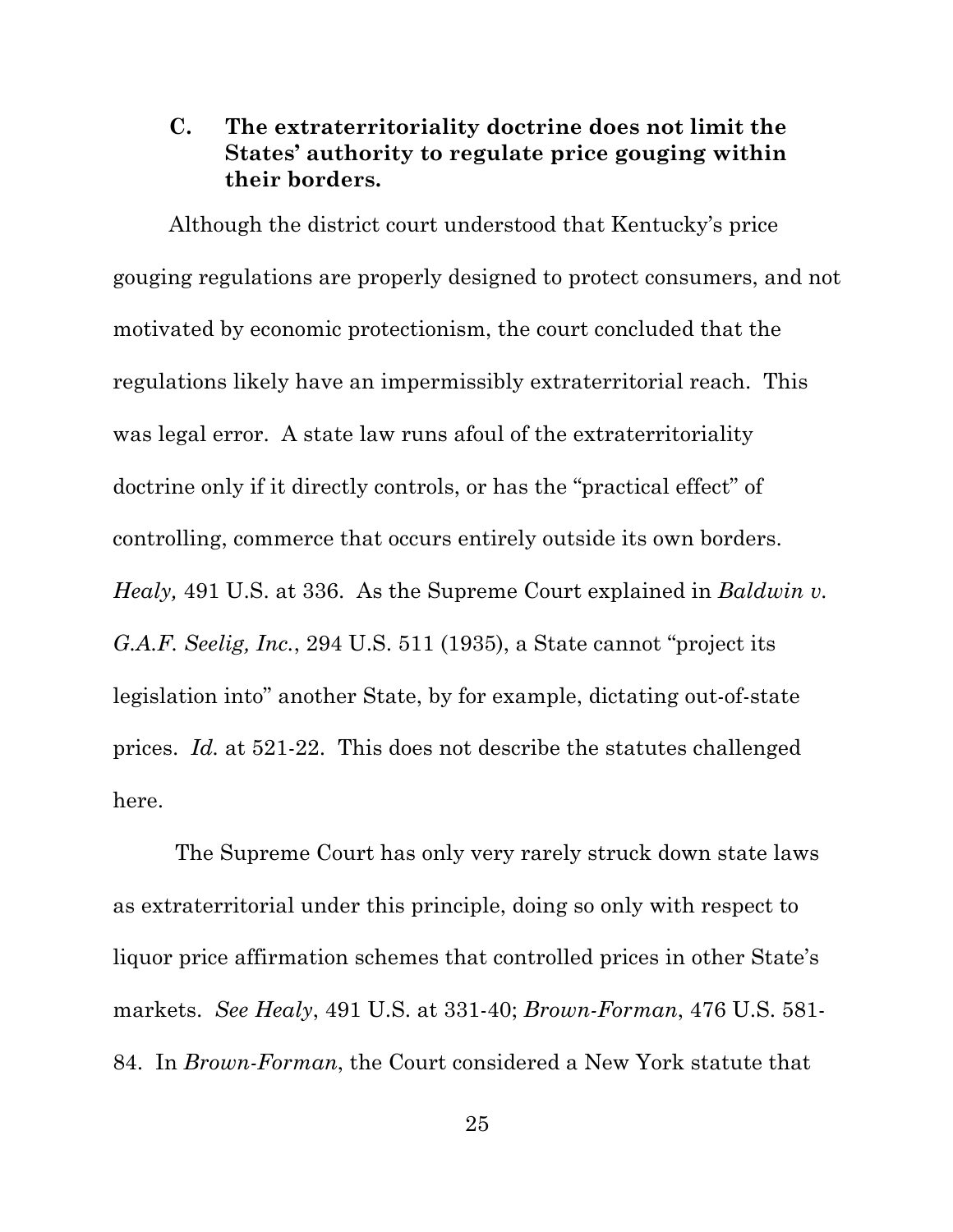required all liquor distillers to report their monthly prices and affirm that their in-state prices were "no higher than the lowest price" that they charged out-of-state wholesalers. 476 U.S. at 575-76. The Court held that the statute was invalid because it impermissibly regulated out-of-state liquor prices by "mak[ing] it illegal for a distiller to reduce its price in other States" while its posted New York price was in effect. *Id.* at 579-80.

In *Healy*, the Supreme Court struck down a similar Connecticut statute that required beer makers to affirm that the prices they charged to in-state wholesalers were no higher than those charged in neighboring States. *Healy,* 491 U.S. at 326. The Court concluded that the Connecticut law was impermissibly extraterritorial because, by tying its prices to another State's regulatory scheme, the Connecticut statute had the practical effect of controlling prices in Massachusetts' market. *Id.* at 337-38.

As these cases establish, extraterritoriality is a narrow doctrine. Indeed, in its most recent application of these principles, the Supreme Court rejected an extraterritoriality claim because the state law did not dictate price or otherwise control the terms of wholly out-of-state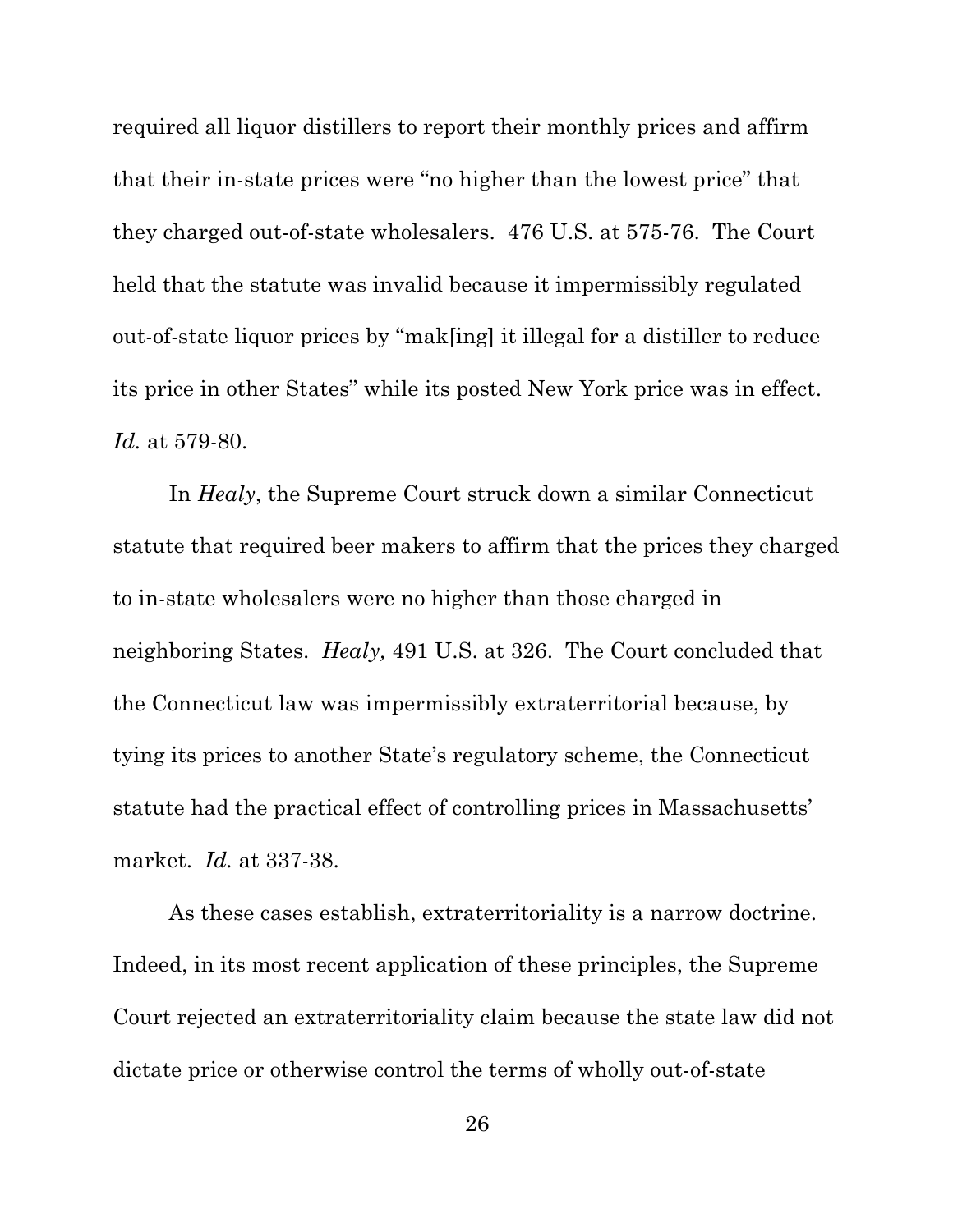transactions. *See Pharm. Research & Mfrs. of Am. v. Walsh*, 538 U.S. 644 (2003). And this Court and many others have held that these principles do not prohibit a State from requiring out-of-state sellers to comply with state law when selling products *within* the State.29 *See, e.g.*, *Int'l Dairy Foods Ass'n*, 622 F.3d at 643-44 (upholding food labeling regulation that applied only to products sold in-state); *Quik Payday, Inc. v. Stork*, 549 F.3d 1302 (10th Cir. 2008) (upholding Kansas predatory lending regulation as applied to internet lender making loans within Kansas); *SPGGC, LLC v. Blumenthal*, 505 F.3d 183 (2d Cir. 2007) (upholding Connecticut prohibition of expiration dates on gift cards sold electronically within State); *Nat'l Elec. Mfrs. Ass'n v. Sorrell*, 272 F.3d 104 (2d. Cir 2001) (Vermont law requiring warning labels on mercury-containing lights applied only to items sold in-state and thus was not impermissibly extraterritorial).

And here, Kentucky's price gouging statutes regulate consumer transactions targeted to its residents. These laws regulate commerce occurring within the State or a smaller "geographical area" specified by

<sup>29</sup> This case does not address the application of a State's consumer protection laws to a company operating in that State's jurisdiction when it transacts with out-of-state consumers.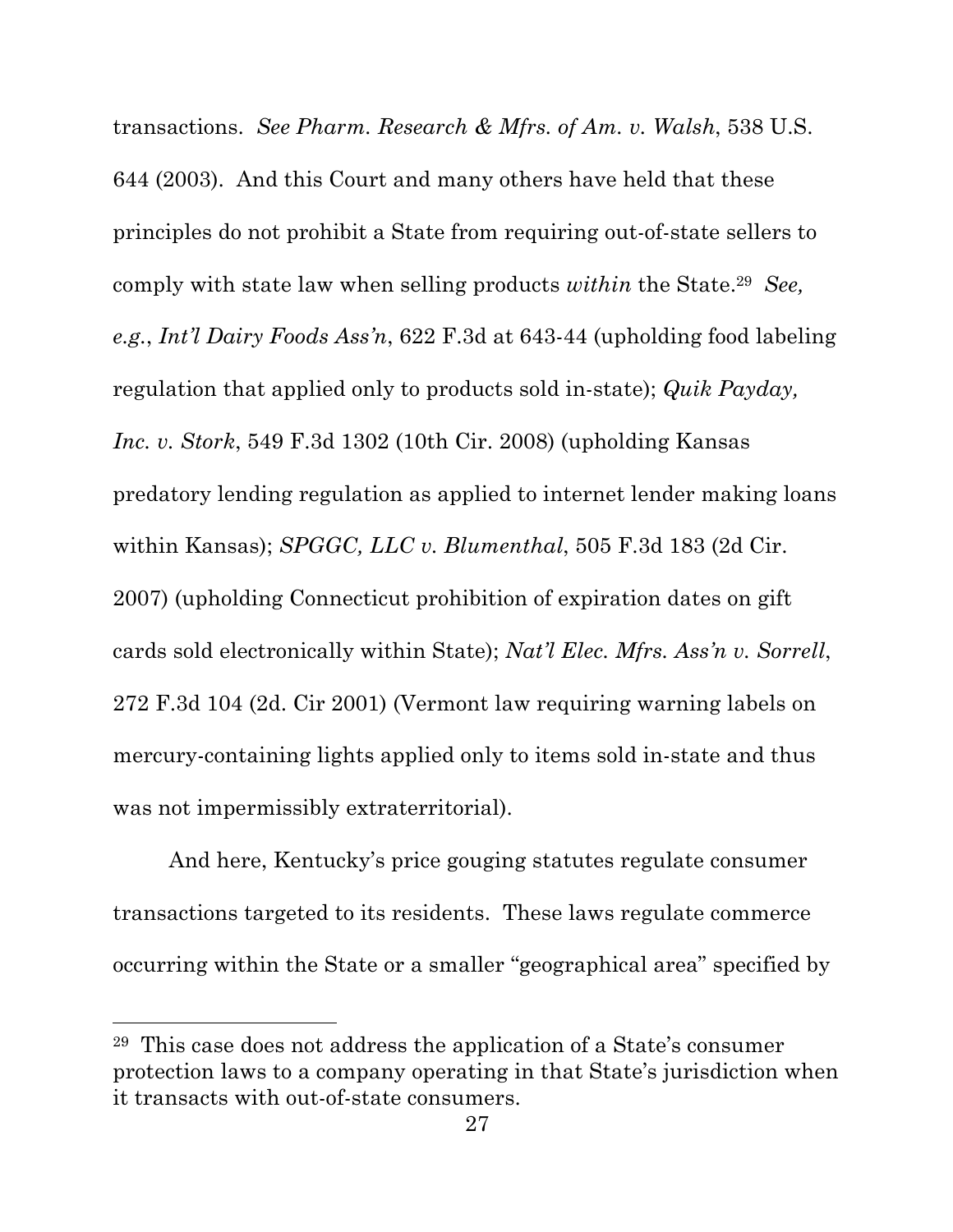the Governor's declaration of emergency. Ky. Rev. Stat. Ann.

§ 367.374(a)(1); Ky. Rev. Stat. Ann. § 367.110(2) (defining "trade or commerce" as conduct "directly or indirectly affecting the people of [Kentucky]"). By their express terms, they therefore address only the prices at which goods and services are offered or sold to Kentuckians. The statutes do not dictate the price that can be charged to consumers outside of the State. Other States' price gouging laws similarly apply only to in-state transactions.30

The district court nonetheless concluded that Kentucky's price gouging statutes were impermissibly extraterritorial as applied to the Merchants Guild's members because, purportedly, they cannot offer state-specific prices in the Amazon marketplace and would be subject to conflicting state regulations. Opinion, R.36, Page ID# 481-83. This was incorrect for several reasons.

As an initial matter, the court analyzed the effects of the regulations with regard to the Merchants Guild members' relationship

<sup>30</sup> *See, e.g.,* Idaho Code Ann. § 48-603(19) (price restrictions applied only within location specified in declaration of emergency); Or. Rev. Stat. Ann. § 401.965(3) (same); Wis. Admin. Code § ATCP 106.01 (same).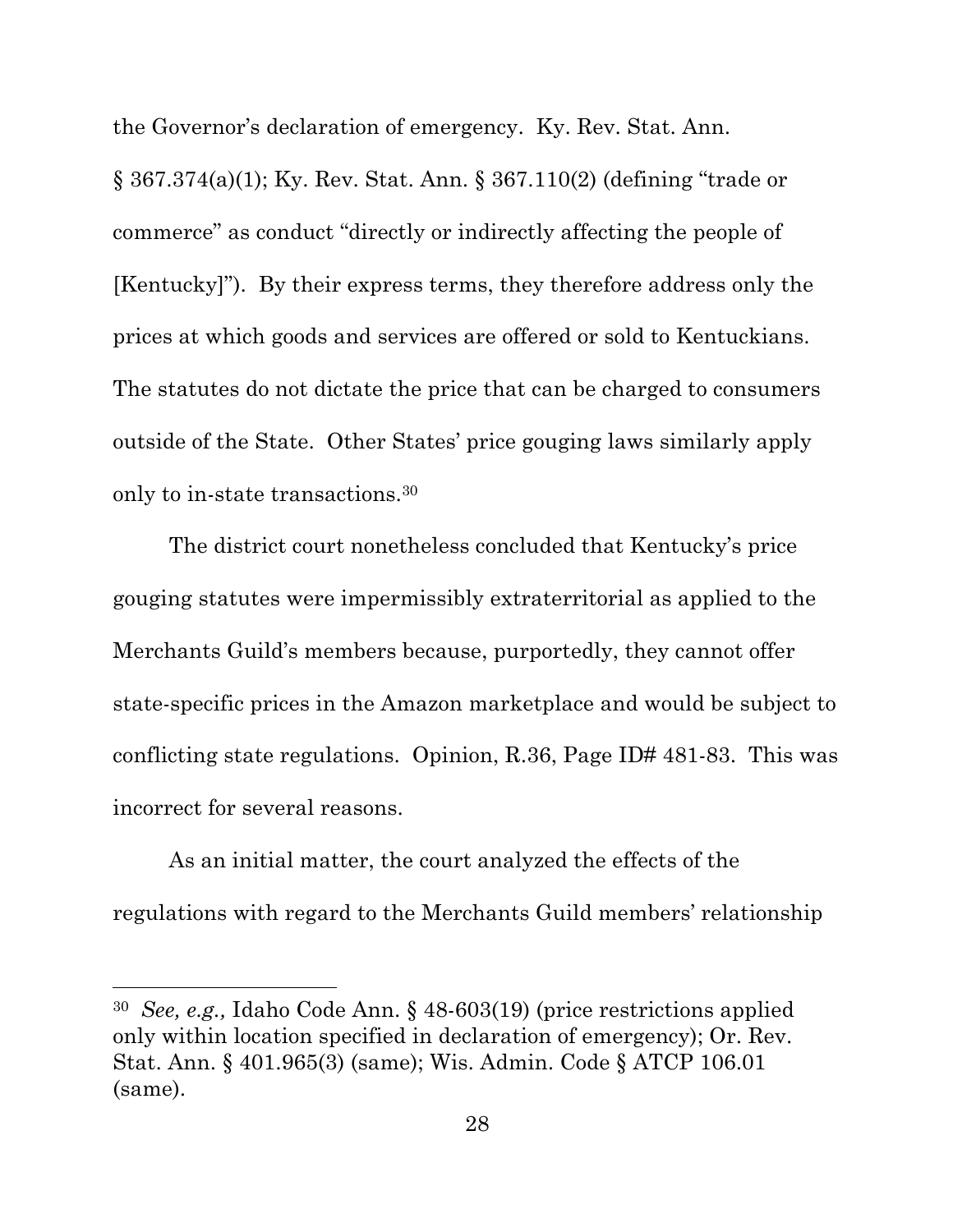with Amazon, which the members asserted, allowed them only to propose a final price for their goods. But the dormant Commerce Clause is not concerned with the effects of a State's laws on a private seller's business decision to insist on a nationwide price. As the Supreme Court has explained, the dormant Commerce Clause does not protect "particular interstate firms" or "the particular structure or methods of operation in a retail market." *Exxon Corp. v. Governor of Md.*, 437 U.S. 117, 127 (1978).

Furthermore, there is no indication that the Merchants Guild membership would be subject to multiple, conflicting regulations. State laws will have an impermissible extraterritorial effect only if they are in actual conflict with other applicable state-law schemes. *Instructional Sys., Inc. v. Computer Curriculum Corp.*, 35 F.3d 813, 826 (3d Cir. 1994). By contrast, state laws that "merely create additional, but not irreconcilable, obligations are not considered to be 'inconsistent'" and thus are not invalid. *Id.*; *see Nat'l Elec. Mfrs. Assoc.*, 272 F.3d at 112 (finding that labeling regulation was not impermissibly extraterritorial because it did not conflict with any other state law); *Procter & Gamble*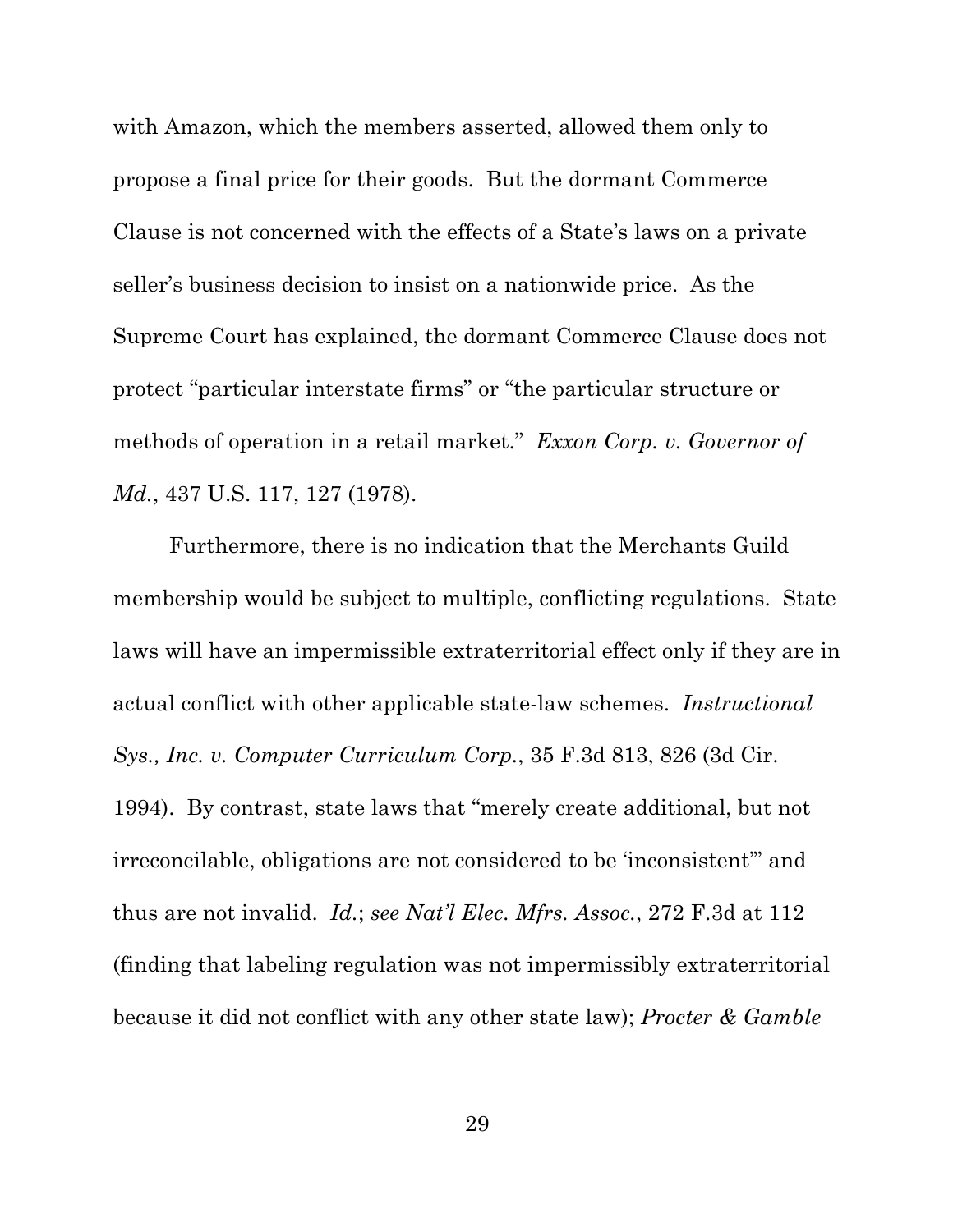*Co. v. City of Chicago*, 509 F.2d 69, 77 (7th Cir. 1975) (recognizing that "it is actual conflict, not potential conflict, that is relevant.").

Here, as noted, the Kentucky price gouging statutes target sellers who offer or sell goods or services to Kentucky consumers at unreasonably high prices. Ky. Rev. St. Ann. § 367.374(1)(b). A price is not often subject to more than one jurisdiction's pricing regulations, because such regulations—like the ones at issue here—most often apply only to transactions in the State of the consumer. *See Quik Payday, Inc.*, 549 F.3d at 1312 (extraterritoriality determined by potential conflicting laws applied to particular transaction).

In any event, even if a seller ultimately seeks to comply with multiple States' consumer protection laws, there would be no *actual*  conflict among the laws. On the contrary, state price gouging laws are largely consistent.31 Like Kentucky's price gouging law, other States

<sup>31</sup> *See, e.g.*, Caitlin E. Ball, *Sticker Shock at the Pump: An Evaluation of the Massachusetts Petroleum Price-Gouging Regulation*, 44 Suffolk U. L. Rev. 907, 911-12 (2011) ("Although the precise meaning of 'excessively high prices' varies by jurisdiction, it generally involves pricing at a level that is unreasonable when compared to prior rates, as determined through an examination of the seller's retail price and gross margin of profit before and after the emergency.").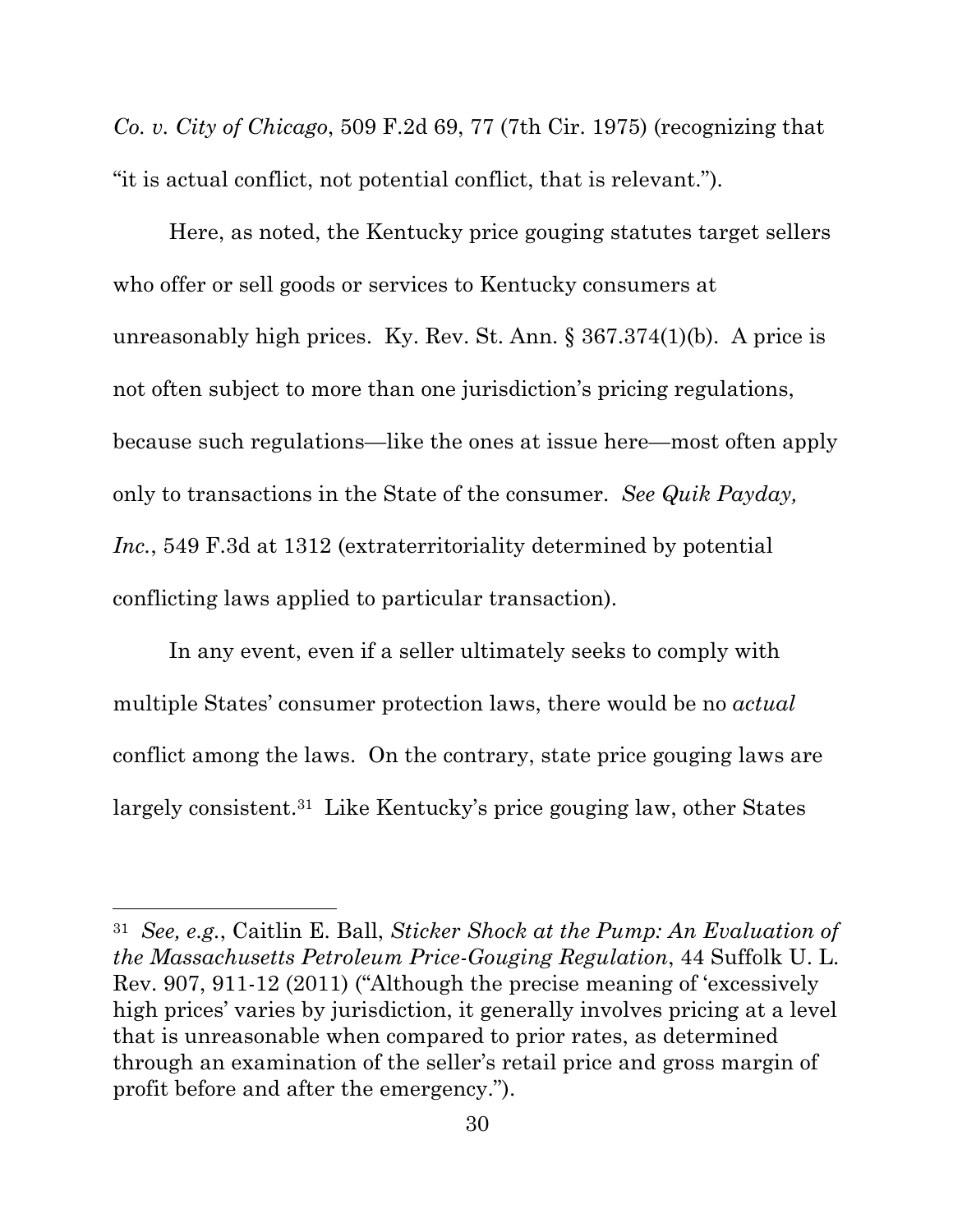target sellers who charge "unconscionable" or "excessive" prices for necessary goods or services during an emergency.32 Although there are some variations among state laws with respect to how "unconscionable" and "excessive" are defined, these variations do not necessarily create a conflict that would require sellers to charge different prices in each State or face liability. For example, some States apply a rebuttable presumption that a price increase of up to 10, 15, 20, or 25 percent is presumptively unlawful.33 Other States, like Kentucky, provide a safe

<sup>32</sup> *Compare* Ky. Rev. Stat. Ann. § 367.374(1)(b) (prohibits sales or rentals of specified goods and services for a price that is "grossly in excess" of the price before declaration of emergency) *with*, *e.g.*, Ala. Code § 8-31-4 (prohibits "unconscionable prices for the sale or rental of any commodity or rental facility during the period of a declared state of emergency"); Kan. Stat. Ann. § 50-6.106 (prohibits profiteering from a disaster by unjustifiably increasing price of any "necessary property or service"); 73 Pa. Cons. Stat. § 232.4 (prohibits selling "goods or services" for "an unconscionable excessive price" within the geographic region of declared state of emergency).

<sup>33</sup> *See, e.g.,* Ala. Code § 8-31-4 (price *prima facie* unconscionable if 25 percent higher than average price during 30-day period immediately preceding emergency); 73 Pa. Cons. Stat. § 232.4 (price *prima facie* unconscionably excessive if 20 percent or more above average price in the affected area during seven-day period immediately prior to declared emergency); Me. Rev. Stat. Ann. tit. 10 § 1105(1)(D), (3) (rebuttable presumption that price is "unconscionable" if it exceeds by more than 15 percent the sum of price offered by that person immediately prior to emergency and increased cost).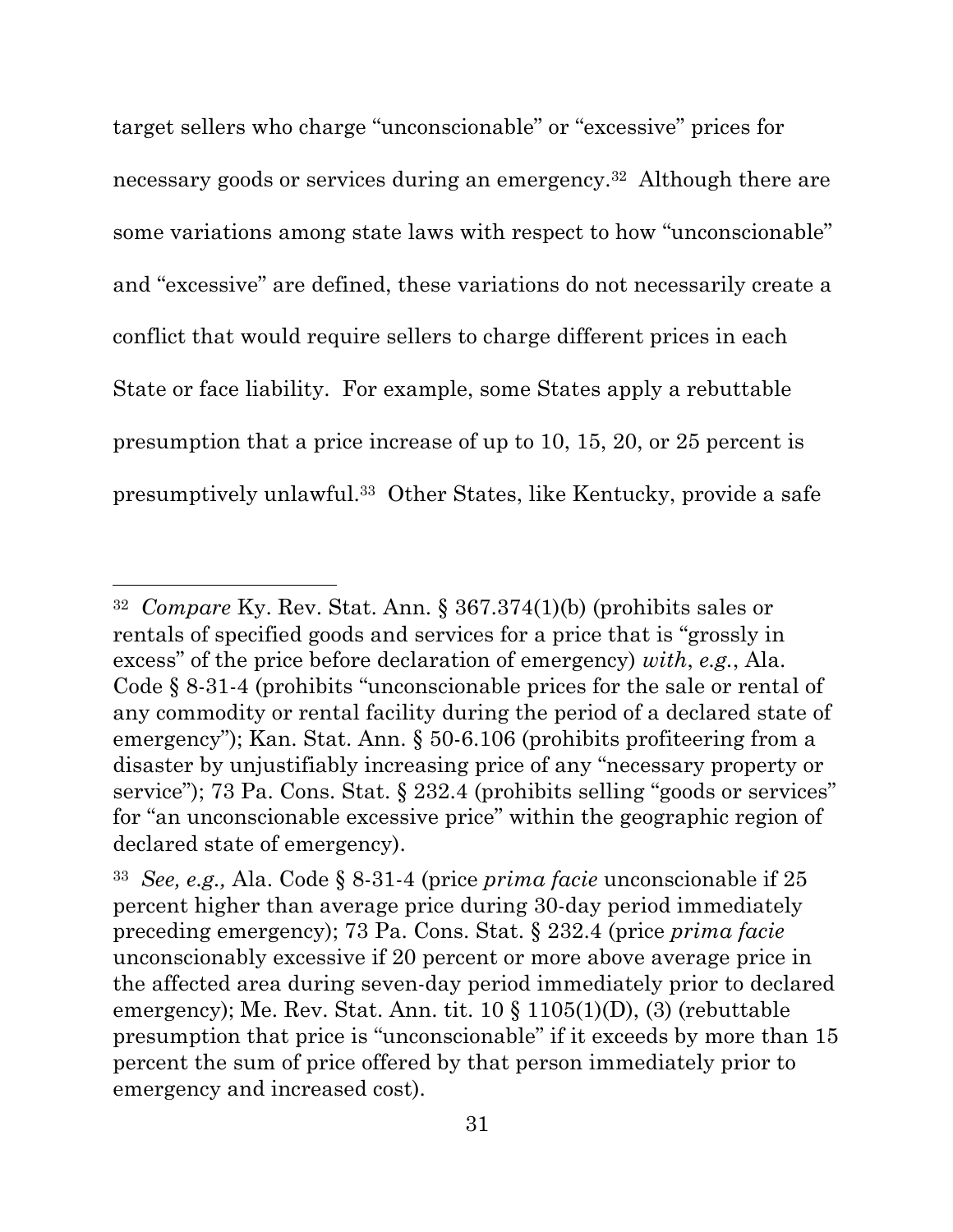harbor to sellers whose prices do not rise above that threshold level.<sup>34</sup> Still others do not directly cap the price sellers are allowed to charge, instead prohibiting sellers from increasing the percentage markup they charge for necessities during an emergency.35 A seller therefore could simultaneously comply with these state price gouging regulations.

Moreover, not all price increases subject a seller to liability. Price gouging laws, including Kentucky's, typically recognize a defense from liability for sellers that increase prices as a result of factors outside their control, such as increased costs of supplies or labor.<sup>36</sup> Indeed,

<sup>34</sup> *See* Ark. Code Ann. § 4-88-301 (prohibits selling or offering "essential goods and services" for more than ten percent above the pre-emergency price); Cal. Penal Code § 396 (prohibiting sellers from setting emergency prices more than ten percent above price charged for those goods or services immediately prior to emergency); Ky. Rev. Stat. Ann. § 367.374(1)(b) (no liability for emergency price increases of ten percent or less above either price prior to emergency declaration or sum of person's costs and normal markup for good or service).

<sup>35</sup> *See* Conn. Gen. Stat. Ann. § 42-230 (prohibits price increases, outside of regular market fluctuations, during emergency); D.C. Code § 28-4101, 4102 (requiring sellers to maintain same "retail mark-up for similar merchandise" sold in area prior to emergency); Ga. Code Ann. § 10-1- 393.4 (prohibits price increases on certain goods, unless increase represents retailer's costs plus "average markup percentage" that had applied before emergency).

<sup>36</sup> *See* Ky. Rev. Stat. Ann. § 367.374(1)(c); *see also*, *e.g.*, Ala. Code § 8- 31-4; Ark. Code Ann. §§ 44-88-303(a)(2) & (b)(2); Cal. Penal Code § 396(b); Conn. Gen. Stat. Ann. § 42-232; Fla. Stat. Ann. § 501.160(1)(b);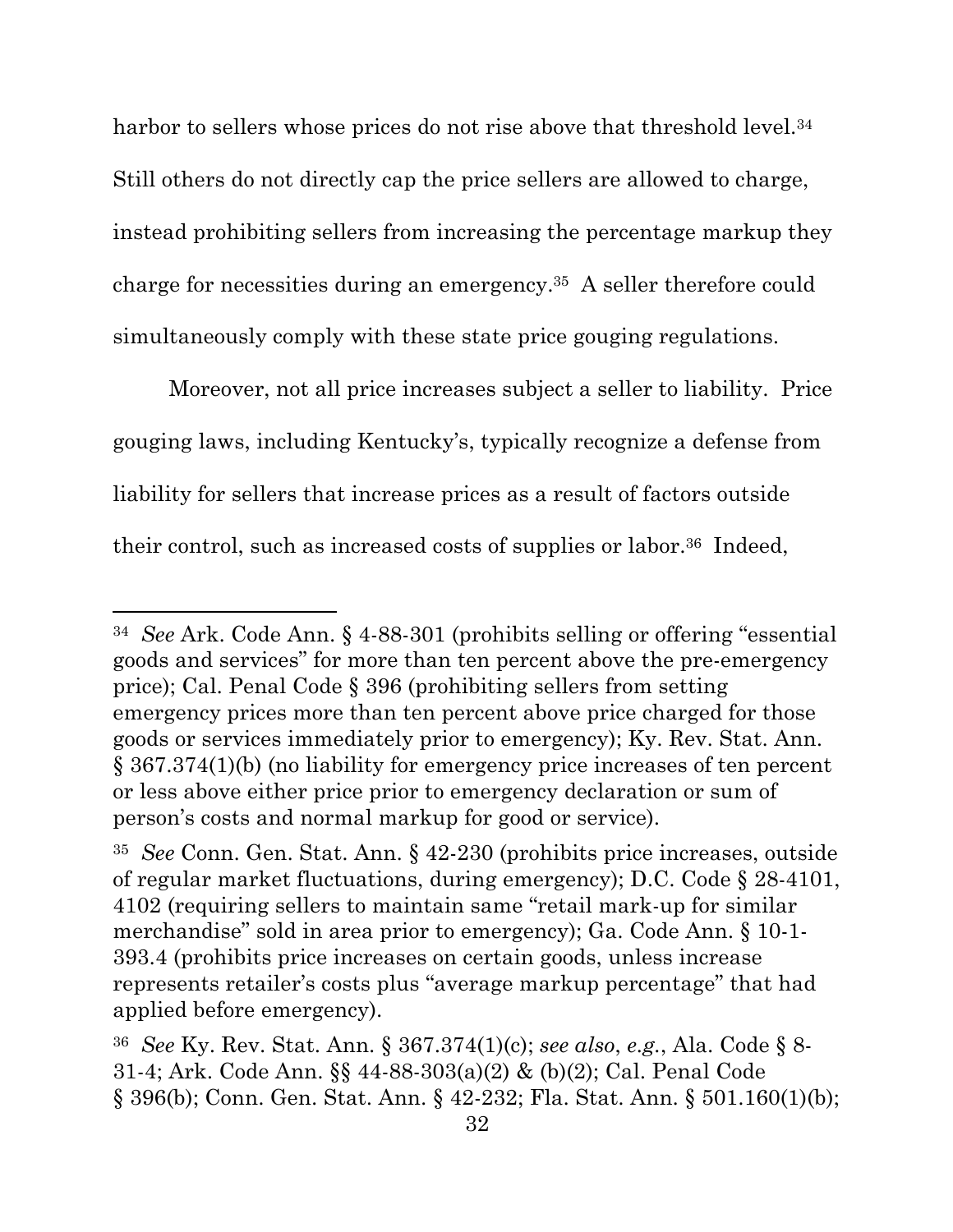contrary to the district court's suggestion, Opinion, R.36, Page ID# 483, price gouging regulations generally do not rely on "gross disparities in price alone" when determining whether a violation occurred, *White v. R.M. Packer Co.*, 635 F.3d 571, 588 (1st Cir. 2011); *see also People by Abrams v. Two Wheel Corp.*, 525 N.E.2d 692, 695-96 (1988) ("We do not mean to say that all price increases are prohibited during periods of abnormal market disruptions. The statute itself places the burden upon the Attorney General to establish that the increases are not attributable to additional costs imposed by suppliers.").

In any event, even if a seller must ultimately charge different prices to consumers in different States to comply with each State's own price gouging statutes, such variations do not subject the same transaction to conflicting state laws or significantly burden sellers or the interstate markets. Sellers, whether in a storefront or an online sales platform, can tailor the prices charged for their goods and services to meet the requirements of state price gouging regulations in the same

Ga. Code Ann. § 10-1-393.4; Haw. Rev. Stat. Ann. § 127A-30(b); Iowa Admin. Code 61-31.1 (714); Kan. Stat. Ann. § 50-6106; La. Stat. Ann.  $§ 29:732(A).$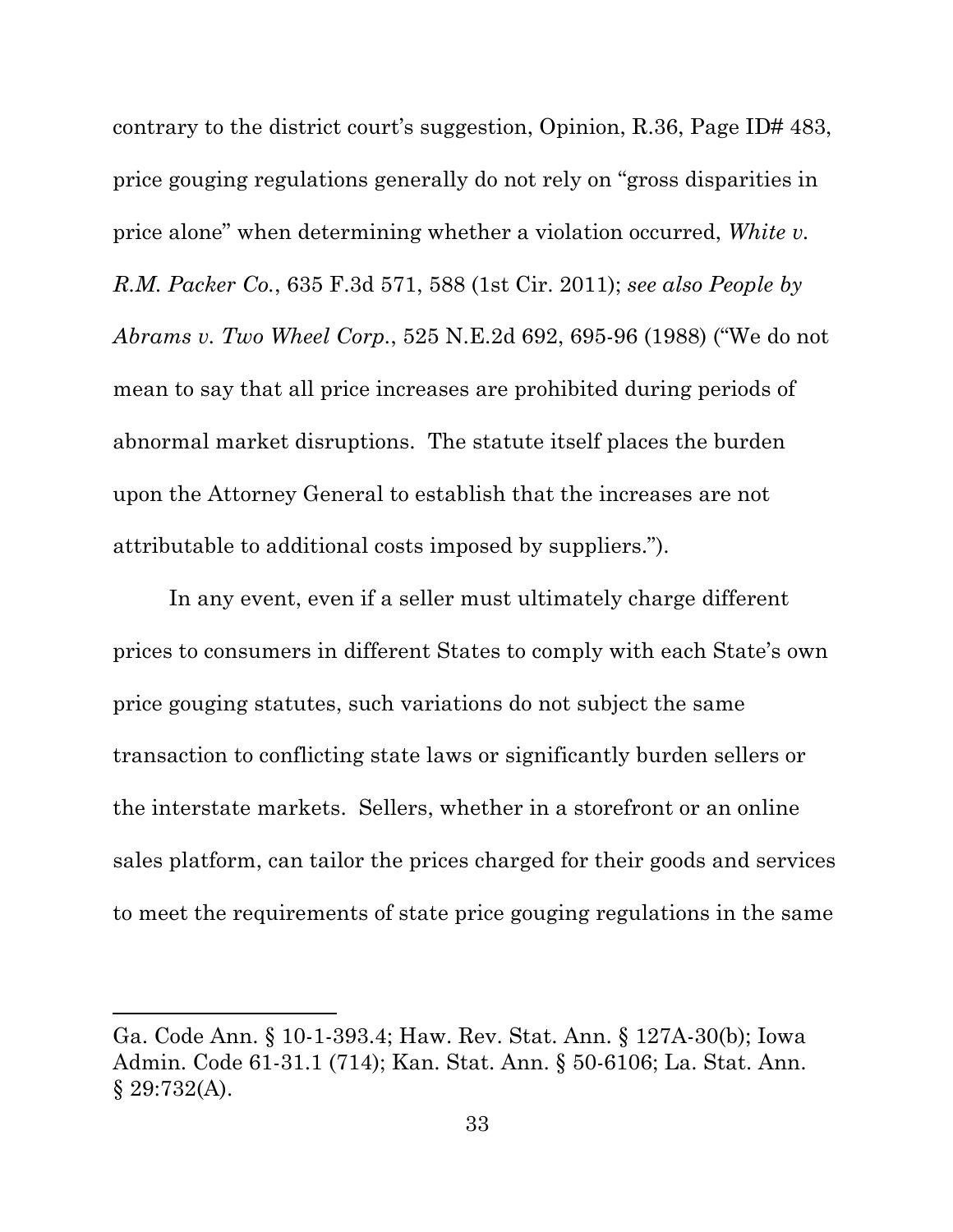way that they comply with state tax laws, product labeling requirements, and other regulations that may vary from State to State. *See, e.g.*, *Int'l Dairy Foods Ass'n*, 622 F.3d at 643-44 (state milk labeling regulation was not extraterritorial, despite producers' claim that it would require them "to create a nationwide label in accordance with [the State]'s requirement"); *Freedom Holdings, Inc. v. Spitzer*, 357 F.3d 205, 220-21 (2d Cir. 2004) (state law was not impermissibly extraterritorial because it required cigarette importers who sold in New York to comply with state law, thereby increasing their costs of doing business out-of-state). And, as noted, to the extent the Merchants Guild contends that its members are constrained from adjusting prices, their problem lies with their chosen marketplace, not with state price gouging laws. *Exxon Corp.*, 437 U.S. at 127.

In short, because price gouging laws like Kentucky's affect only the price of goods within the State, without dictating prices in other States' markets, those laws do not run afoul of the extraterritoriality doctrine.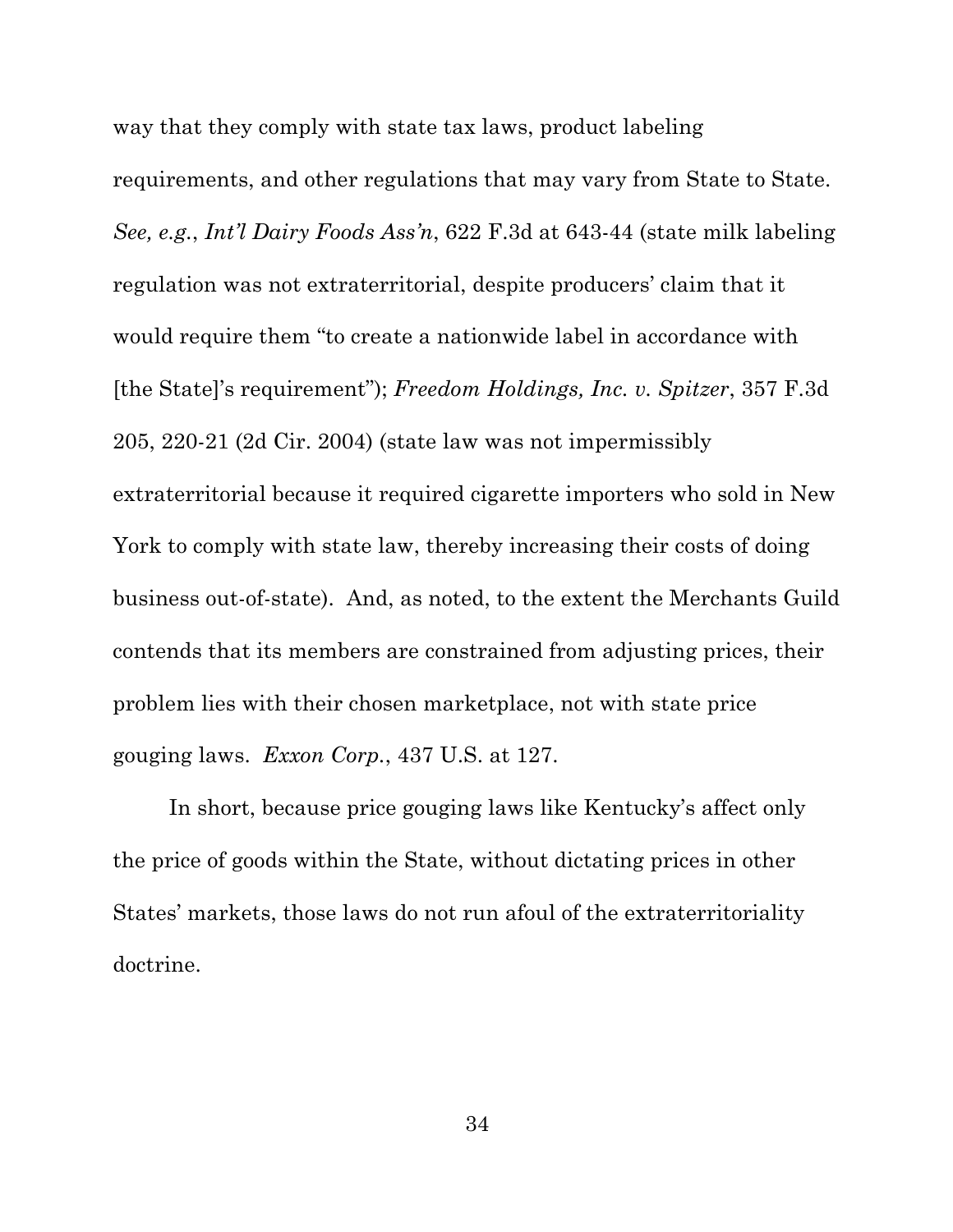#### **CONCLUSION**

This Court should reverse the district court order granting

injunctive relief.

Dated: September 23, 2020 Respectfully submitted,

KWAME RAOUL Attorney General State of Illinois

/s/ Sarah A. Hunger SARAH A. HUNGER Deputy Solicitor General CHRISTINA HANSEN Assistant Attorney General 100 West Randolph Street Chicago, Illinois 60601 (312) 814-5202 shunger@atg.state.il.us

CLYDE "ED" SNIFFEN, JR. *Acting Attorney General State of Alaska* 1031 W. 4th Avenue Anchorage, Alaska 99501

#### XAVIER BECERRA

*Attorney General State of California* 1300 I Street Sacramento, California 95814 JANE ELINOR NOTZ Solicitor General 100 West Randolph Street Chicago, Illinois 60601 (312) 814-3312

LESLIE RUTLEDGE *Attorney General State of Arkansas* 323 Center Street, Suite 200 Little Rock, Arkansas 72201

PHIL WEISER *Attorney General State of Colorado* 1300 Broadway, 10th Floor Denver, Colorado 80203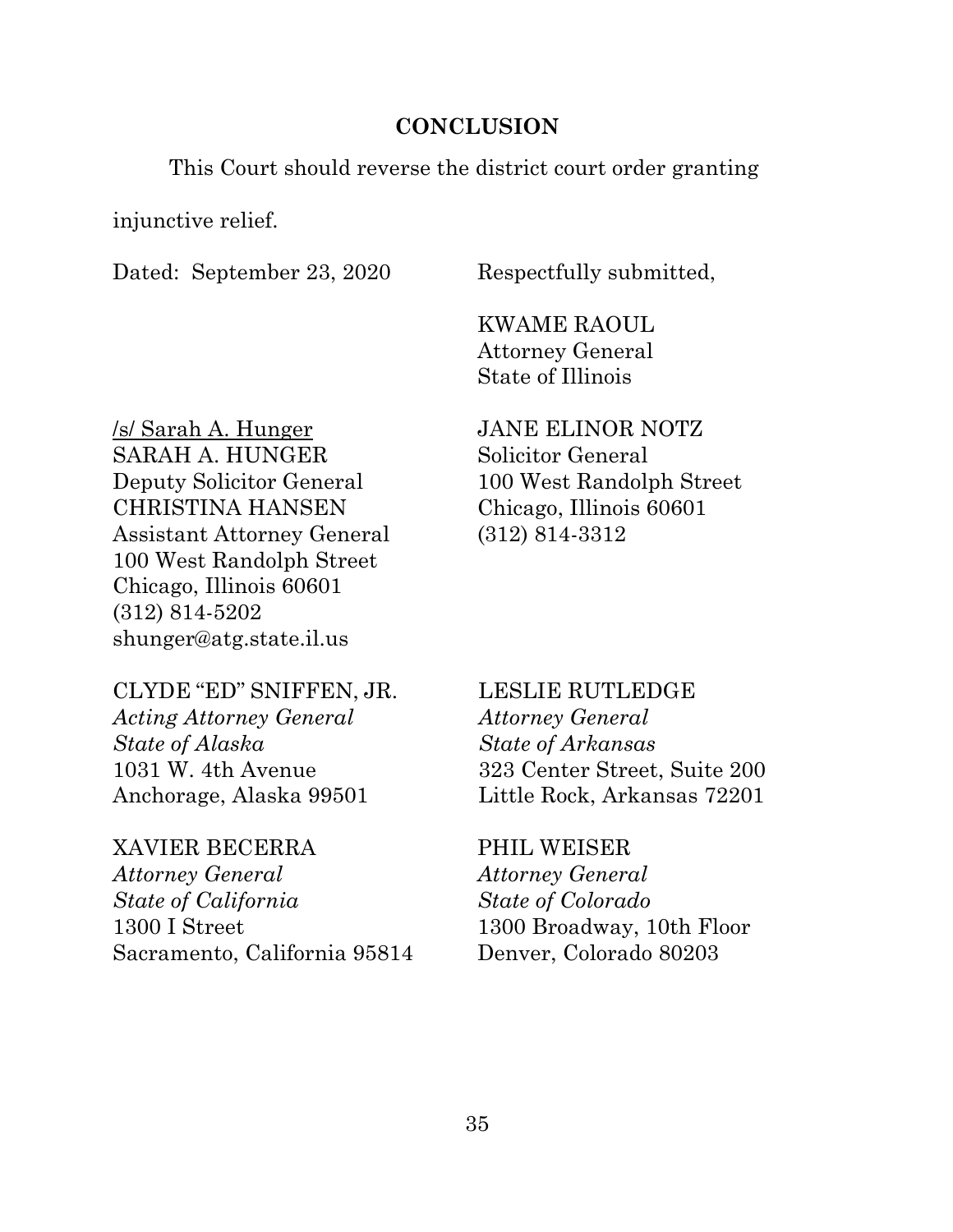WILLIAM TONG *Attorney General State of Connecticut* 165 Capitol Avenue Hartford, Connecticut 0610

KARL A. RACINE *Attorney General District of Columbia* 400 6th Street, NW, Suite 8100 Washington, DC 20001

LAWRENCE G. WASDEN *Attorney General State of Idaho* P.O. Box 83720 Boise, Idaho 83720

DEREK SCHMIDT *Attorney General State of Kansas* 120 SW 10th Avenue, 2nd Floor Topeka, Kansas 66612

BRIAN E. FROSH *Attorney General State of Maryland* 200 Saint Paul Place Baltimore, Maryland 21202

DANA NESSEL *Attorney General State of Michigan*  P.O. Box 30212 Lansing, Michigan 48909 KATHLEEN JENNINGS *Attorney General State of Delaware* 820 North French Street, 6th Floor Wilmington, Delaware 19801

CLARE E. CONNORS *Attorney General State of Hawaii* 425 Queen Street Honolulu, Hawaii 96813

THOMAS J. MILLER *Attorney General State of Iowa* 1305 E. Walnut Street Des Moines, Iowa 50319

AARON M. FREY *Attorney General State of Maine* 6 State House Station Augusta, Maine 04333

MAURA HEALEY *Attorney General Commonwealth of Massachusetts* One Ashburton Place Boston, Massachusetts 02108

KEITH ELLISON *Attorney General State of Minnesota* 102 State Capitol 75 Rev. Dr. Martin Luther King Jr. Blvd. St. Paul, Minnesota 55155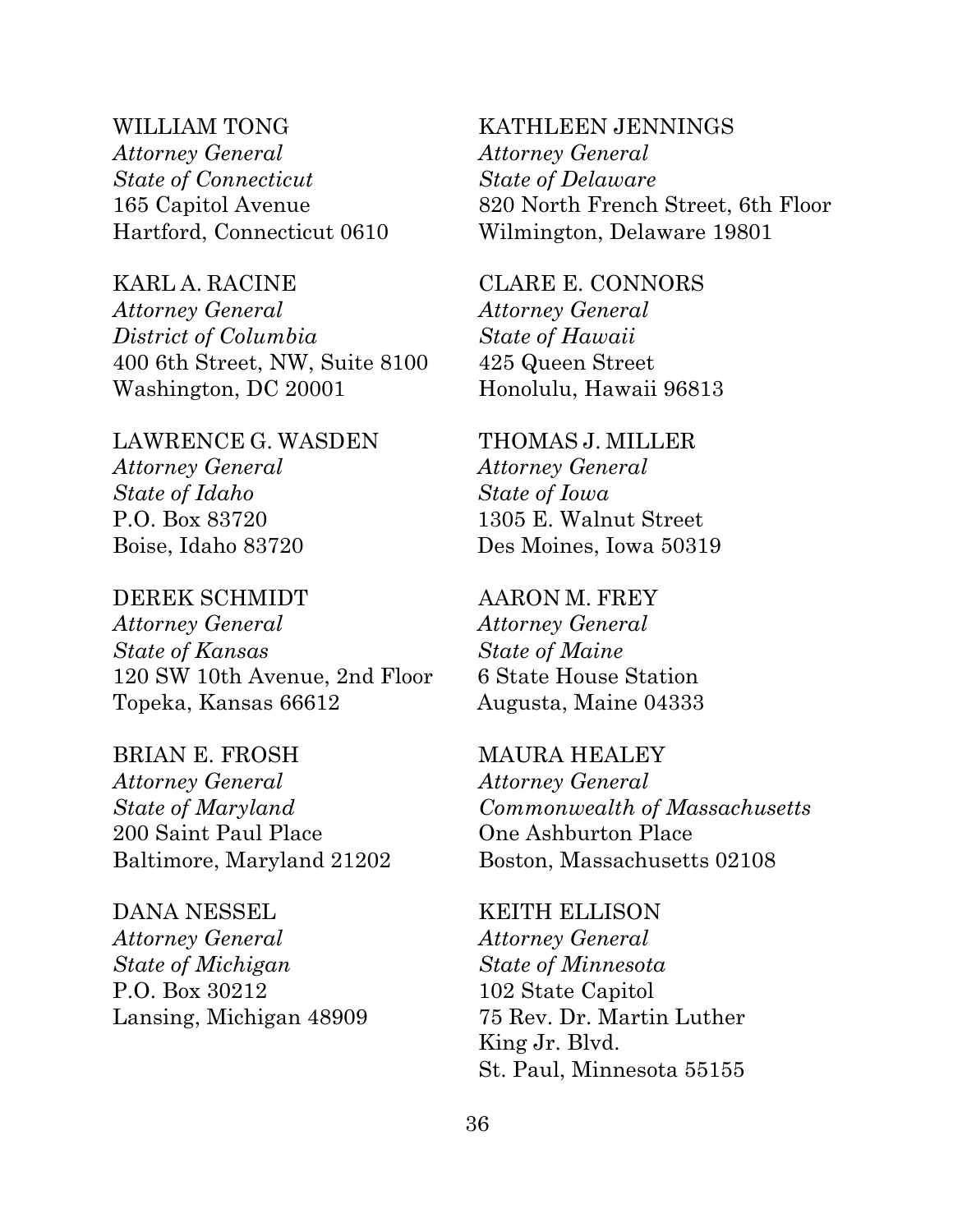AARON D. FORD *Attorney General State of Nevada* 100 North Carson Street Carson City, Nevada 89701

LETITIA JAMES

*Attorney General State of New York*  28 Liberty Street New York, New York 10005

DAVE YOST *Attorney General State of Ohio* 30 E. Broad St., 17th Floor Columbus, Ohio 43215

JOSH SHAPIRO

*Attorney General Commonwealth of Pennsylvania* Strawberry Square Harrisburg, Pennsylvania 17120

HERBERT H. SLATERY III *Attorney General and Reporter State of Tennessee* 301 6th Avenue North Nashville, Tennessee 37243

GURBIR S. GREWAL *Attorney General State of New Jersey* 25 Market Street Trenton, New Jersey 08625

JOSHUA H. STEIN *Attorney General State of North Carolina* North Carolina Department of Justice P.O. Box 629 Raleigh, North Carolina 27602

ELLEN F. ROSENBLUM *Attorney General State of Oregon* 1162 Court Street NE Salem, Oregon 97301

PETER F. NERONHA *Attorney General State of Rhode Island*  150 S. Main St. Providence, Rhode Island 02903

KEN PAXTON *Attorney General State of Texas* P.O. Box 12548 Austin, Texas 78711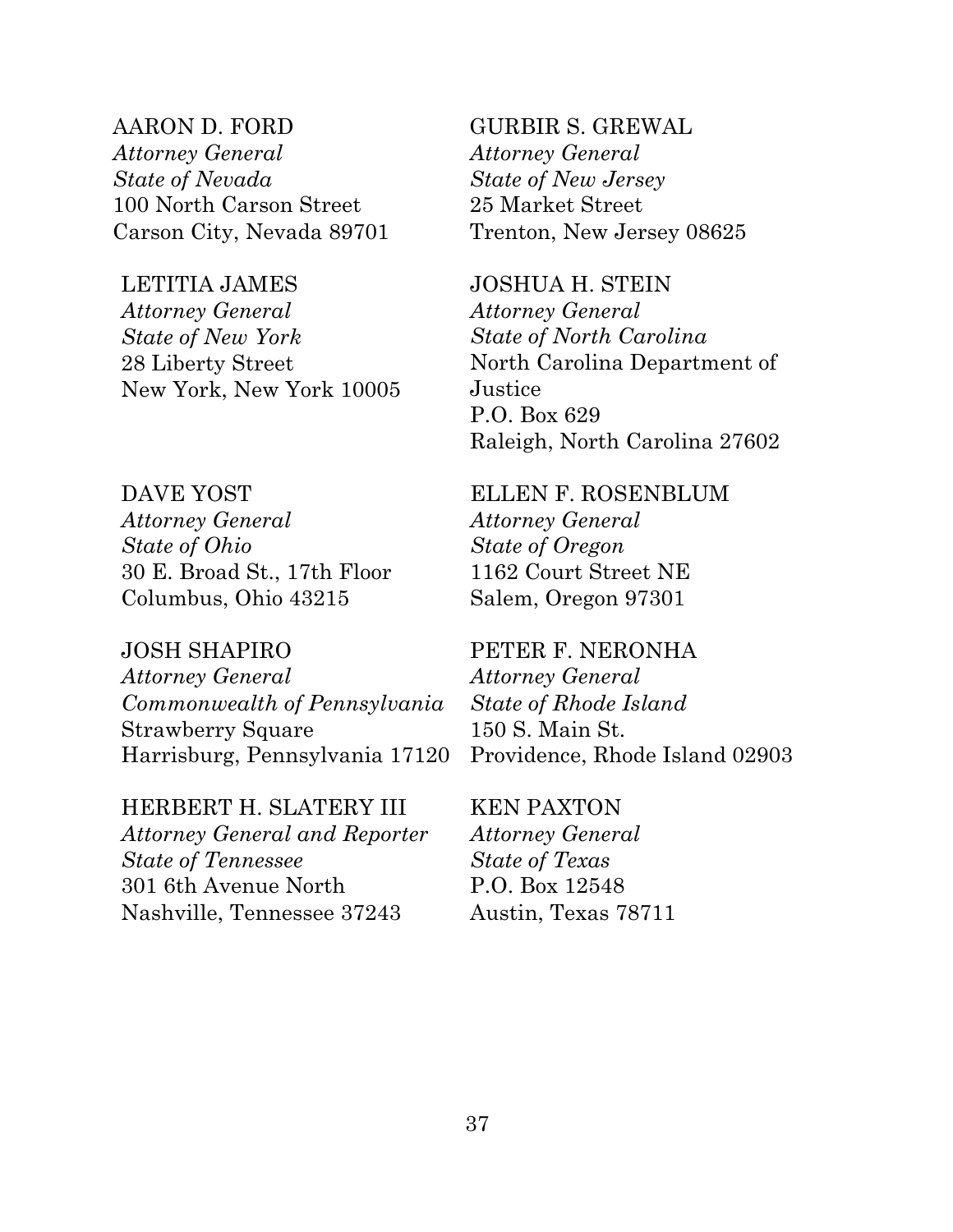THOMAS J. DONOVAN, JR. *Attorney General State of Vermont* Office of the Attorney General 109 State Street Montpelier, Vermont 05609

ROBERT W. FERGUSON

*Attorney General State of Washington* 1125 Washington Street SE P.O. Box 40100 Olympia, Washington 98504

MARK R. HERRING *Attorney General Commonwealth of Virginia*  202 North 9th Street Richmond, Virginia 23219

JOSH KAUL *Attorney General State of Wisconsin* P.O. Box 7857 Madison, Wisconsin 53707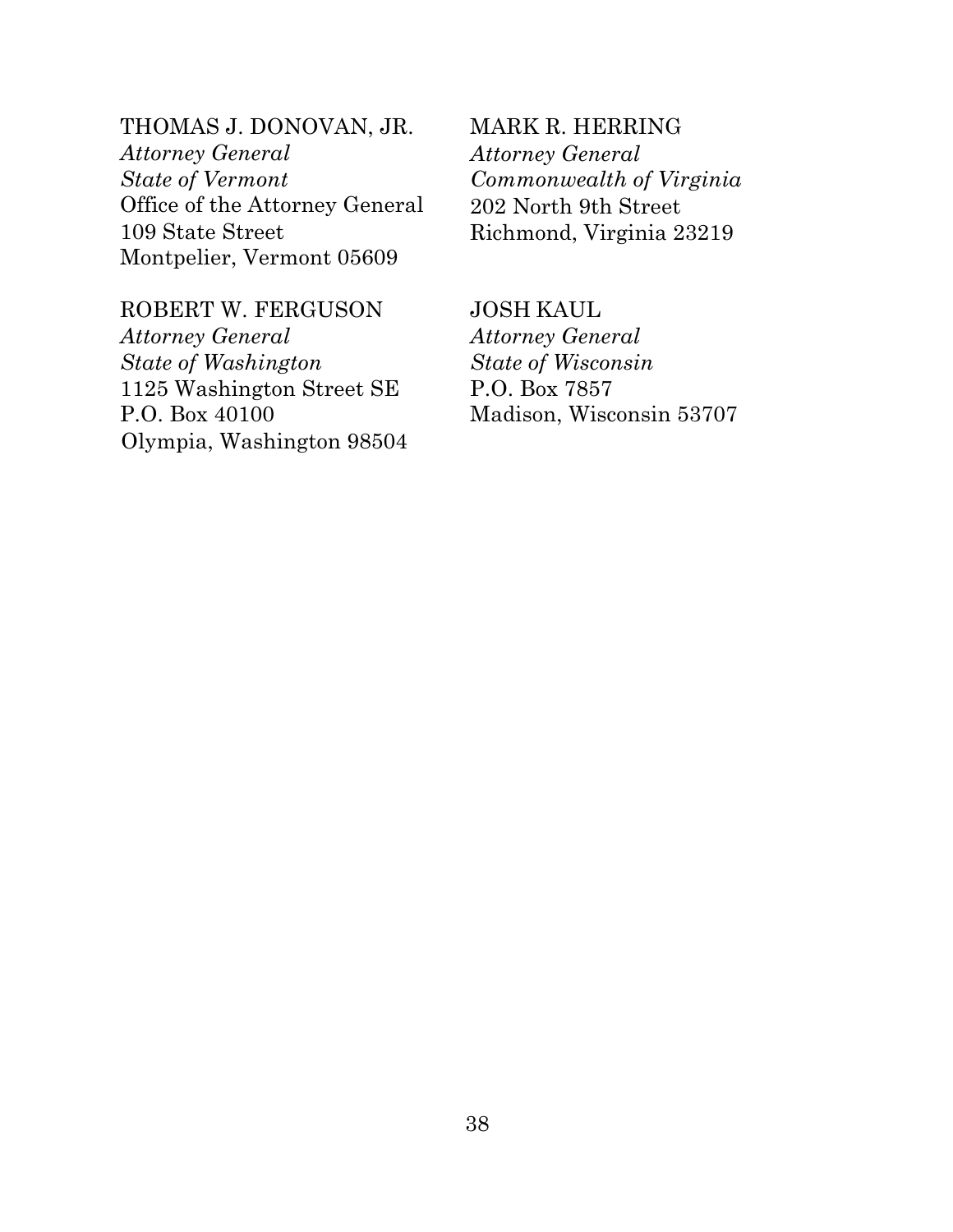### **CERTIFICATE OF COMPLIANCE**

Pursuant to Fed. R. of App. P.  $29(a)(4)(G)$  and  $32(g)$ , I certify that this brief complies with the type-volume limitation of Fed. R. App. P.  $32(a)(7)(C)$  because it contains 6,473 words, excluding the parts of the brief exempted by Fed. R. App. P.  $29(a)(5)$  and  $32(a)(7)$ .

This brief complies with the typeface requirements of Fed. R. App. P. 32(a)(5) and the type style requirements of Fed. R. App. P. 32(a)(6) because it has been prepared in 14-point Century Schoolbook font using Microsoft Word.

> /s/ Sarah A. Hunger SARAH A. HUNGER Deputy Solicitor General 100 West Randolph Street 12th Floor Chicago, Illinois 60601 (312) 814-5202 shunger@atg.state.il.us